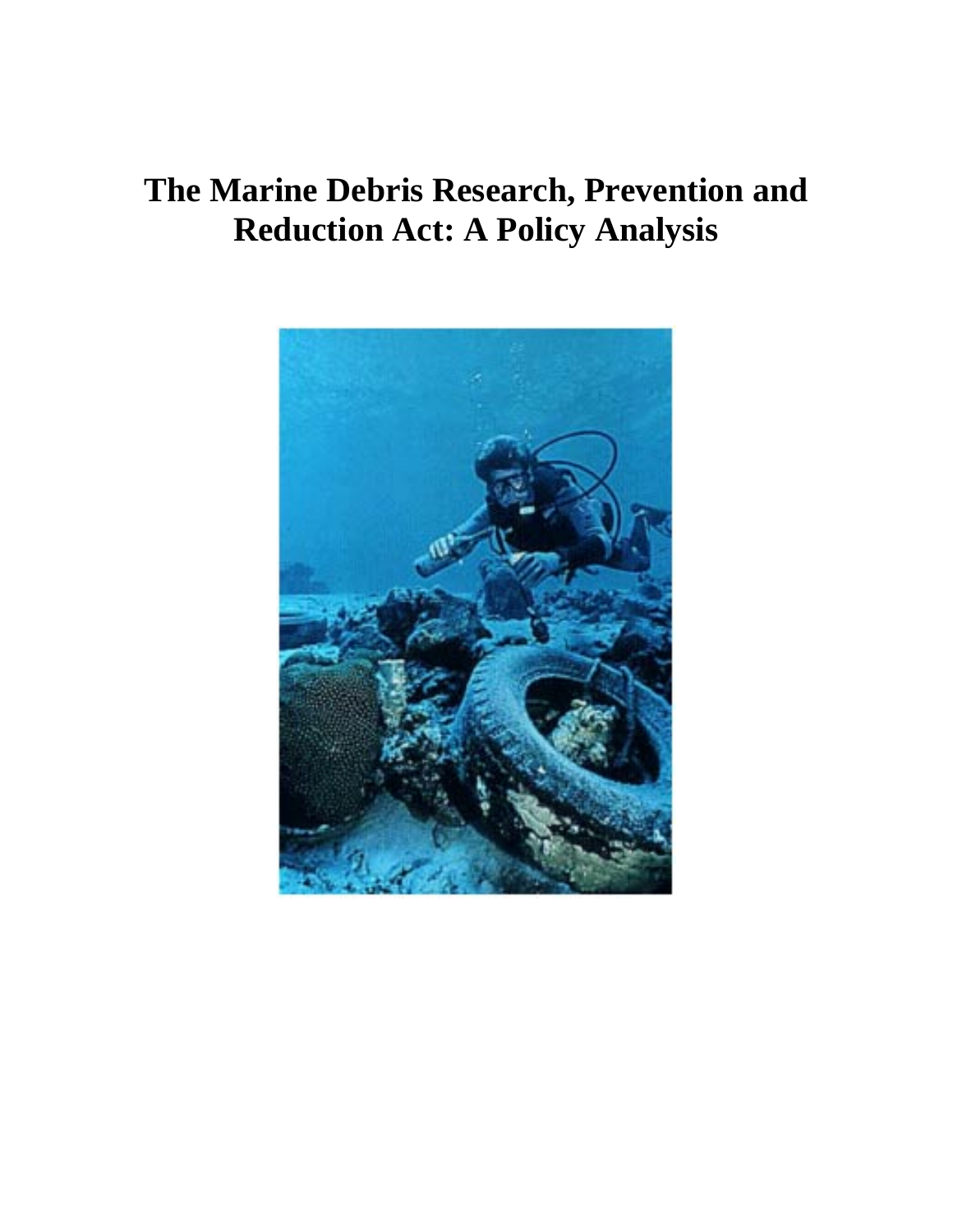# The Marine Debris Team • Columbia University New York, New York Summer 2005

Jane Hetherington – Project Manager Justin Leous – Deputy Manager Jennifer Anziano Debbie Brockett Adam Cherson Emily Dean Jessica Dillon Taki Johnson Melanie Littman Nicole Lukehart Jesselyn Ombac Karen Reilly

With special thanks to Dr. Robert Cook

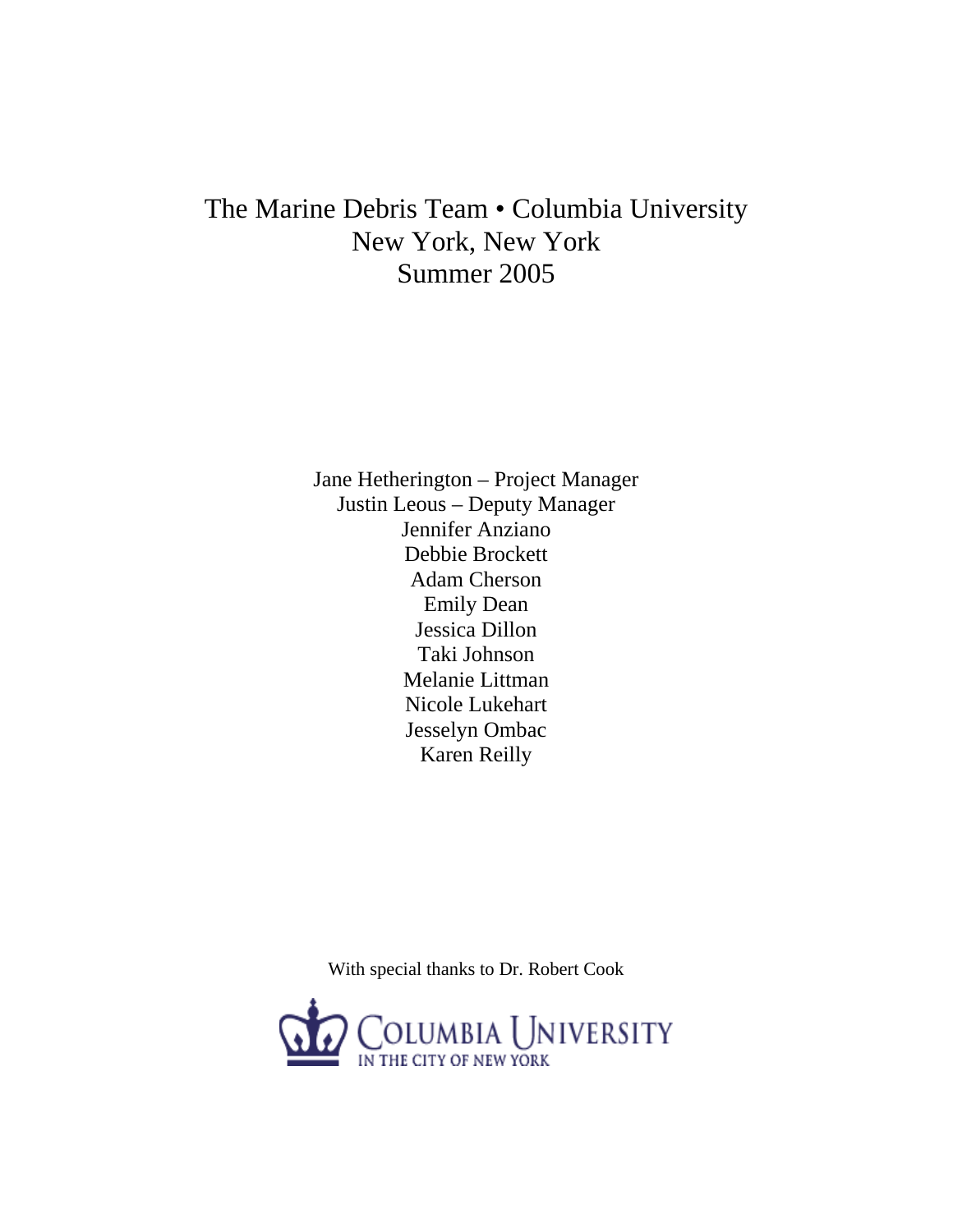| Measuring the Success of the Marine Debris Research, Prevention and Reduction Act. 26 |  |
|---------------------------------------------------------------------------------------|--|
|                                                                                       |  |
|                                                                                       |  |
|                                                                                       |  |
|                                                                                       |  |
|                                                                                       |  |
| APPENDIX.                                                                             |  |
|                                                                                       |  |
|                                                                                       |  |
|                                                                                       |  |

# **Table of Contents**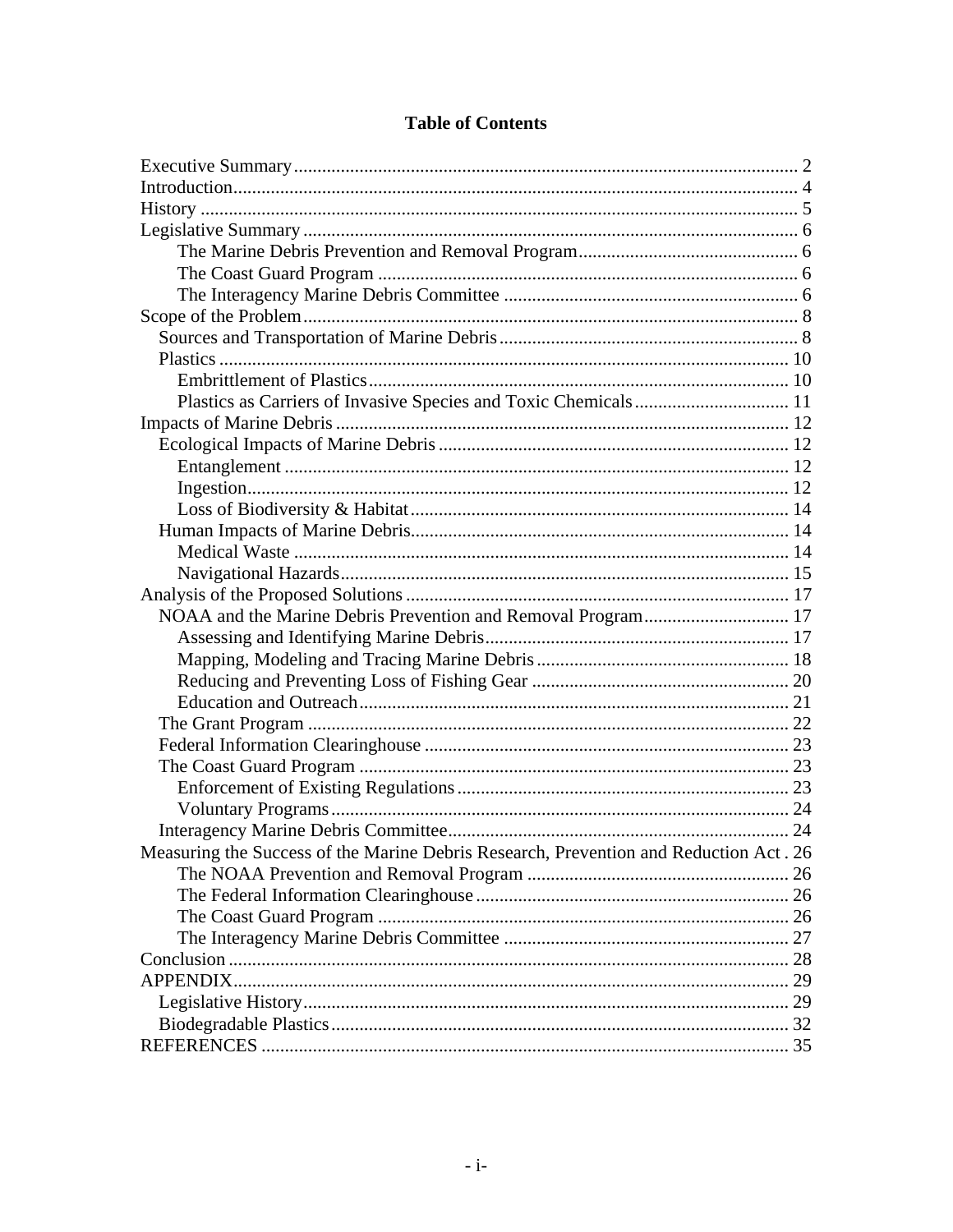# **Executive Summary**

The coastal and pelagic oceans are fundamentally important regions of biological productivity, geochemical cycling, and human utility. As providers of food, recreation, and transportation to the global human community, they represent a significant part of the world's economy. Unfortunately, certain human activities are imperiling the health of the oceans. The wide scale dumping of waste, primarily plastics, is one of these threats. Marine debris is generally understood to be discarded anthropogenic, solid waste present in marine waterways. Composed largely of plastics, marine debris can include cigarette filters, baby diapers, automobiles, six-pack rings, beverage bottles and cans, disposable syringes, plastic bags, bottle caps, fishing line and gear, and thousands of other objects. The major sources of this debris are storm water discharges, sewer overflows, litter, solid waste disposal and landfills, offshore mineral and oil exploration, industrial activities, and illegal dumping. The debris poses a growing and direct threat to ocean life, marine habitats, human health, and navigational safety, with potentially serious economic and social ramifications.

Applying the scientific approach towards an understanding of the causes, effects, and cures of marine debris presents a challenging set of variables. The amount and type of debris in the ocean is difficult to measure, and the specific origin of debris and routes by which it travels while at sea are topics that require further research. A fair amount of evidence is accumulating, however, regarding the effects marine debris on marine life. From suffocation to starvation to strangulation, marine debris has lead to thousands of marine animal deaths. Coral reefs are destroyed as lost or abandoned fishing nets barrel across the sea floor. Marine vegetation, and thus important breeding and feeding habitat, is smothered under sheets of plastic that diminish sunlight. Despite these tragedies, conservation biologists are currently unable to fully evaluate how marine debris will affect the long-term survival of many species or the health of the marine ecosystem in general.

Current laws and other government actions do address the issue of marine debris and have for many years, but the inadequacy of these measures is confirmed by the preponderance and persistence of the problem. Insufficient data and research, as well as poor regional and international coordination, make marine debris a difficult problem to address and support. However, by increasing collaboration at all levels of government, improving research and information on the issue, and establishing education and outreach programs to facilitate prevention measures, the Marine Debris Research, Prevention and Reduction Act (the Act) addresses weaknesses in current efforts to mitigate the marine debris problem and has the potential to advance both understanding of and action against marine debris.

The Act mandates several steps within existing government agencies to mitigate the marine debris problem. First, it establishes the Marine Debris Prevention and Removal Program (the Program) within the National Oceanic and Atmospheric Administration (NOAA) to increase public education and awareness, to build strategies among maritime stakeholders to reduce the amount of lost or abandoned fishing gear, and to gather information about the sources, types and effects of marine debris. Second, in order to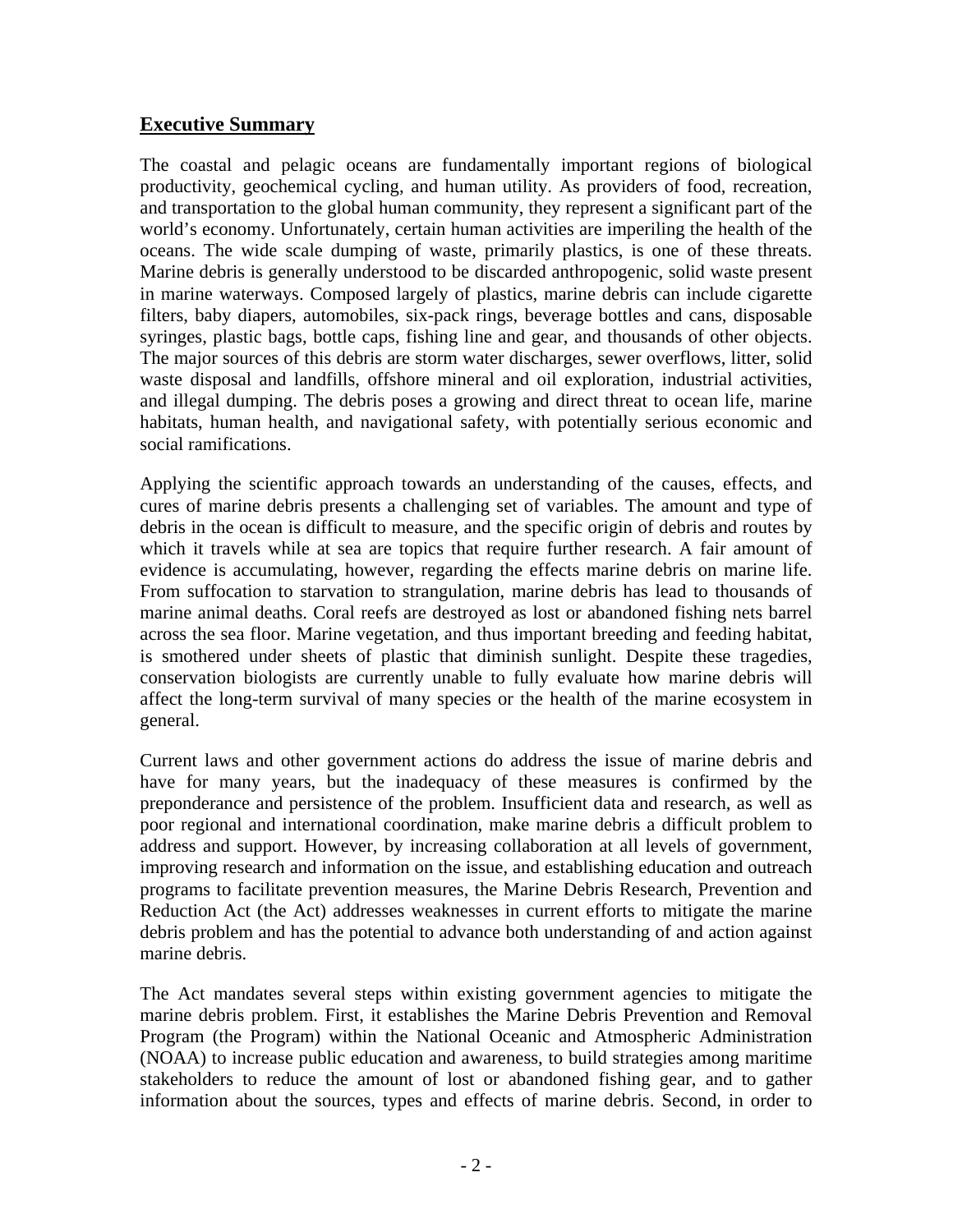increase the base of scientific knowledge surrounding marine debris, NOAA will administer a grant program through which the government will provide funding assistance for relevant research. Third, the Interagency Marine Debris Committee (the Committee) will be expanded to increase support and awareness regarding marine debris across numerous Federal agencies, act as a consulting group for the administering of the grant program, facilitate international collaboration, and make further recommendations to the Congress based on the acquired knowledge and experience. By bringing parties from the public and private sectors together, the Committee has the potential to be a powerful engine of change in addressing the systemic causes of marine debris. Finally, the U.S. Coast Guard is mandated to reduce marine debris infractions both by amending and enlarging upon existing regulations and by developing whistleblowing programs.

Measuring the success of the Act will be challenging. Due to the lack of scientific research invested into this area, there are many uncertainties surrounding the topic of marine debris. The amount of debris in the seas, its specific affects on animals and ecosystems, and the amount of international dumping are all areas that need further study. The Act may also be evaluated by its ability to stimulate conclusions on these uncertainties, as well as its ability to foster policy-making and further research. The ultimate success of the Act, as measured by the quantifiable reduction of marine debris, will ultimately depend on the degree to which NOAA, the Committee, and the Coast Guard are able to fund and execute their respective functions, and the degree to which the Congress supports the recommendations of the Committee.

*The Marine Debris Team Columbia University August 17, 2005*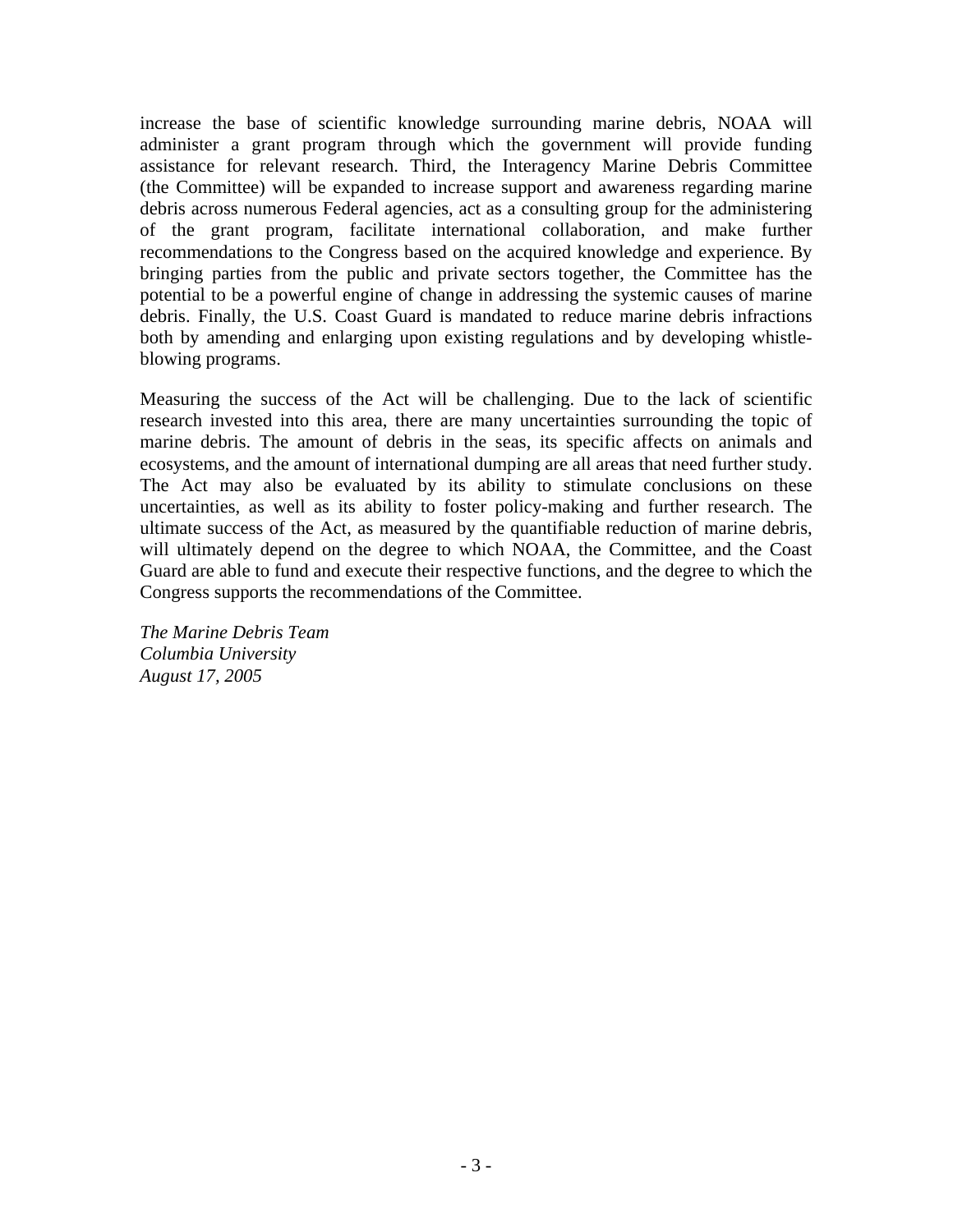# **Introduction**

Marine debris is a classic "tragedy of the commons" environmental problem. As the ocean is a vast commons, individuals can pollute without an immediate negative consequence. The lack of oceanic property rights and the transnational mobility of debris results in a dearth of incentive for private firms to participate in marine debris prevention or clean-up as there is no direct economic incentive for doing so. As such, marine debris is an externality that is not captured by market forces, therefore government intervention and assistance is necessary.

Marine debris is very difficult to regulate because of its diverse origin. Much of the terrestrial marine debris is of indirect origin, such as street litter, runoff from storm drains, landfills, solid waste, and sewer overflows. Because marine waste travels across national borders, international cooperation to obtain data and enforce regulatory policies will be necessary to alleviate the effects of marine debris. There is a lack of research in the area of marine debris. Insufficient knowledge on the source, movement, and effects of marine debris on marine ecosystems hampers the development of effective approaches to addressing the problem.

Current legislation and government bodies address the issue of marine debris, but better coordination is needed on all fronts. Since the oceans are a public good, their protection demands government-aided action. To this end, the Marine Debris Research Reduction and Prevention Act is aimed at generating further research and coordination to mitigate the issues caused by marine debris.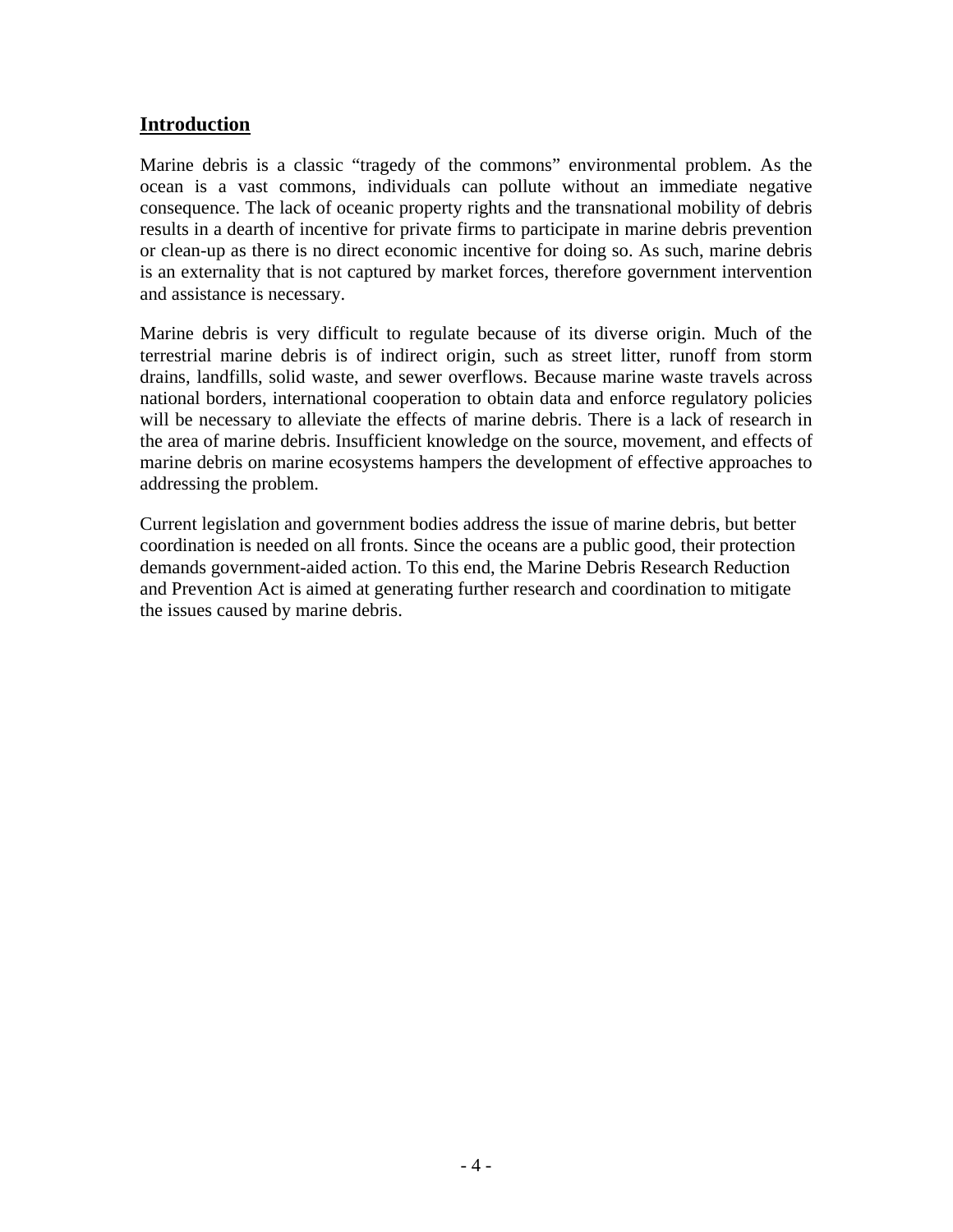# **History**

The Marine Debris Research, Prevention and Reduction Act was not born in a political or scientific vacuum. Indeed, there has been growing momentum behind the issue of debris in the seas. The first international marine pollution treaty was signed in 1954. Since then, numerous laws and regulations have been passed affecting marine debris. A complete table of these enactments is included as Appendix A. Unfortunately, current laws and regulations have only just begun to address the immense problem of marine debris, a fact perhaps most evident in the Hawaiian Islands. Here, atmospheric conditions force surface currents to converge, bringing vast amounts of debris from throughout the Pacific to the shores and reefs of the Islands. In 2003 alone, 122 tons of debris was removed from coral reefs in the Northwestern Hawaiian Islands.<sup>1</sup>

Due to inadequate data, research on, poor attention to and coordination of the issue, marine debris remains a difficult problem to address. Senator Daniel K. Inouye of Hawaii, with several colleagues, has introduced the Marine Debris Research, and Prevention and Reduction Act to address weaknesses in current legislation. By increasing collaboration at all levels of government, improving research and information on the issue, and establishing outreach programs to facilitate prevention measures, the Marine Debris Research, Prevention and Removal Act has the potential to address the immense problem of marine debris.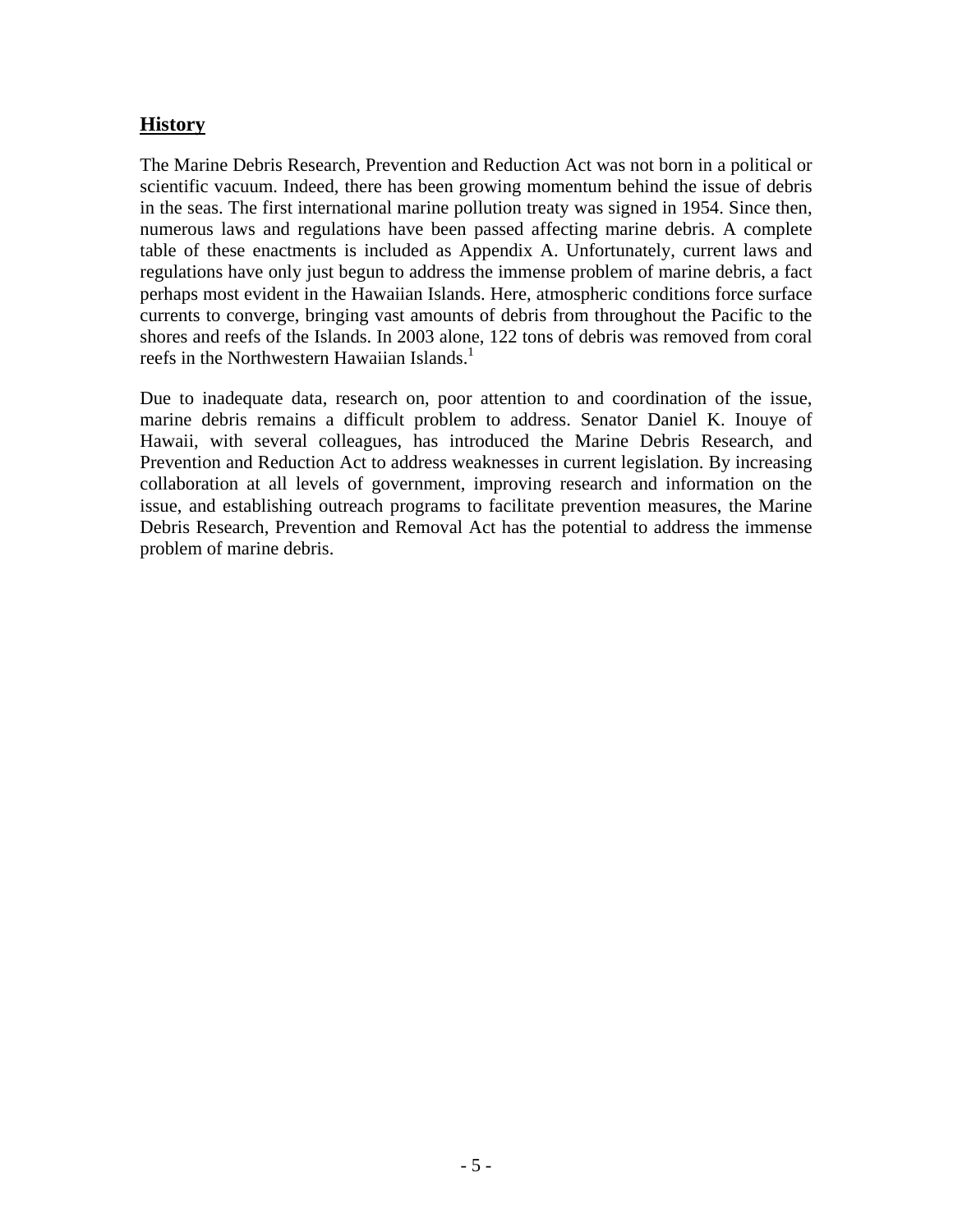# **Legislative Summary**

#### *The Marine Debris Prevention and Removal Program*

The Marine Debris Research, Prevention and Reduction Act (the "Act") seeks to reduce the occurrence and adverse impact of marine debris on the marine environment and navigational safety through the establishment of a Marine Debris Prevention and Removal Program (the "Program"). The Program, which will fall under the responsibility of the National Oceanic and Atmospheric Administration (NOAA), will have an annual budget of \$10 million for the fiscal years  $2006$  through  $2010$ <sup>2</sup> As Administrator of the Program, NOAA will be responsible for assessing the current state of marine debris while working towards generating effective prevention and reduction strategies. To accomplish these goals, NOAA will establish a grant program that will provide researchers and institutions with supplementary funds aimed at mapping debris, identifying inputs, and developing removal and prevention strategies. NOAA will also work towards preventing the loss of fishing gear, which is one of the most significant problems in marine debris.

An additional goal of the NOAA Program is to disseminate information on marine debris. Part of this task will be to create the Federal Information Clearinghouse, a database that will act as a clearinghouse of all pertinent information regarding the issue of marine debris. This database will increase knowledge at all levels of government, across all research entities working on this issue, and internationally so that greater collaboration can be reached in achieving effective prevention and reduction strategies. Finally, NOAA is responsible for increasing education and outreach to the public and other stakeholders in marine debris.

#### *The Coast Guard Program*

The Act establishes programs within the United States Coast Guard designed to help reduce violations of current marine debris policy. The Coast Guard will be allocated \$5 million annually for the fiscal years 2006 though 2010 to work toward reducing these violations. The Commandant of the Coast Guard (the "Commandant") will be responsible for proposing recommendations for regulatory changes to current policies in an effort to address gaps in implementation. More specifically, the Commandant will undertake measures to increase compliance of Annex V of the International Convention for the Prevention of Pollution from Ships (MARPOL) (1973) and Section 6 of the Act to Prevent Pollution from Ships (33 U.S.C. 1905), which specifically relates to the disposal of sea-based garbage. Finally, the Coast Guard will develop voluntary programs encouraging boaters to report observed violations of existing regulations.

#### *The Interagency Marine Debris Committee*

The Act recognizes the current lack of coordination at both the federal and international level on the issue of Marine Debris. As part of the Program, the Interagency Marine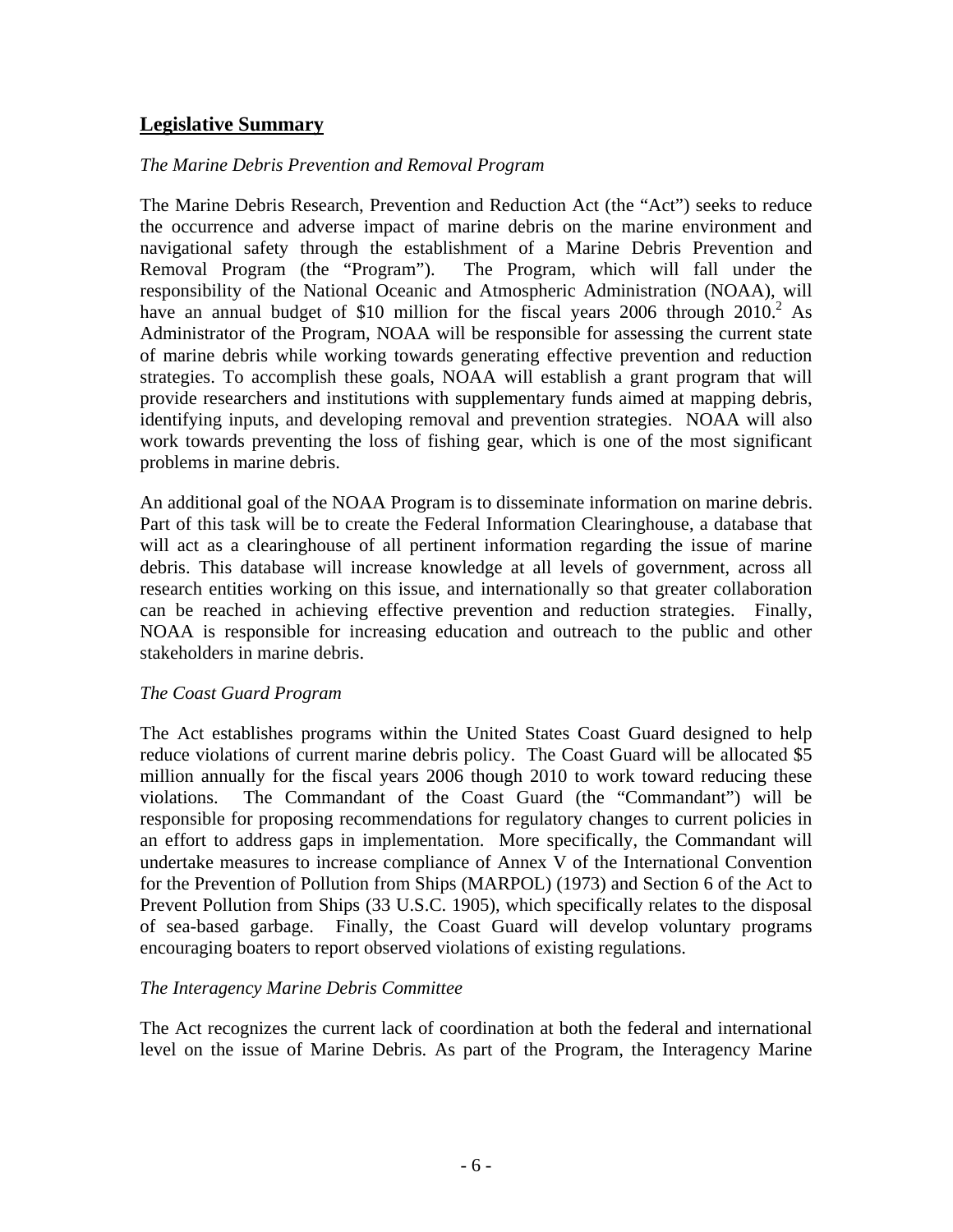Debris Committee (the "Committee") will be expanded<sup>1</sup> to utilize the collective expertise of variety of agencies to advise and coordinate with NOAA. The chairperson of the committee will be a senior official from NOAA. Other federal agencies that will be involved in the Committee include the United States Coast Guard, the Environmental Protection Agency, the United States Navy, the Maritime Administration of the Department of Transportation, the National Aeronautics and Space Administration, the United States Fish and Wildlife Service, the Department of State, the Marine Mammal Commission, and other federal agencies that have interest in the issue of marine debris as the NOAA Administrator deems appropriate . Non-federal entities that will be involved include state governments, Indian tribes, universities, research institutions, and nongovernment agencies.

The Committee will (i) work to increase coordination and collaboration among all levels of government as well as the private sector; (ii) identify potential and evaluate proposed prevention and removal programs and advise on their socio-economic feasibility; (iii) in cooperation with Federal and State agencies, submit recommendations for addressing source problems, design prevention strategies, attempt to identify an implementation infrastructure and launch public outreach activities. The Committee will meet at least twice annually will generate a proper definition of "marine debris." In addition, it is responsible for generating a report to the United States Congress that will report on the progress of the Program to Congress on an annual basis that will identify sources, effects, prevention strategies, recommendations, and alternatives, as well as social and economic analysis of such alternatives. This report will be submitted to the Senate Committee on Commerce, Science, and Transportation and the House of Representatives Committee on Resources. Finally, the Committee will develop a strategy to improve international coordination on reducing marine debris. It will work to institute effective marine debris reduction strategies in international treaties, facilitate partnerships, and assist in multilateral negotiations related to marine debris, as required.

1

 $<sup>1</sup>$  The Interagency Marine Debris Committee currently consists of only three agencies.</sup>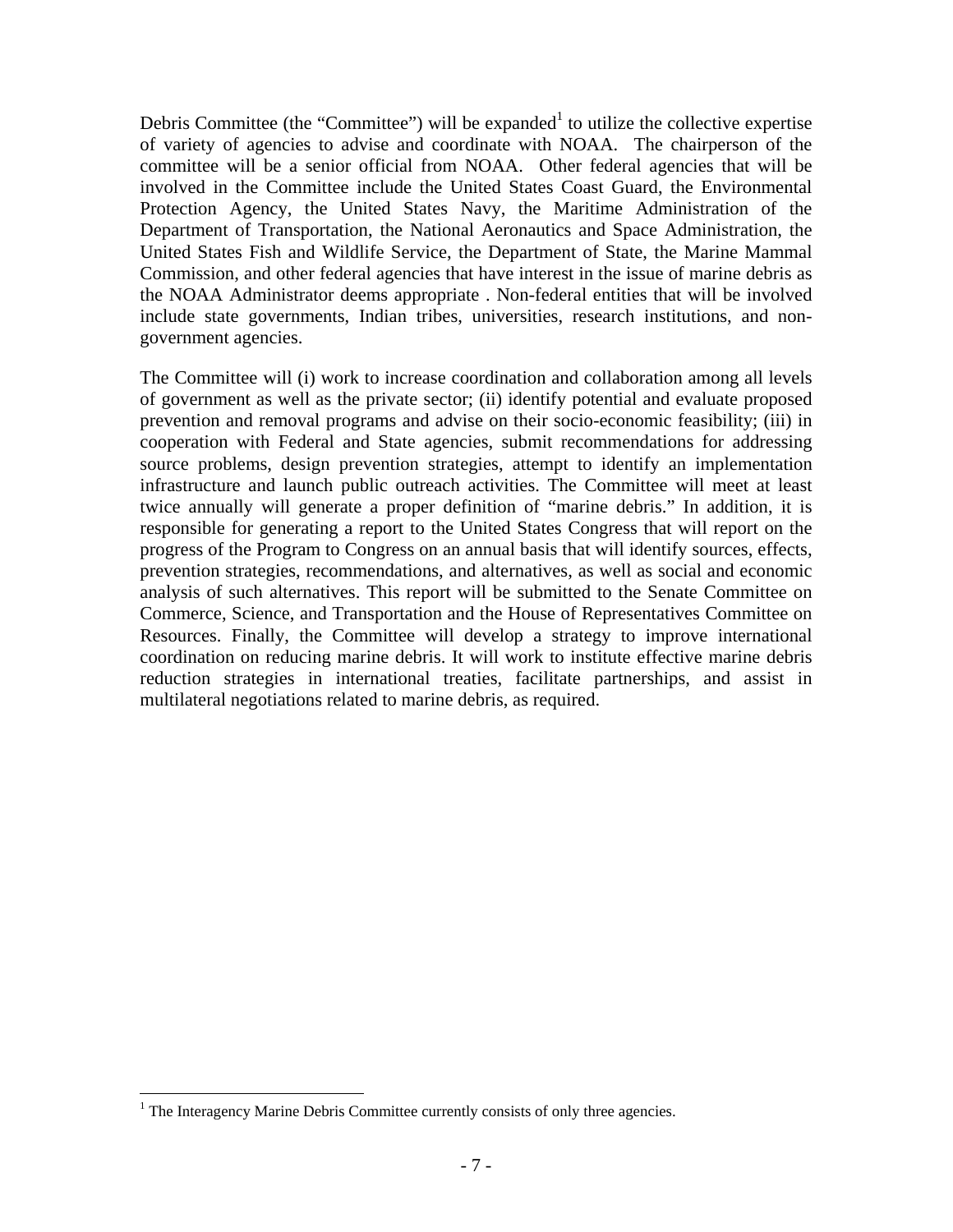#### **Scope of the Problem**

Marine debris, generally understood to be discarded anthropogenic solid waste present in marine bodies, poses a direct threat to ocean life, marine habitat, human health and navigational safety, thus resulting in serious economic and social losses. Marine debris is composed largely of plastics and may include cigar tips, baby diapers, six-pack rings, beverage bottles and cans, tires, disposable syringes, plastic bags, bottle caps, and fishing line and gear. Marine debris also comes in the form of toxic waste and organic compounds which have entered the ocean through leaking landfills, dumps, mines, and farms, and via rainfall which washes human waste, debris, and plastics into the ocean through run-off, flooding and sewage pipe overflow. The sheer amount and dispersal range of marine debris is daunting: 14 billion pounds of garbage is dumped annually into the oceans and travels across the globe.<sup>3</sup>

#### *Sources and Transportation of Marine Debris*

The accumulation of immense amounts of marine debris over recent decades, coupled with its exceptionally long persistence time within the marine ecosystems, compounds the negative impact marine debris has on marine habitats, flora and fauna, and humans.

Approximately 80% of marine debris is of terrestrial origin.<sup>4</sup> Stormwater runoff and ineffective sewage treatment facilities and landfills are a primary source of terrestrial debris. Because landfills must not retain water, they are created with extensive drainage systems which collect water and channel it to ditches located at the base of the landfill. Trash can also blow off inadequately covered landfills and be deposited directly into oceans.

Littering and illegal dumping are also sources of marine debris. In one year, the world's fishing fleets dumped approximately 135,400 tons of plastic fishing gear and 23,600 tons of synthetic packaging material into the sea.<sup>5</sup> Finally, while commercial vessels are responsible for a significant amount of debris discarded into the marine environment, the U.S. Coast Guard estimates recreational boaters and fishermen are the source of nearly 52% of domestically produced marine debris. $6$ 

Marine debris sinks to the coastal and ocean sea beds, is trapped by plants or animals, or floats along currents, traveling between continents until it is deposited on beaches. The currents in the North Pacific move in a clockwise spiral, or gyre, which traps debris in this region of the ocean. Referred to as the "eastern garbage patch," the area of debris is roughly the size of Texas and is located in the middle of the Pacific Ocean, near the northwestern Hawaiian Islands (see Figures 1- 3).<sup>7</sup> It is estimated that there are three million tons of debris in this part of the Ocean.<sup>8</sup> The North Pacific subtropical gyre, like the other four major gyres, is caused by monumental tides of air moving from the tropics toward the polar regions. Other ocean gyres include the South Pacific, North Atlantic, South Atlantic, and the South Indian. Air near the equator is heated and ascends high into the atmosphere due to its buoyancy within the cooler air masses that surround it. The rotation of the Earth causes heated air to move westward as it rises, then eastward as it cools and sinks – which creates the clockwise-circulating mass of air above the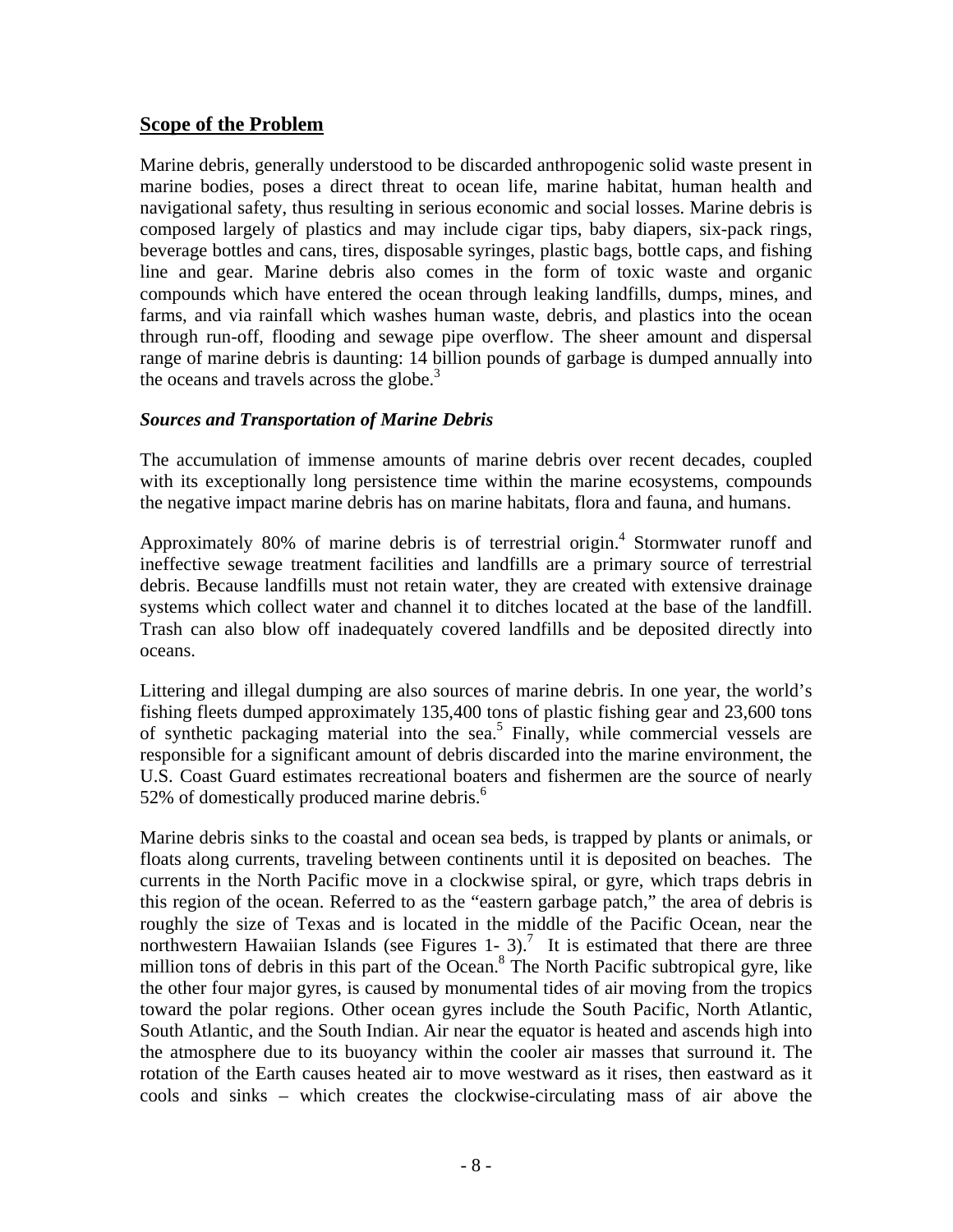subtropical North Pacific. The air creates a high-pressure system above, which depresses the ocean's surface and pulls surface water in the same direction as the air above. Towards the center of the gyre, there is a "gentle maelstrom" wherein winds currents are calm. In this area, debris does not get mixed into the ocean but rather remains on the surface.<sup>9</sup>



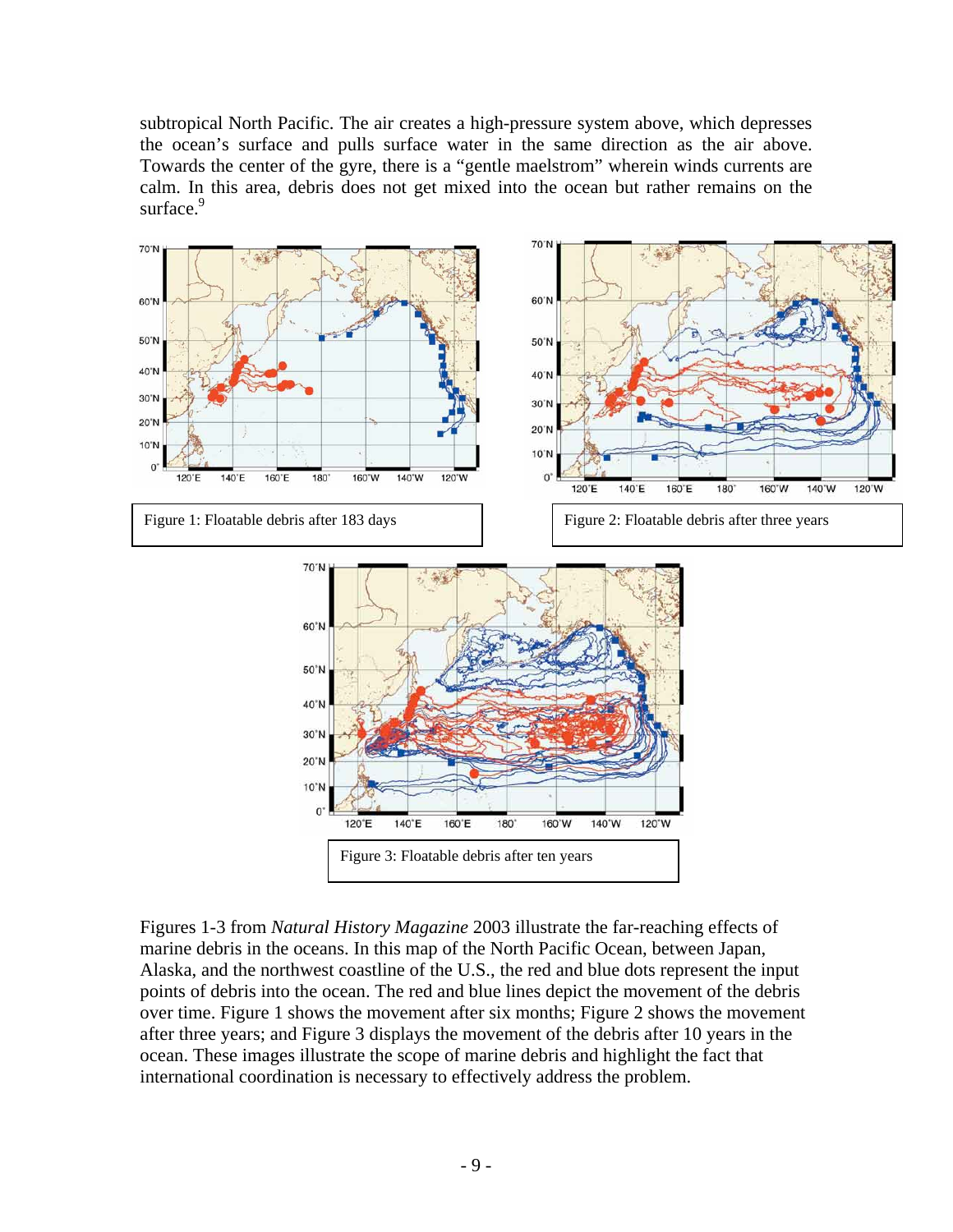### *Plastics*

Plastics comprise the majority of marine debris worldwide.<sup>10</sup> Plastics are polymers composed of hydrocarbons bonded into long chains; carbon comprises the backbone of the molecule and hydrogen atoms are bonded along this backbone. Although the basic makeup of many polymers is carbon and hydrogen, other elements can also be involved. Oxygen, chlorine, fluorine, nitrogen, silicon, phosphorous, and sulfur are other elements that are found in the molecular makeup of polymers. Polyvinyl chloride (PVC) contains chlorine. Nylon contains nitrogen, while Teflon contains fluorine. There are also some polymers that, instead of having a carbon backbone, have a silicon or phosphorous backbone. These are considered inorganic polymers.

The chemical properties of plastics make plastics particularly dangerous to the marine environment. Plastics are man-made organic compounds, but unlike natural organic materials they are designed to biodegrade extremely slowly, often taking hundreds of years to break down into particulate matter. The lifetime of plastics at sea varies significantly depending of the material composition and the factors contributing to their breakdown. Lifespan depends on water temperature, abundance of UV-B radiation, and biotic potential of the environment. The primary factor affecting plastic degradation is actinic radiation, or radiation in the spectrum of about 290nm to 315nm (also known as UV-B radiation). Most manufacturers of plastics add a light-stabilizer which extends product life and reduces the rate of photodegradation. Oxidation is another factor in the breakdown of plastic. This process is comparable to the rate of photodegradation. Hydrolysis, or interaction with water, is also possible for some plastics, but not those frequently used for fishing equipment.<sup>11</sup> Seawater further slows the rate of degradation and thus increases the amount of time plastics can persist in the oceans. Cold temperatures stall degradation activity, and foulants in seawater coat the exterior of the object, deflecting UV-B radiation and interfering with the photodegradation process.  $^{12}$ 

The U.S. National Park Service developed an estimate of biodegradation times, which predict 600 years for monofilament fishing lines, 450 years for plastic beverage bottles and disposable diapers, and 10 to 20 years for plastic bags.<sup>13</sup> Biodegradation in this case is characterized by the embrittlement of plastic and not the breakdown of the composite polymers. The devastating effects of embrittlement on the marine environment are discussed in the following section.

#### *Embrittlement of Plastics*

Embrittlement is the breakdown of plastic into tiny plastic particulates. Plastics almost never fully degrade, instead forming plastic "dust" which can then be picked up by marine filter feeders and passed up the food chain to accumulate in larger, more toxic levels.<sup>14</sup> Plastic polymers, even as single molecules, are indigestible by all known organisms. Those single molecules require degradation by sunlight or slow oxidation before their constituent parts can truly be recycled into the building blocks of life. There is no data on how long such recycling takes in the ocean – some ecologists estimate 500 years or more.<sup>15</sup>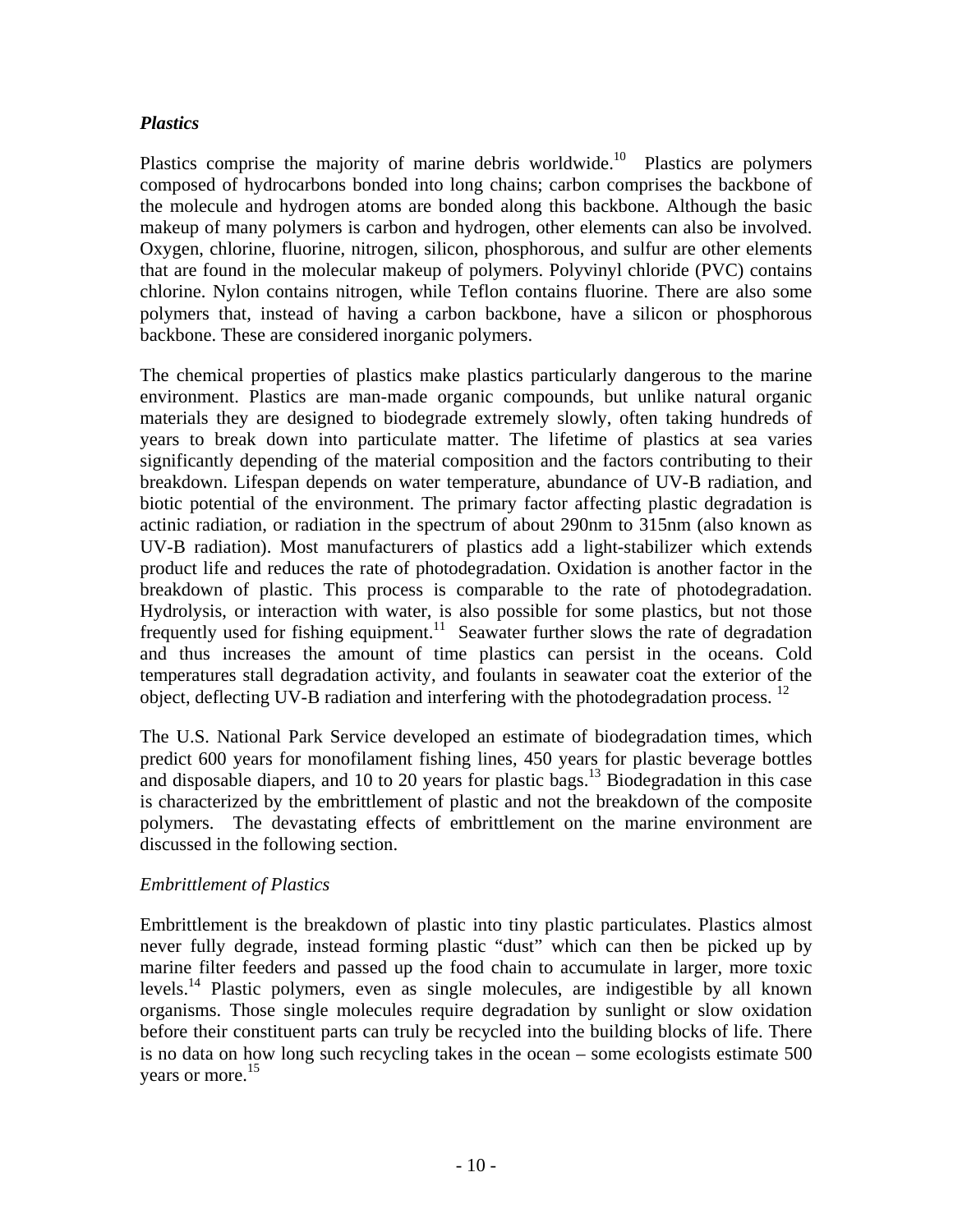

Embrittled plastic magnified by a microscope. Source:http://sacoast.uwc.ac.za/education/res ources/marinedebris/index.htm

Depending on the buoyancy of the original composite, these particulates can float, suspend, or sink to the bottom. One study found that in the coastal waters off of California as much as 60% of the mass of floating particulate matter smaller than 4.75mm consisted of plastic particulates.<sup>16</sup> Another study of nine remote beaches in the Hawaiian Islands found that 72% of all debris between 1mm and 15mm in size was made of plastic.<sup>17</sup> Miniscule pieces of plastics can also be directly dumped into marine bodies. Plastic scrubbers are tiny pieces of plastic (usually up to 0.5 mm across) found in cosmetic preparations, air- blast cleaning products and hand cleaners and are also roughly the same size as plastic "dust."<sup>18,19</sup>

*Plastics as Carriers of Invasive Species and Toxic Chemicals* 

Plastics are subject to fouling, a process by which algae and other organisms use the plastic as a habitat substrate.<sup>20</sup> Studies have shown that many types of bacterial activity thrive on floating plastics, including harmful algal bloom species.<sup>21</sup> For this reason, plastics serve as vectors for invasive species transport across great distances and to great depths.22 Plastics can also carry DDE (Dichlorodiphenyldicholorethylene), a breakdown of the pesticide DDT (Dichlorodiphenyltrichloroethane), Nonylphenol<sup>23</sup>, and polychlorinated biphenyls (PCBs), which may be transferred to ocean life. Plastics are a known source of polychlorinated biphenyls PCBs in some seabirds and sea turtles.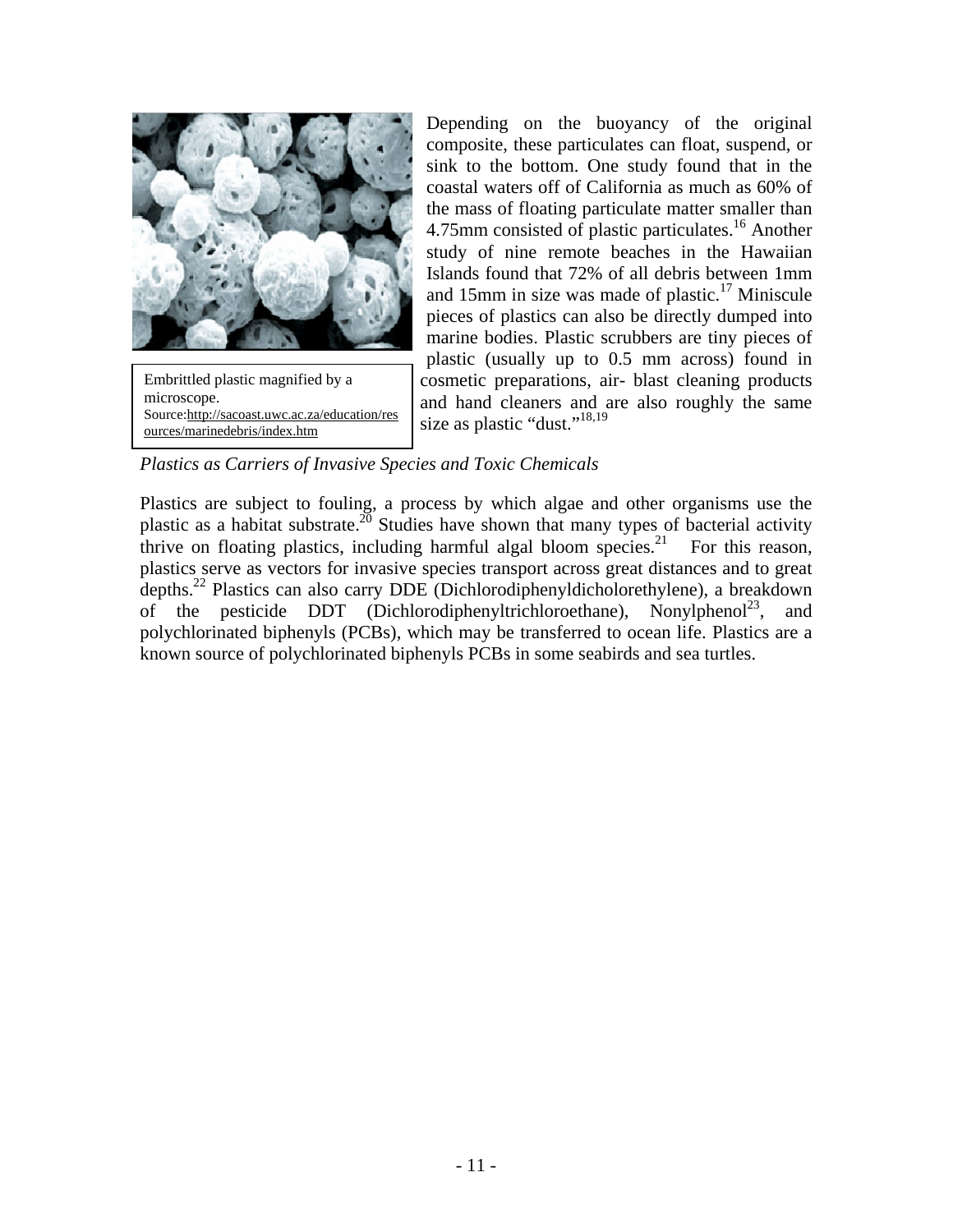# **Impacts of Marine Debris**

It has been estimated that hundreds of thousands of pounds of lost or discarded fishing gear now foul the marine environment.<sup>24</sup> The impacts of marine debris on marine life are far-reaching, including entanglement in lost or discarded fishing gear and ingestion of plastics and in many cases results in the mortality of the animals. In addition to being a severe hazard to marine life, human health and navigational safety are also at risk from marine debris. Human impacts range from disease caused by discarded medical waste to navigational hazards for both recreational and commercial boaters.

#### *Ecological Impacts of Marine Debris*

#### *Entanglement*

Marine debris can become entangled around the neck, flippers, tails, or flukes of animals and can lead to infection, lower mobility, amputation of limbs, and even death. One example of such debris is monofilament, a type of thin, clear fishing line that is very difficult to see. Monofilament is not only a problem for fishermen or others attempting recover lost or discarded line but also for wildlife such as sea birds, mammals or turtles that are unable to detect it before becoming entangled. A second example are ghost nets, which are large trails of discarded or lost nylon fishing net that can form balls weighing a ton and can drift sixty feet below the ocean's surface. When drifting in the sea, ghost nets trap marine wildlife including whales, fish, birds and turtles.<sup>25</sup>



Source:http://www.coastal.ca.gov/publiced /marinedebris.html

According to the Marine Mammal Commission, seabirds and marine mammals have particularly high records of entanglement.<sup>26</sup> Fifty-one species of seabirds, thirty-four species of fish, nineteen species of seal and sea lion, eleven whale and dolphin species and six of the seven turtle species are common victims of entanglement in nylon fishing nets, plastic bags and six-pack rings. $27$ NOAA found that fishing gear has accounted for 84% of all tissue abrasions in sponges and cnidarians in coral reefs, leading to partial individual or colony mortality. This is a grave problem because coral reefs provide habitat, food, and safe-holds from predation for many other species.<sup>28</sup>

#### *Ingestion*

Marine debris can also be harmful to marine life if it is ingested. Animals often confuse the debris for food, or accidentally swallow debris when it is in the vicinity of their food source. Debris can cause a physical blockage in the digestive system and/or infection,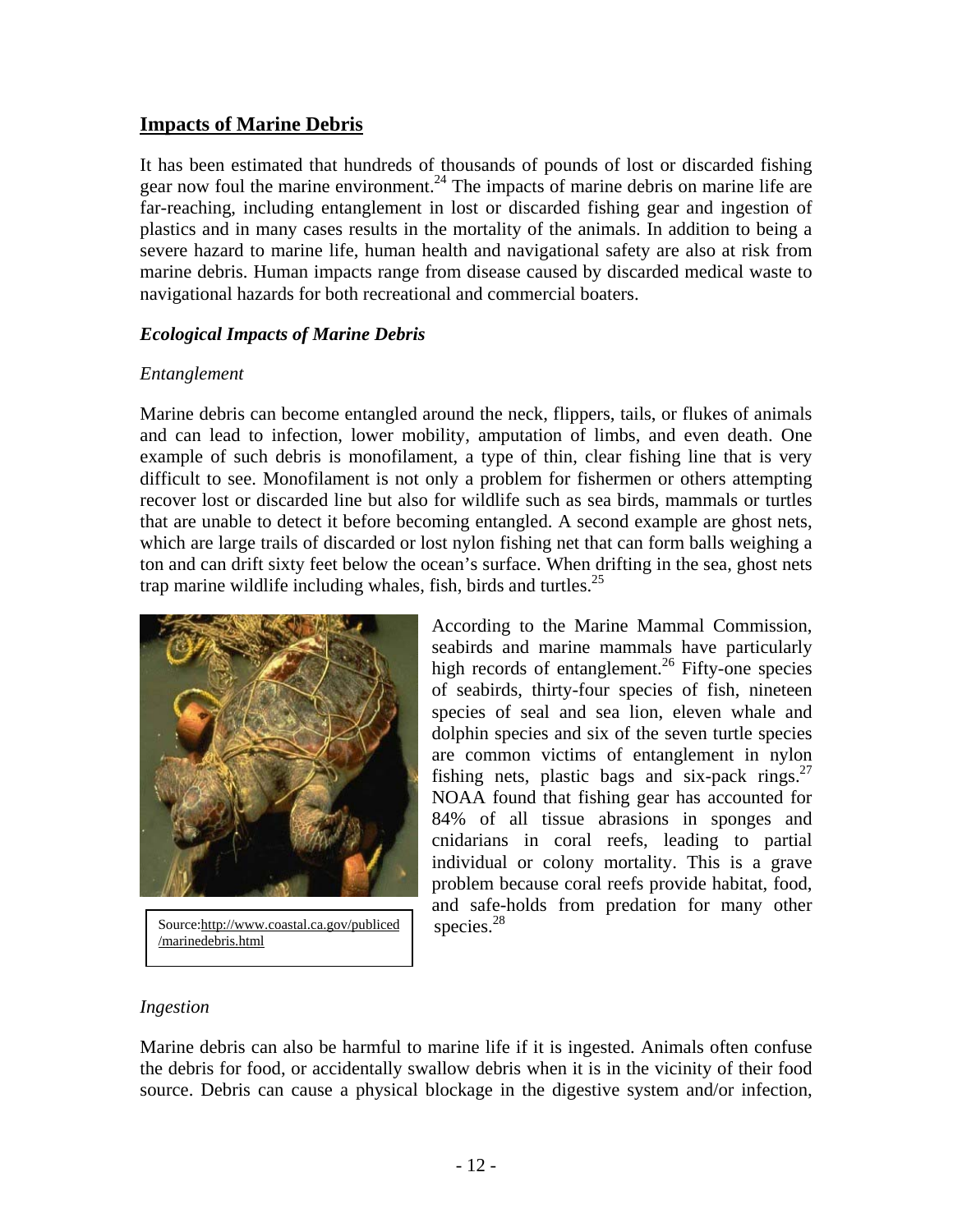when sharp objects such as fish hooks pierce of the stomach or esophagus. $^{29}$  Ingestion of marine debris can also lead to starvation if no vital nutrients are able to pass through the body. Animals may not even realize they need to eat when the ingested debris gives the false sensation of satiation. Turtles are known to ingest plastic bags thinking they are jellyfish, which then block their digestive tract and cause starvation.  $30$  At least fifty-six species of seabirds are documented to consume polystyrene balls and plastic buoys, likely confusing the debris for dietary items such as fish eggs and crustaceans. $31$ 

On the island of Maui, 90% of the albatross had ingested plastics in their systems. Other species that have been known to eat plastics and other marine debris include dolphins, whales, and sharks. $32$ 



Albatross that ingested cigarette lighters. Source:http://www.coastal.ca.gov/public ed/marinedebris.html

Table 1 shows the wide range animals that are documented to have ingested or become entangled in marine debris. Degraded plastic particles can also be ingested by both detritivores and filter feeders. When other species feed on these smaller animals, the plastic particulates accumulate in animals' stomachs.<sup>33</sup>

| Species Group                                                                                   | Worldwide | Total No. of Species Entanglement Records, Records,<br>No. (%) | Ingestion<br>$(\%)$ | One or Both Types<br>No. of Records, No.<br>(% ) |
|-------------------------------------------------------------------------------------------------|-----------|----------------------------------------------------------------|---------------------|--------------------------------------------------|
| Sea Turtles                                                                                     |           | 6(86%)                                                         | 6(86%)              | 6(86%)                                           |
| Seabirds                                                                                        | 312       | 51 (16%)                                                       | 111 (36%)           | 138 (44%)                                        |
| Sphenisciformes (Penguins)                                                                      | 16        | 6 (38%)                                                        | 1(6%)               | 6 (38%)                                          |
| Podicipediformes (Grebes)                                                                       | 19        | $2(10\%)$                                                      | $0(0\%)$            | $2(10\%)$                                        |
| Procellariiformes<br>$(Albatrosses,$ <sub>99</sub><br>Petrels, and Shearwaters)                 |           | 10 (10%)                                                       | 62 (63%)            | 63 (64%)                                         |
| Pelicaniformes (Pelicans, Boobies,<br>Gannets, Cormorants, Frigatebirds, 51<br>and Tropicbirds) |           | 11 (22%)                                                       | 8 (16%)             | 17 (33%)                                         |
| Charadriiformes (Shorebirds, Skuas, 122<br>Gulls, Terns, and Auks)                              |           | 22 (18%)                                                       | 40 (33%)            | 50 (41%)                                         |
| Other Birds                                                                                     |           |                                                                | 0                   |                                                  |
| Marine Mammals                                                                                  | 115       | 32 (28%)                                                       | 26 (23%)            | 49 (43%)                                         |
| Mysticeti (Baleen Whales)                                                                       | 10        | $6(60\%)$                                                      | 2(20%)              | $6(60\%)$                                        |
| Odontoceti (Toothed Whales)                                                                     | 65        | 5(8%)                                                          | 21 (32%)            | 22 (34%)                                         |
| Otariidae (Fur Seals and Sea Lions)                                                             | 14        | 11 (79%)                                                       | 1 (7%)              | 11 (79%)                                         |
| Phocidae (True Seals)                                                                           | 19        | 8 (42%)                                                        | 1(5%)               | 8 (42%)                                          |
| Sirenia (Manatees and Dugongs)                                                                  |           | 1(25%)                                                         | 1(25%)              | 1(25%)                                           |
| Mustellidae (Sea Otter)                                                                         |           | $1(100\%)$                                                     | $0(0\%)$            | $1(100\%)$                                       |
| Fish                                                                                            |           | 34                                                             | 33                  | 60                                               |
| Crustaceans                                                                                     |           |                                                                |                     | 8                                                |
| Squid                                                                                           |           |                                                                |                     |                                                  |
| <b>Species Total</b>                                                                            |           | 136                                                            | 177                 | 267                                              |

Table 1. Entanglement and ingestion of debris by marine animals. From the Marine Mammal Commission.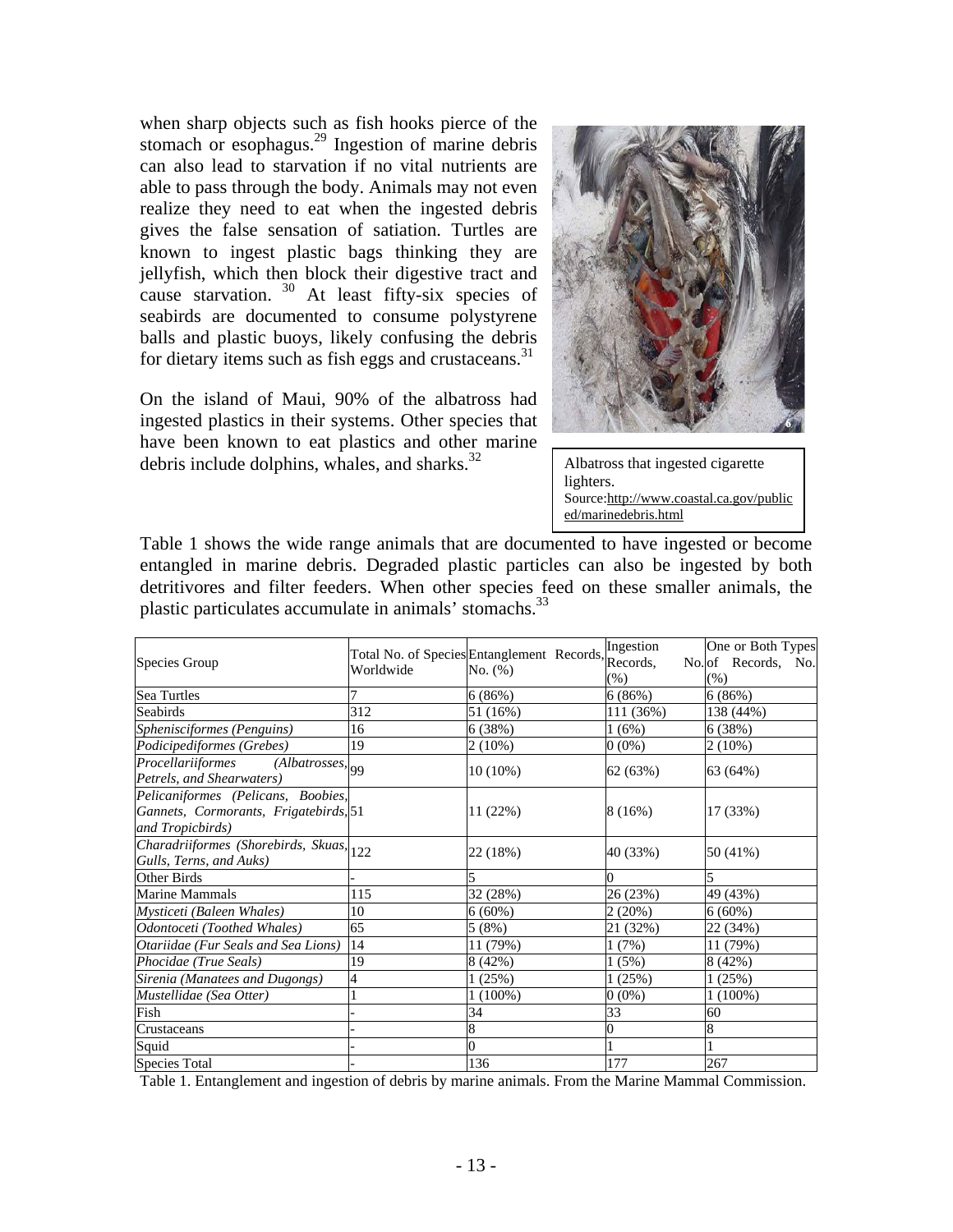#### *Loss of Biodiversity & Habitat*

Marine debris also threatens the biodiversity of the oceans through habitat destruction. Coral reefs are damaged by ghost nets that steamroll through sensitive centers of biodiversity. Habitat destruction also occurs when plastic sheeting covers sea grass beds or other bottom-dwelling species, deadening important feeding and breeding grounds.<sup>34</sup>

Fatality caused by debris has a particularly damaging effect on endangered species. Some species, such as turtles, have long life spans and delayed onset of reproductive maturity, which increases the difficulty of the population's recovery from fatality events. By increasing the fatality rate of already vulnerable populations, marine debris may increase the risk of extinction.

#### *Human Impacts of Marine Debris*

Marine debris has the potential to cause many different public health and safety problems. Discarded chemicals, medical waste, radioactive waste, and sewage threatens fishermen, recreational boaters and beachgoers alike. Sewage contains nitrates, phosphates and toxic metal compounds known to cause human health problems. Plastic debris from sewer sludge can include tampon applicators, condoms, and disposable diapers, which are a particular problem because they can transmit a variety of gastrointestinal diseases to swimmers.<sup>35</sup> Although sewage-related plastic and other floatable material should be disposed of at treatment sites, these materials enter the ocean when not properly filtered.

#### *Medical Waste*

The amount of medical debris in our oceans has increased with the cost of properly disposing such waste.<sup>36</sup> In 1988, the EPA recorded 477 wash-up incidents, with  $3,487$ medical waste items in six east coast states. 37 Medical debris can include syringes, blood vials, bandages, specimen cups, and blood bars, many of which are now made of plastic and can become floatable debris. The New York State Department of Commerce estimated losses of over 1 billion dollars when medical waste washed ashore along the state's coast in 1988.<sup>38</sup>

Sharps, such as needles, glass, or metal are a serious threat for human health. They can cause lacerations, particularly if washed up on beaches. In addition, needles and other medical sharps have the potential to carry diseases, such as Hepatitis B and HIV, although transfer of these diseases through sharps is currently relatively low. Sharps injuries can also cause local or systematic infections.39 Discarded vials of blood, old urine samples and syringes could potentially still carry disease; however, the effects of medical waste found in the ocean are still largely unknown.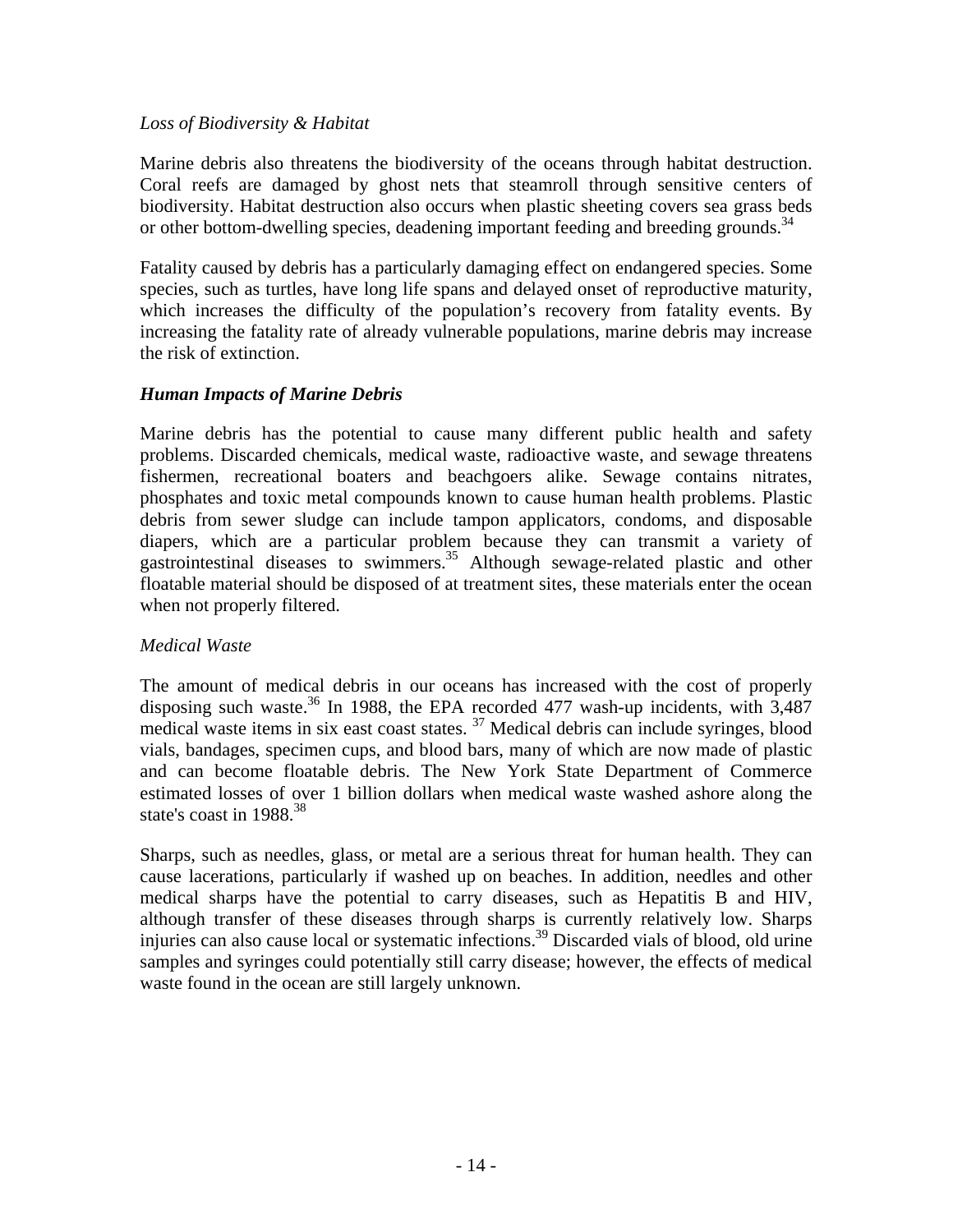*Medical waste, Coney Island, NY, 1988* 



Needles and syringes suspected to have originated from New York City streets and sewer systems after heavy rain storms, washed up onto Long Island and New Jersey beaches during the summer of 1988. Estimated costs from lost tourism and recreation that year were as high as \$3 billion.

Source: http://seawifs.gsfc.nasa.gov/ocean\_planet \_scripts/search.pl

#### *Navigational Hazards*

Although human health problems are a major concern, marine debris also poses serious navigational and physical safety hazards. Marine debris can clog cooling water intake valves or become entwined in the propellers of boats. One danger for human health is the collision risk between vessels and large floating objects. Human safety can be endangered if power or steering is lost. For example, it is believed that some loss of lives during storms in the Bering Sea resulted from a loss of ship engine power. Submarines are also susceptible to entanglement in marine debris, particularly in gill nets. Divers can be tangled in marine debris, particularly monofilament line and nets, resulting in injuries or fatalities.<sup>40</sup>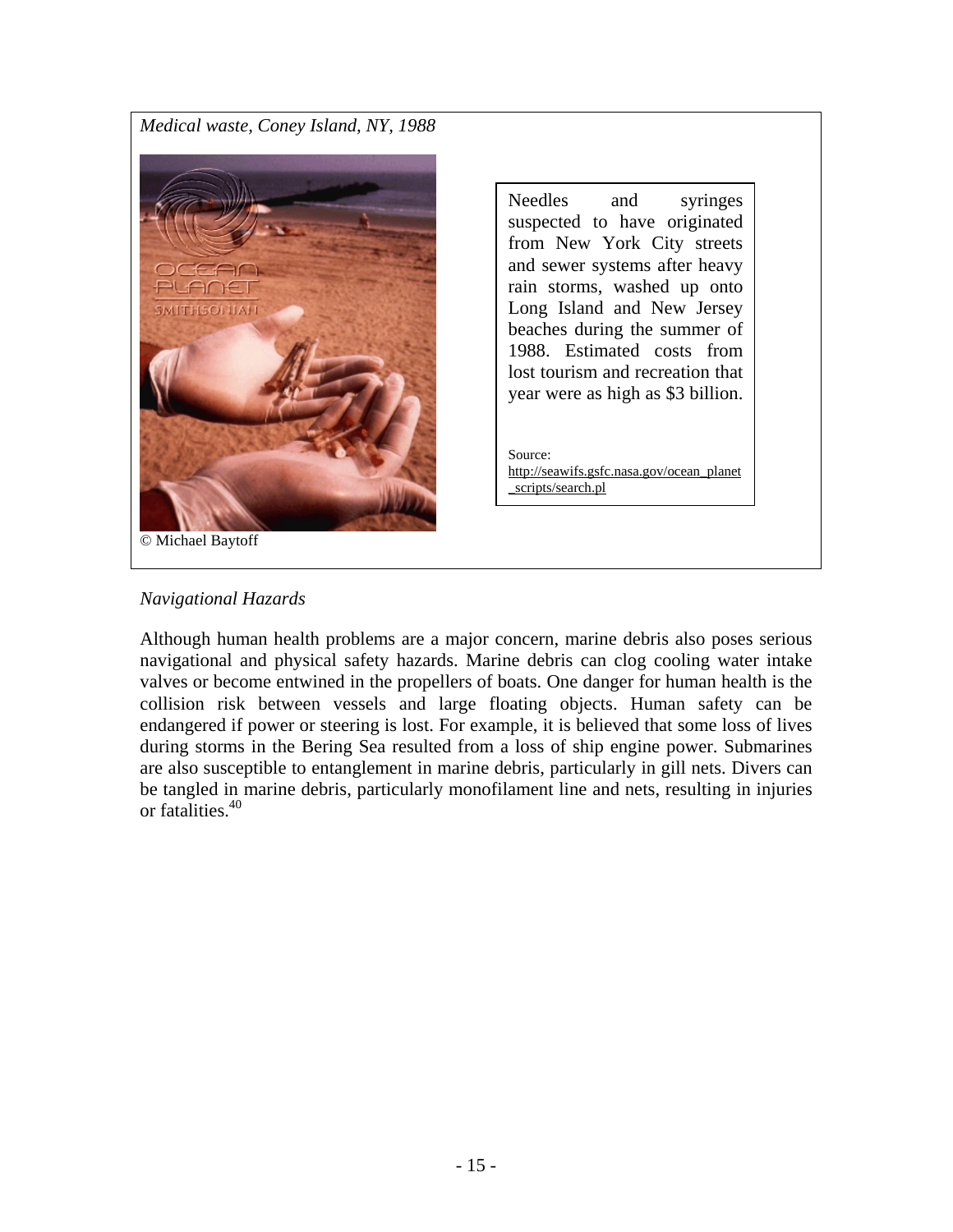*Marine Debris Traps Russian Submarine 625 ft below the Ocean's Surface* 



A notable example of the navigational hazards posed by marine debris is the entanglement of the Russian mini submarine in August of 2005. The submarine's propeller is believed to have snagged on a fishing net some 625 feet below the ocean's surface. The crew was rescued by a Remotely Operated Vehicle.

Source: http://news.yahoo.com/photos/sm/events/wl/0805 05russianminisub/p:97

Clearly, marine debris poses a serious threat to marine life, human health and navigational safety. The Marine Debris Research, Prevention and Reduction Act proposes a number of solutions to address weaknesses in current legislation as well as serve as a springboard for future efforts to combat the problem of marine debris.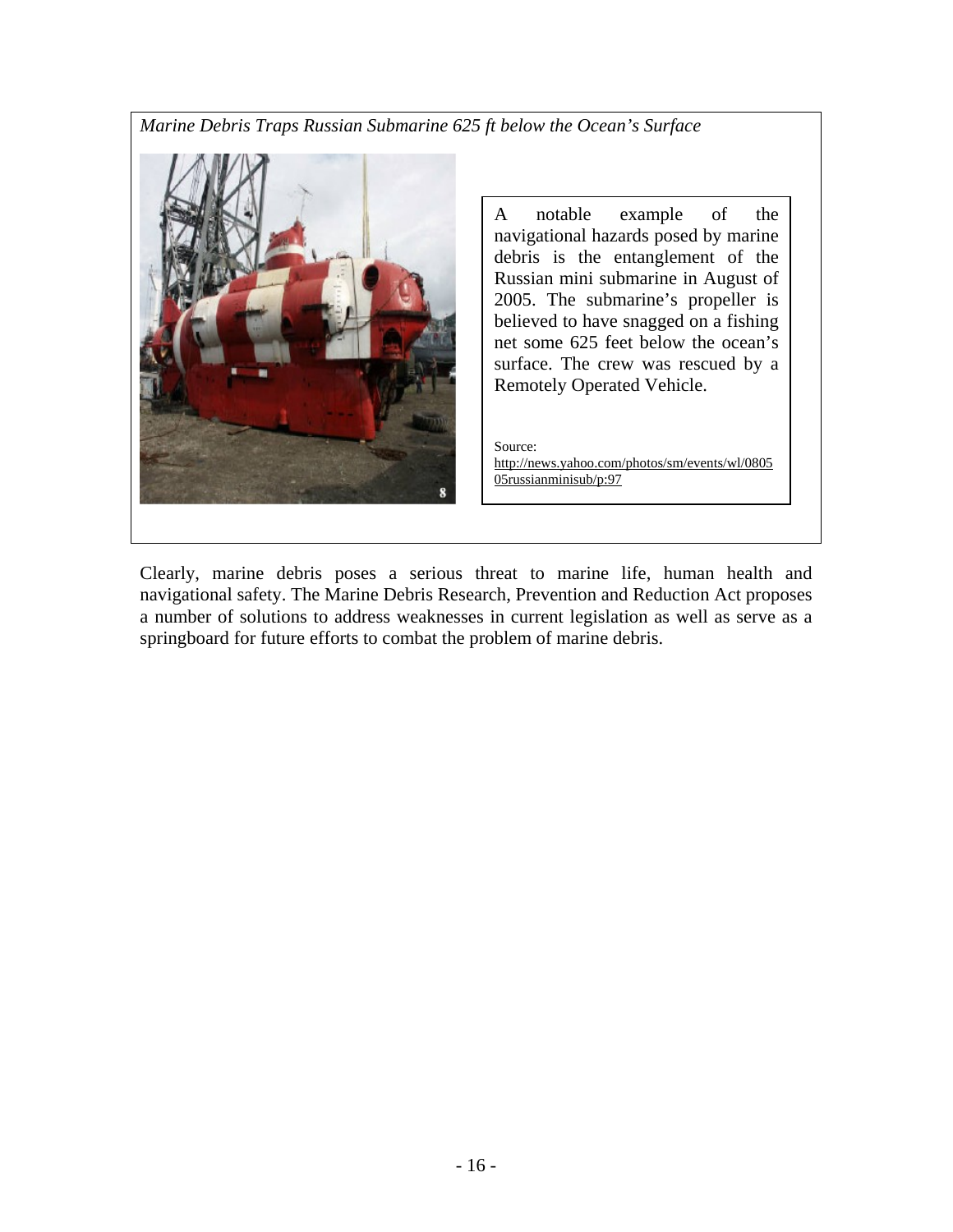# **Analysis of the Proposed Solutions**

In order to identify, determine sources of, assess, reduce, and prevent marine debris, the Marine Debris Research, Prevention and Reduction Act establishes the NOAA Marine Debris Prevention and Removal Program and the Coast Guard Program and expands the Interagency Marine Debris Committee. While the framework established by the Act is specific, the government agencies involved are allowed significant flexibility in the implementation of the Act's stated goals. This latitude generates important concerns regarding the effectiveness of the proposed solutions.

#### *NOAA and the Marine Debris Prevention and Removal Program*

NOAA is required to map marine debris, conduct an impact assessment of debris, and research ways to prevent debris from contaminating oceans and waterways. Specific mention is made to identify the material, location, age, and origin of debris, as well as further understand its impacts on living marine flora and fauna and their habitat. To better understand the solutions proposed by the legislation, it is helpful to examine the science behind each component of the NOAA Program.

#### *Assessing and Identifying Marine Debris*

Although there is still substantial speculation as to the specific sources of marine debris, as previously mentioned, it is estimated that approximately 80% of marine debris comes from terrestrial sources.<sup>41</sup> The waste stream, which includes stormwater runoff, landfills, and sewers, is a principle source of land-based marine debris.<sup> $42$ </sup>

Landfills are a primary source of terrestrial debris. Because landfills must not retain water, they are created with extensive drainage systems which collect water and channel it to ditches located at the base of the landfill. Trash can also blow off inadequately covered landfills and be deposited directly into oceans. To reduce the amount of debris entering stormwater drains, landfill operators must follow regulations placed upon them to cover over landfills daily with six inches of compacted soil. However, this soil can be costly; therefore, many landfill operators are experimenting with other means of covering such as using spray covers of paper or paper/cement

In 1990, the Environmental Protection Agency developed the National Pollutant Discharge Elimination System Stormwater Program to address the negative impact of stormwater runoff. Under the program, operators of stormwater facilities must obtain permits for stormwater discharges. Operators must also implement stormwater pollution prevention plans or stormwater management programs to reduce or prevent the discharge of pollutants into receiving waters. $43\text{ N}$  in assessing the problem of marine debris, NOAA will therefore need to examine how inefficiencies in current waste management procedures and programs are contributing to the problem.

Current technologies to ameliorate stormwater runoff problems include a variety of storm filters, including home filters for roof drains, grates for storm drain entrances, rice straw wattles (filters) and sandbags for construction sites, which control sediment runoff and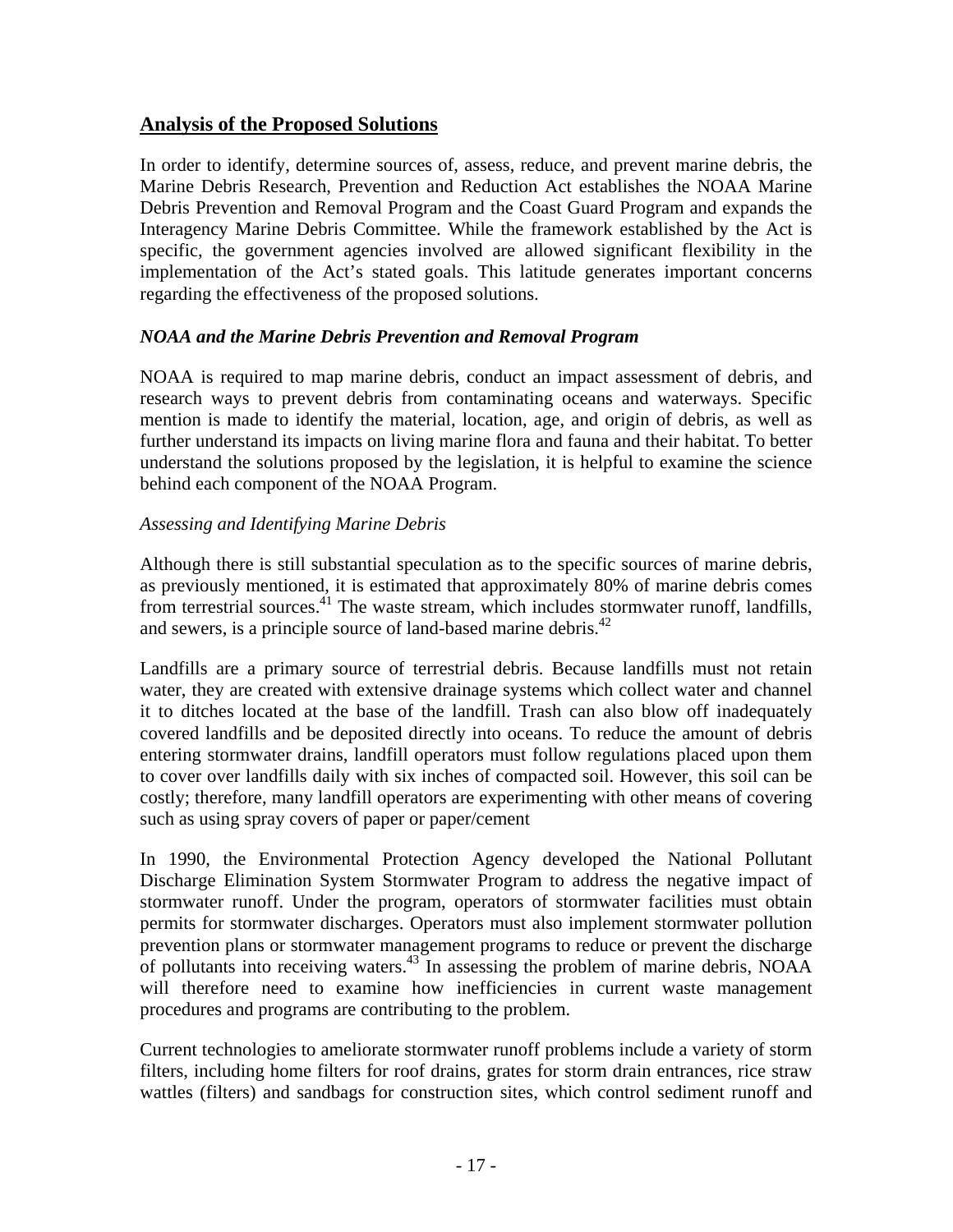channel debris to filtration systems.<sup>44</sup> Straw and coconut wattles can also be used for water main maintenance and erosion control around hills and construction sites. These devices are particularly important when street-sweeping efforts are suspended and in times of heavy rain when the amount of water entering the system is likely to overflow directly into waterways.

#### *Mapping, Modeling and Tracing Marine Debris*

Sophisticated mapping, modeling and tracing technologies are key to assessing the impact of marine debris as well as identifying its sources. These tools allow environmental managers and policymakers to understand the specific point sources of debris, how quickly and where marine debris travels, and finally which regions are most threatened by the problem. Thus, the detailed information provided by mapping technologies may potentially lead to more efficient remediation efforts.

A network of base stations is already in existence and is currently maintained by the United States Coast Guard. The Coast Guard uses a Global Positioning System (GPS) to provide information in real-time to researchers. The database consists of geographical coordinate fields, a description of each surveyed site and the type of marine debris found. One available method for collecting data regarding near-shore habitats and existing marine debris is through the use of acoustic seafloor mapping systems. This technique involves utilizing digital depth sounders and sidescan sonar in conjunction with video surveys.<sup>45</sup> Acoustic seabed classification gathers data on roughness and hardness of bottom reflections from depth sounder echoes. These characteristics are classified by "Hypack" software and are confirmed by diver or video surveys. A second mapping technique is a Remotely Operated Vehicle (ROV) that uses video and acoustics to produce underwater maps. A recent mapping expedition off the coast of Antarctica used the Super Phantom S2 ROV, property of NOAA's National Underwater Research Program. The ROV equipment provided continuous geo-referenced data of seafloor debris fields. $46$ 

Drawbacks to these techniques include the time-consuming nature of analyzing hours of video footage and the fact that they are restricted in the area of ocean they can cover. Finally, while there are allegedly ten Federal agencies involved in ocean-mapping, lack of coordination and overlap in regions of study have left approximately 90% of the nation's maritime territory unmapped.

The use of complex models that predict pathways of debris based upon wind driven currents will also assist NOAA in its efforts to map marine debris. One such model is the Ocean Surface Currents Simulation (OSCURS), which was developed by NOAA in conjunction with the Alaska Fisheries Science Center to measure the movement of surface currents over time.<sup>47</sup> The model is based on long-term knowledge of ocean currents and the daily affects of wind movement. Although the model was not developed to monitor the movement of marine debris, several accidental spills of floatable cargo have proved fortuitous for this model, allowing fine-tuning of the models components. In 1990, 80,000 pairs of Nikes fell overboard mid-ocean, followed by a spill of 29,000 plastic bathtub toys in 1992, and 1,100 logs in 1996. The spills have allowed OSCURS to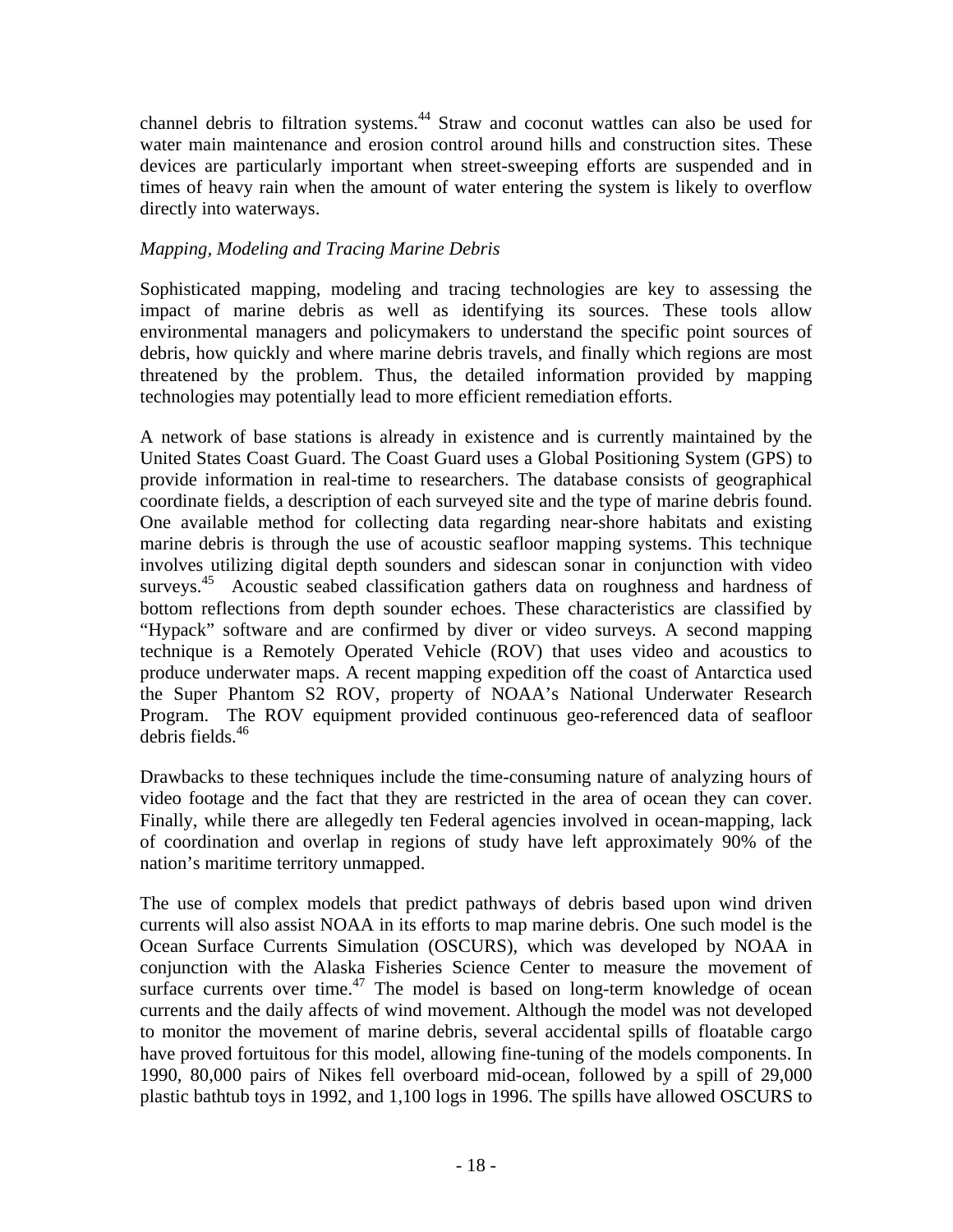develop a simulation for the drift and diffusion trajectories of similar floating objects in the ocean.<sup>48</sup> One uses the model by choosing a start location and a date anytime between 1901 and the present. The model then compiles the daily sea level pressure grid for the chosen criteria. The sea level pressure is converted into east-west velocity components and east-west ocean currents grid. Long-term mean geostrophic currents are factored into the model to yield the total velocity field, or in other words, the speed and direction of the surface waters.<sup>49</sup> Technological advancements such as these make it feasible to track marine debris to its source, an imperative step in marine debris prevention and reduction.

OSCURS has limitations as it only models northern Pacific Ocean surface currents in a 90-km ocean-wide grid from Baja California to China and from 10°N to the Bering Strait from 1901 to the present. In order to improve mapping of marine debris, models must be developed that cover more of the oceans, both vertically throughout the water column and horizontally across the surface of all oceans. There are also uncertainties involved in such research models as they can over and under estimate the input locations. In addition, the ocean system is quite complex; weather changes have the potential to alter trajectories of debris on short time scales. Furthermore, the reliability of determining a source of input from degraded plastics lower in the water column would again create another inconsistency in locating the source of marine debris. Lastly, if models such as OSCURS were to be used, they would need to be modified to give a more accurate location of marine debris input. Only then would it be known whether the Act and its proposed programs are being effective in mitigating the problem of marine debris.

NOAA may also want to utilize programs such as the National Marine Debris Monitoring Program (NMDMP), one of the nation's most comprehensive land-based studies on debris monitoring. Created by the EPA and the Ocean Conservancy, the goal of the NMDMP is to address the lack of information regarding the extent and nature of the problem, with the main focus on tracing the source of marine debris. The program divides U.S. coastline into nine regions based on prevailing ocean currents. Surveys and cleanups are conducted on a 28-day interval, during which time volunteers survey the same 500 meter stretch of beach. $50^\circ$  The data is analyzed by the Ocean Conservancy and made available to the public on the organization's website. The NMDMP is one example of land-based marine monitoring, and grant funding as part of the proposed NOAA Program.

The cost of utilizing the above technologies (as well as developing new technologies) regarding the mapping of marine debris may be prohibitive. Mapping is time consuming and difficult, considering that much debris is small (monofilament lines and nets, cigarette butts, bottle caps, etc.) and does not float along the water's surface. Of equal concern is the ability to track debris to its exact origin. Because marine debris is a global issue, carried by both oceanic and wind currents, debris that ends up in the U.S. exclusive economic zone may have originated thousands of miles away. As such, the goal of identifying the sources of marine debris may be a difficult and costly one to achieve.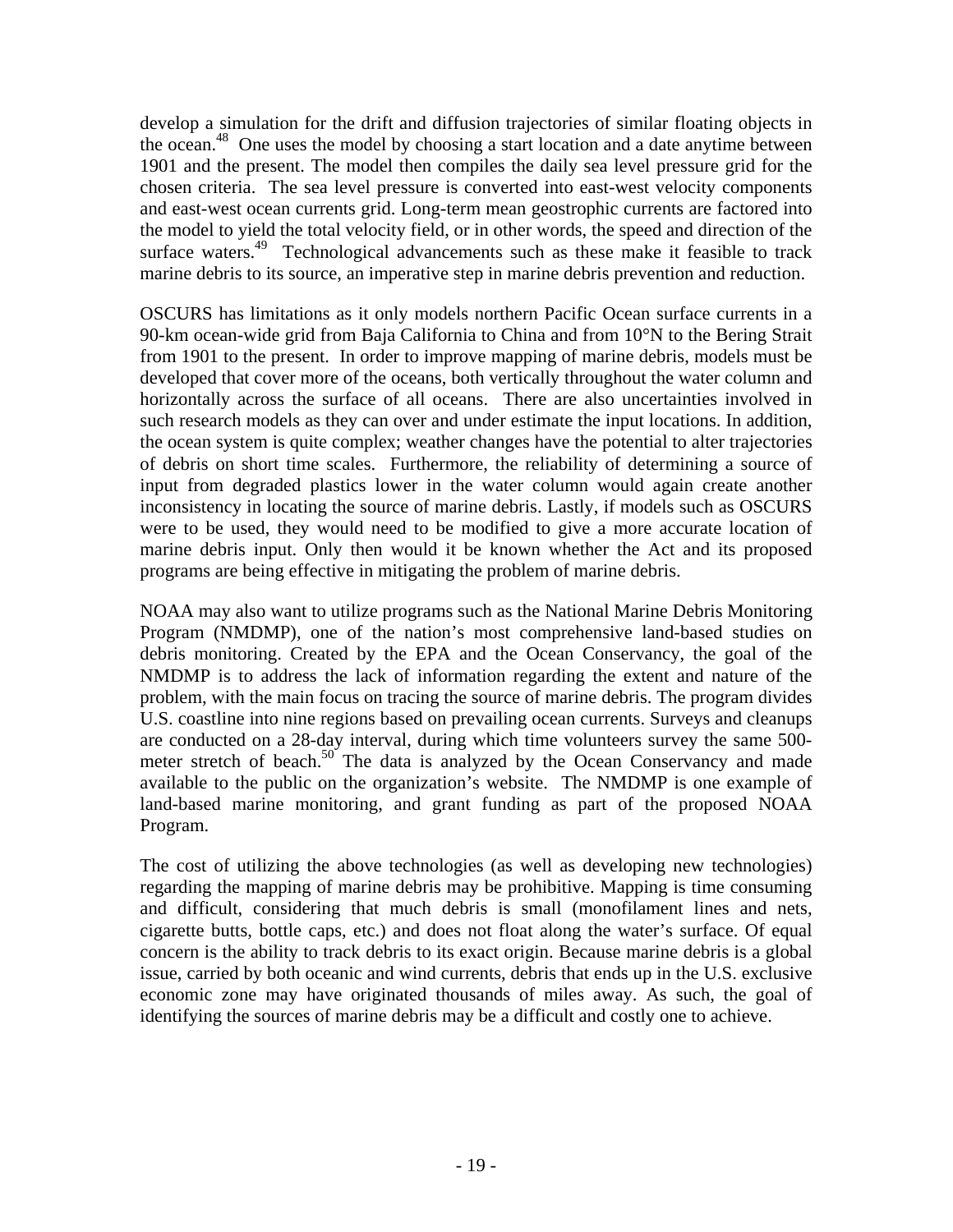Environmental impact assessments for marine debris may take much longer than the scope of the original funding as outlined in the legislation. With the current dearth of research conducted in this area, many resource and habitat programs may find they are at the edge of current scientific understanding of these issues- and may thus require more time, money and resources than that which is provided under the Act.

Regardless of their drawbacks, mapping technology and research expeditions will remain critical to furthering knowledge of the impact of marine debris and will continue to play an essential role in debris remediation procedures. It is essential that new models be developed which are capable of covering more of the world's oceans, both geographically and vertically throughout the water column. Such models would not only allow scientists to more accurately identify the regions most impacted by marine debris but also allow for retrospective analysis and the tracing of debris back to its point of input into the system. Finally, as marine debris is a global issue, better tracing technologies are needed to effectively inform international coordination efforts.

#### *Reducing and Preventing Loss of Fishing Gear*

A second aim of NOAA is to reduce and prevent the loss of fishing gear. Discarded fishing gear accounts for much of the destructive qualities of marine debris. As such, the Act mandates NOAA engage the fishing and maritime industries to reduce marine debris' adverse impacts on navigational safety and marine resources. Specifically, the Act requires efforts be made to prevent and reduce the loss of fishing gear as well as implementation of voluntary or mandatory measures (incentive programs, observer programs, toll-free reporting hotlines, computer-based notification programs) to reduce gear loss and assist in its recovery. As previously stated, most lost or discarded fishing gear is difficult to see and thus costly to remove. To aid in this process, as well as to remove other types of debris, various techniques and technologies can be used.

Currently, the most effective method for removing marine debris is to skim it off the surface. One example is the TrashCat<sup>TM</sup> debris-collecting vessel, produced by United Marine International. The TrashCat<sup>TM</sup> skims floatable debris from the surface using a hydrologically powered system of conveyors that can reach to the depth of 2 to 2.5 feet below the surface. The vessel is able to store up to 12,000 pounds of material. Originally commissioned in the early 1980s by the New York City Department of Sanitation to skim polluted waterways near Fresh Kills landfill on Staten Island, NY, today there are over 50 TrashCat<sup>TM</sup> vessels in use.<sup>51</sup> Most often, they operate at polluted ports and harbors of major cities such as New York, Chicago, and Washington D.C. They are also in use at several U.S. and international hydroelectric and flood control dams, such as Tennessee Valley Authority's Wilson Dam and Appalachian Power Company hydroelectric dam in Roanoke, Virginia.52

However, surface-skimming devices are not able to reduce the amount of subsurface marine debris. Unfortunately, few current technologies exist that provide a cost-effective method of collecting submerged and suspended debris. As these devices are necessary for the removal of debris on a large scale, the question of funding is raised. There is currently little economic incentive for the private sector to build and operate such debris-catching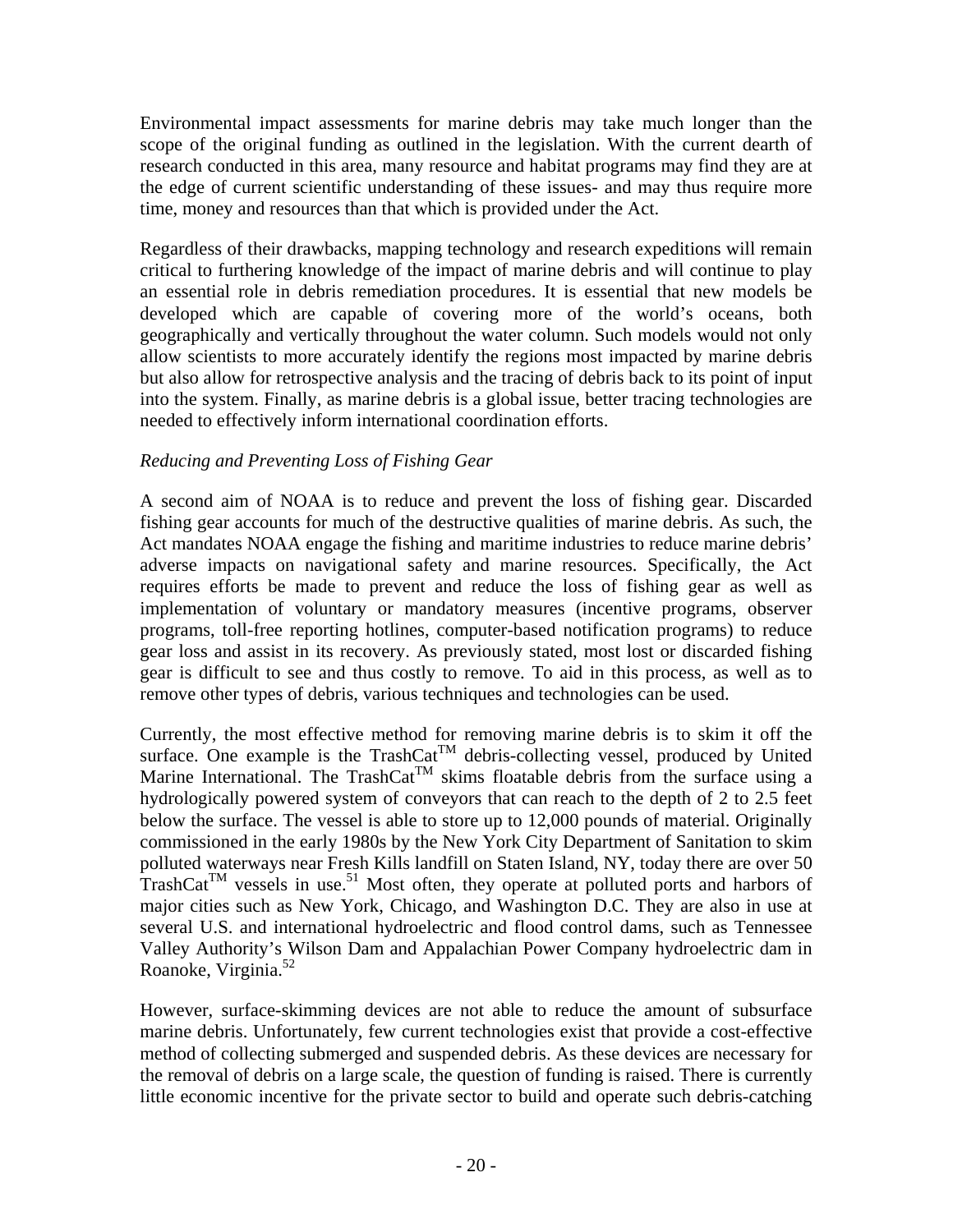machines. This is yet another area where support from the NOAA grant program can influence the science and economics of marine debris.

#### *Education and Outreach*

The education and outreach component of the NOAA Program is directed at the public and other stakeholders, and is designed to increase the understanding and awareness of the problem of marine debris and its negative effects. Outreach is to be accomplished through collaborative efforts with current activities conducted under the Marine Plastics Pollution Research and Control Act of 1987, and via the coordination of international marine clean-up programs. As Administrator, NOAA is required under the Act to target fishing firms, gear manufacturers along with other marine-dependant industries to identify the sources of waste, reduce its presence in marine environments, and assess its impacts. The Act also requires NOAA to coordinate these activities with relevant programs included under Section 2204 of the Marine Plastic Pollution Research and Control Act of  $1987<sup>53</sup>$ 

Education programs are of vital importance to the consensus-building process, and can also serve as the basis for behavioral changes. Such programs can work to highlight areas of concern and share information with parties that may be unaware of the extent of the marine debris problem. However, without incentives to encourage participation and more responsible behavior, changing current practices and attitudes may prove difficult. The Marine Plastic Pollution Research and Control Act already requires NOAA to initiate workshops, public service announcements, and the distribution of printed material to achieve these same objectives. Yet it is unknown whether NOAA's activities to date have been sufficient, and if education and outreach efforts are effectively changing behaviors and attitudes towards marine debris. The Marine Debris Research, Prevention and Reduction Act does not delineate specific programs to initiate; outlining only the relevant parties to which activities should be aimed. This may encourage NOAA to simply continue current education and outreach efforts as defined in the 1987 Marine Pollution Act, without re-analyzing their effectiveness or creating new initiatives.

Though the source of the marine debris is global, the problem of debris removal is dealt with on a local and/or regional scale. The remedial efforts of beach cleanup and litter disposal in particular are costs that local authorities and, therefore, taxpayers must incur. These efforts often depend on volunteers, and are often initiated by volunteers. One successful example of such efforts is the International Coastal Clean-up, a global volunteer program organized by the Ocean Conservancy. The International Coastal Clean-up, which takes place once a year, encourages people to visit their local beaches and clean up debris that has washed ashore. The International Coastal Clean-up removed almost 4 million pounds of marine debris from U.S. beaches and involved 160,000 Americans and close to 500,000 volunteers around the globe.

Finally, given the nature of most industry-related marine debris, recovery of discarded fishing gear is difficult and expensive. While an important problem in need of immediate attention, finding and removing these items will require substantial effort and funds. Despite the large participation for beach clean-up events, relying on volunteer efforts to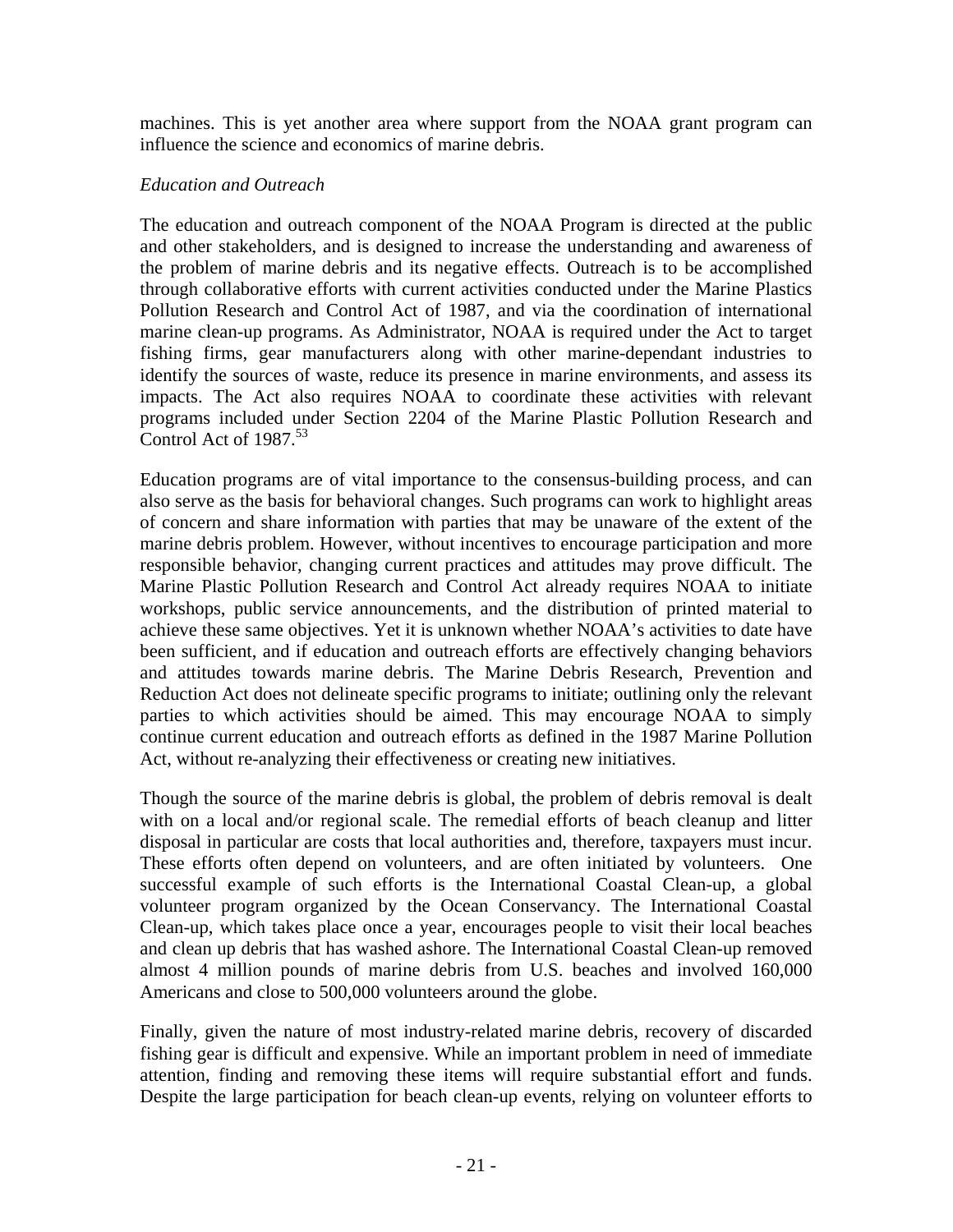report wrong doings or sea based dumping is not as reliable. There is always someone who has something to lose or a close connection to an industry who is dumping illegally. People may even feel that they have no right to report the information as they do not know the laws or feel such participation does not contribute to a real solution. One way that the legislation could address this misconception is by targeting educational and public outreach programs to convey the severity of the problem and encourage participation.

#### *The Grant Program*

The final program requirement for NOAA under the proposed Act is the creation of a 50% matching grant program to outside organizations interested in conducting research relevant to the marine debris issue. While the program provides matching federal funding for projects that have been able to raise partial funds, some research groups may be unable to raise even the first half of funding. The Act does include an exception to this requirement: in the case of research deemed by the Administrator to be of substantial value, a waiver can be made and NOAA is then allowed to fund the entire project. The 50% matching stipulation risks that some projects, unable to source outside funding, will be unable to commence- but gives the program Administrator at NOAA the flexibility to identify important projects and fund them accordingly.

It is crucial that the grants administered under the jurisdiction of the Act investigate how to measure and trace marine debris more efficiently, re-assess the efficiency of existing programs related to marine debris, and locate areas of greatest impact so funding for clean-up efforts may be properly allocated. Most importantly, the grant program under the direction of the NOAA must pursue research efforts that expand the knowledge of marine debris and inform efforts to resolve the problem.

While the legislation itself gives NOAA the authority to develop the guidelines to determine who receives grants, NOAA is expected to coordinate these actions with the Interagency Marine Debris Committee. However, the legislation does not clearly identify the limits of this interaction. Much of the structure of the grant program is up to NOAA; the legislation does provide some criteria regarding areas or potential study, however it lacks clarification of any prioritization among these areas of research. The interagency marine Debris Committee also has some say in the matter although they do not make the final decision. The legislation does state who makes the decisions in awarding grants as well as provide criteria on who is eligible, however the legislation fails to produce clear criteria on which programs should be prioritized. Should prevention measures be a top priority or should they take a back seat to reduction technologies, or mapping techniques? This of course could create some potential problems or conflicts between Committee members and NOAA given the difference in the missions of various agencies. Furthermore, given the amount of money that is allocated to NOAA for grants it is questionable as to whether it will be enough to make a difference in research or whether it will significantly limit the choices on who receives grants.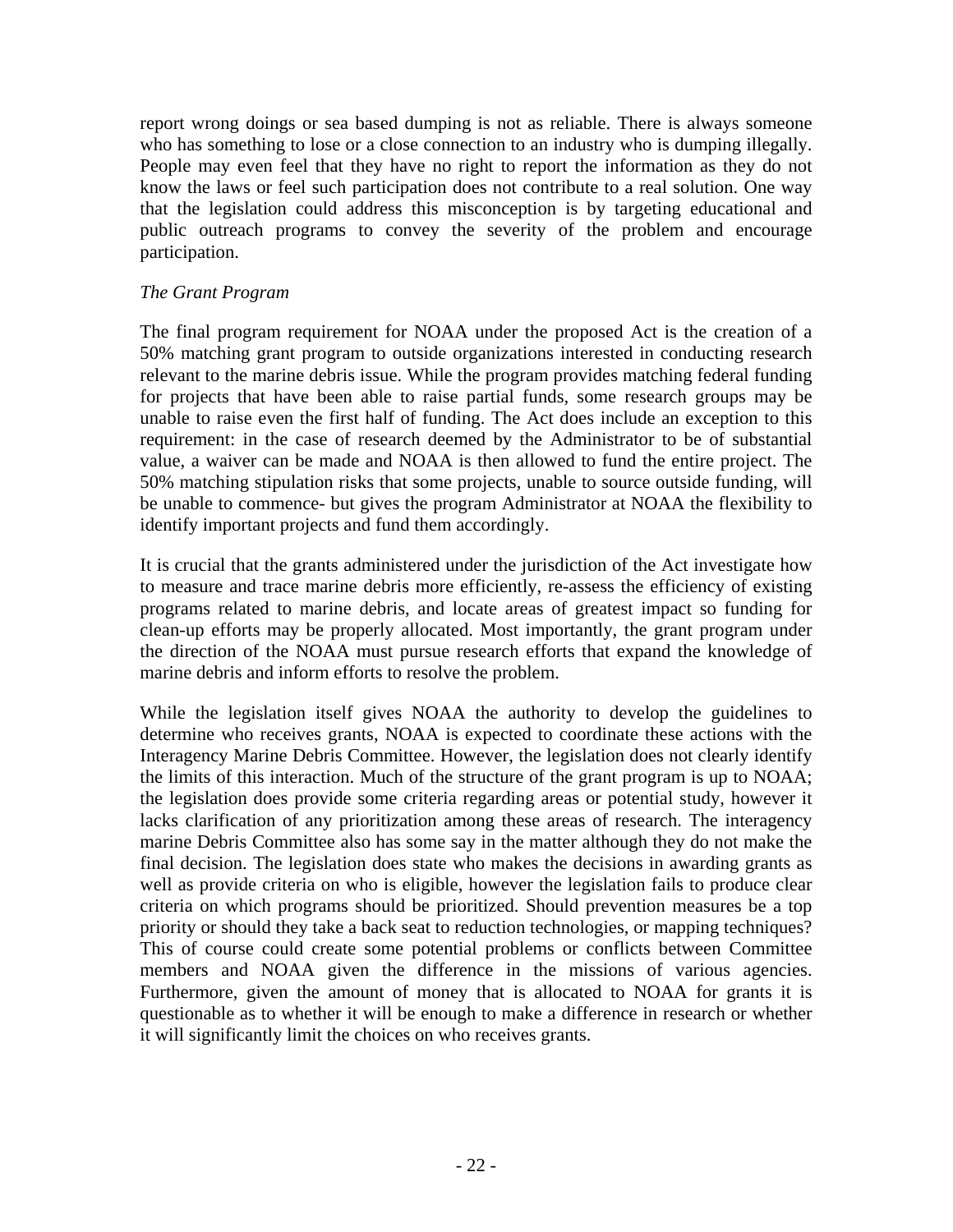#### *Federal Information Clearinghouse*

NOAA will also be required to establish a Federal information clearinghouse. The purpose of the clearinghouse is to make information about marine debris available to researchers and other interested parties. By encouraging further research, the legislation promotes both interest and participation in the work against this currently littleunderstood environmental and economic problem.

#### *The Coast Guard Program*

#### *Enforcement of Existing Regulations*

The Coast Guard is instructed to ensure that ship ports and terminals maintain proper receptacles for the disposal of garbage and plastics, such as to make certain that an adequate number of facilities exist, and to ensure requirements for logging the waste received are being maintained. The Coast Guard will also be responsible for comparing vessel and port logs to determine compliance with the established regulations. The Coast Guard will be required to try and close record keeping gaps that exist within the current system. The gaps are usually found in the details in which ships are instructed to record relating to their debris activities. These records are being inadequately maintained and often exclude details such as time, date, type of garbage, quantity, and location of discharge; data which are required by law. The more stringent record-keeping process outlined by the legislation will also be extended to include a number of vessels previously unmonitored in an effort to reduce overall illegal dumping. In addition to enforcement of the existing laws, the Coast Guard can also provide recommendations for statutory and/or regulatory changes that they believe would improve compliance with those laws, also the Coast Guard will also expand on-board waste management requirements. The framework suggests that this could include expanding existing requirements for maintaining shipboard receptacles to smaller vessels and requiring all vessels to have viable waste management plans in effect.

On advantage of this framework is that the Coast Guard is already an established agency with the resources and experience to carry out the necessary enforcement of the legislation; however, the drawbacks of the solution piggyback on the advantages. The fact that the Coast Guard is already an established agency means that it already has many other responsibilities, which may impede the effectiveness of enforcing regulations pertaining to marine debris. The staff of the Coast Guard is already responsible for a host of other programs; therefore the enforcement of marine debris violations may end up being of low priority to the Coast Guard due to their stratified focus on other important responsibilities. In addition, the required enforcement necessary for this bill to be effective may overextend the Coast Guard's limited capabilities due to the fact that the program is not highly funded, which makes thorough enforcement contingent on very limited resources.

It has also been recognized that the Coast Guard's information collection system is burdensome and inefficient. Data input times can take up to 10 hours for one case, and the time spent completing these reports takes away from the time the Coast Guard can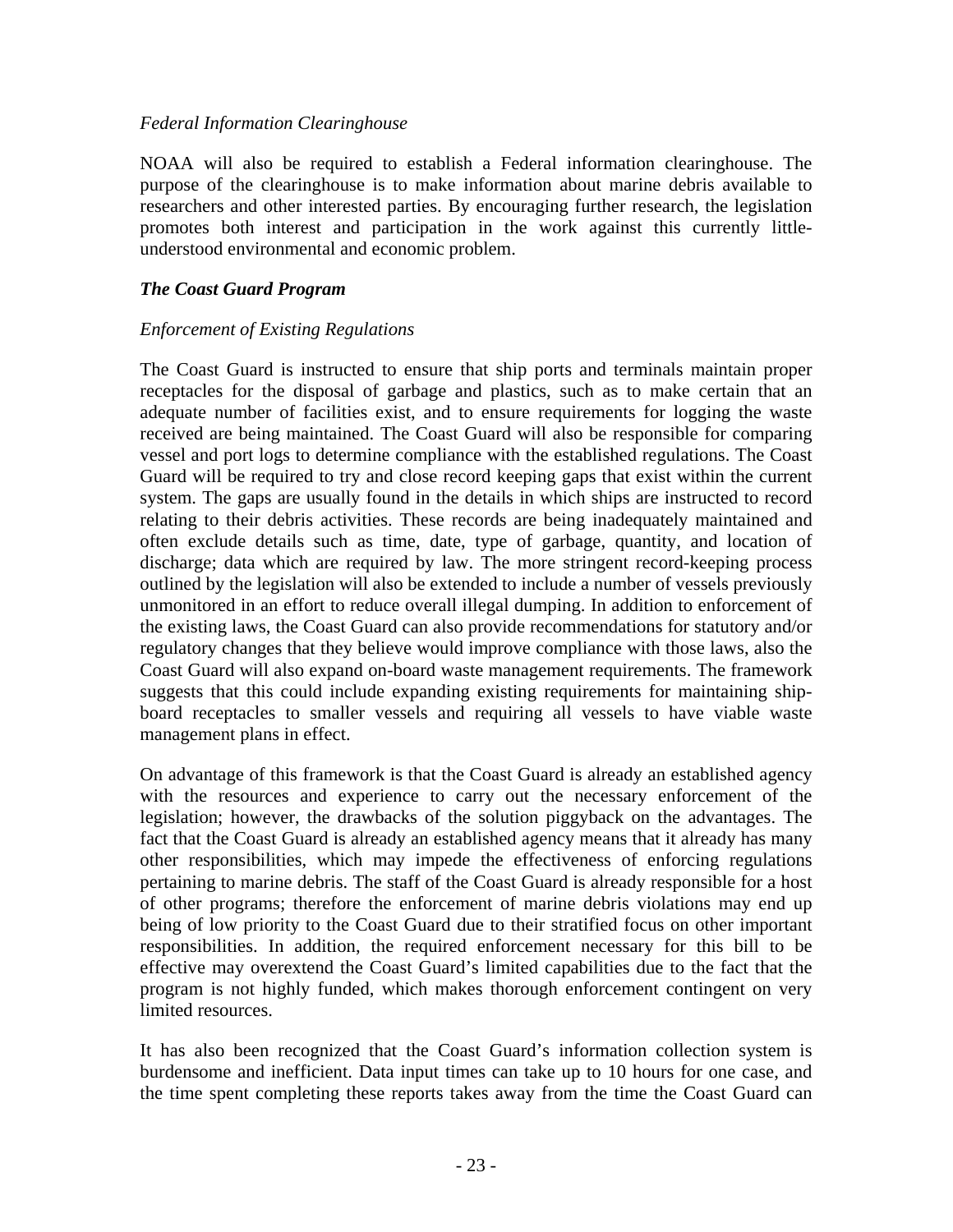spend actually enforcing the Act. Their task is also daunting due the sheer number of recreational and fishing boats. Enforcement of each violation through inspection and patrolling is nearly impossible. Finally, the typical standard checklist pertaining to inspection of vessels has not been established in the case of the marine debris legislation. This small oversight makes it hard for inspectors to know what they are supposed to be looking for and therefore enforcing.

#### *Voluntary Programs*

A second component of the proposed solution is that the creation and implementation of voluntary reporting programs targeting commercial vessel operators and recreational boaters. More specifically, one program will involve reporting damage caused by marine debris; another will involve reporting violations witnessed by other boaters and a third program will encourage United States flag vessels to report foreign ports with inadequate facilities for garbage disposal.

A concern regarding the above initiatives is the effectiveness of voluntary reporting and compliance programs. Without a concrete reward/fine system in place, incentive to participate in these programs may be minimal. The burden of proof in these cases is of note as well. In many cases, the violation of regulations appears to be too difficult to prove because the burden of proof is placed on the party making the report, not the party acting illegally. Within the current system, very few cases make it through all the red tape and actually incur penalties for their actions. For example, in February of 1995, out of 725 MARPOL V cases reported, only 10% resulted in assessment of a penalty against the violators, and the average fine was only \$6,200 per case.<sup>54</sup>

Finally, one of the most important weaknesses within the proposed solution is that the Coast Guard can only enforce legislation on vessels within the United States exclusive economic zone, which does not apply to foreign licensed ships. The requirement of ships to maintain garbage discharge records do not apply to foreign licensed vessels. This required log is one of the main sources of evidence used by the Coast Guard in illegal dumping cases. In addition, any debris dumped in foreign countries without legislation such as this, will drift into the oceans of the United States and exacerbate the problem.

#### *Interagency Marine Debris Committee*

A third solution outlined by the Act is the expansion of the Interagency Marine Debris Committee in order to better coordinate marine debris research and activities among Federal agencies and non-federal entities. Within twelve months of the enactment of the Act, the Committee is required to submit a report to Congress that identifies the sources of marine debris. The report will examine the ecological and economic impacts of marine debris, alternatives for reducing, mitigating, preventing, and controlling the harmful affects of marine debris, the social and economic costs and benefits of such alternatives, and recommendations regarding both domestic and international marine debris issues.<sup>55</sup> The Committee will also be required to submit annual progress reports to the Committee on Commerce, Science, and Transportation of the Senate and the Committee on Resources of the House of Representatives.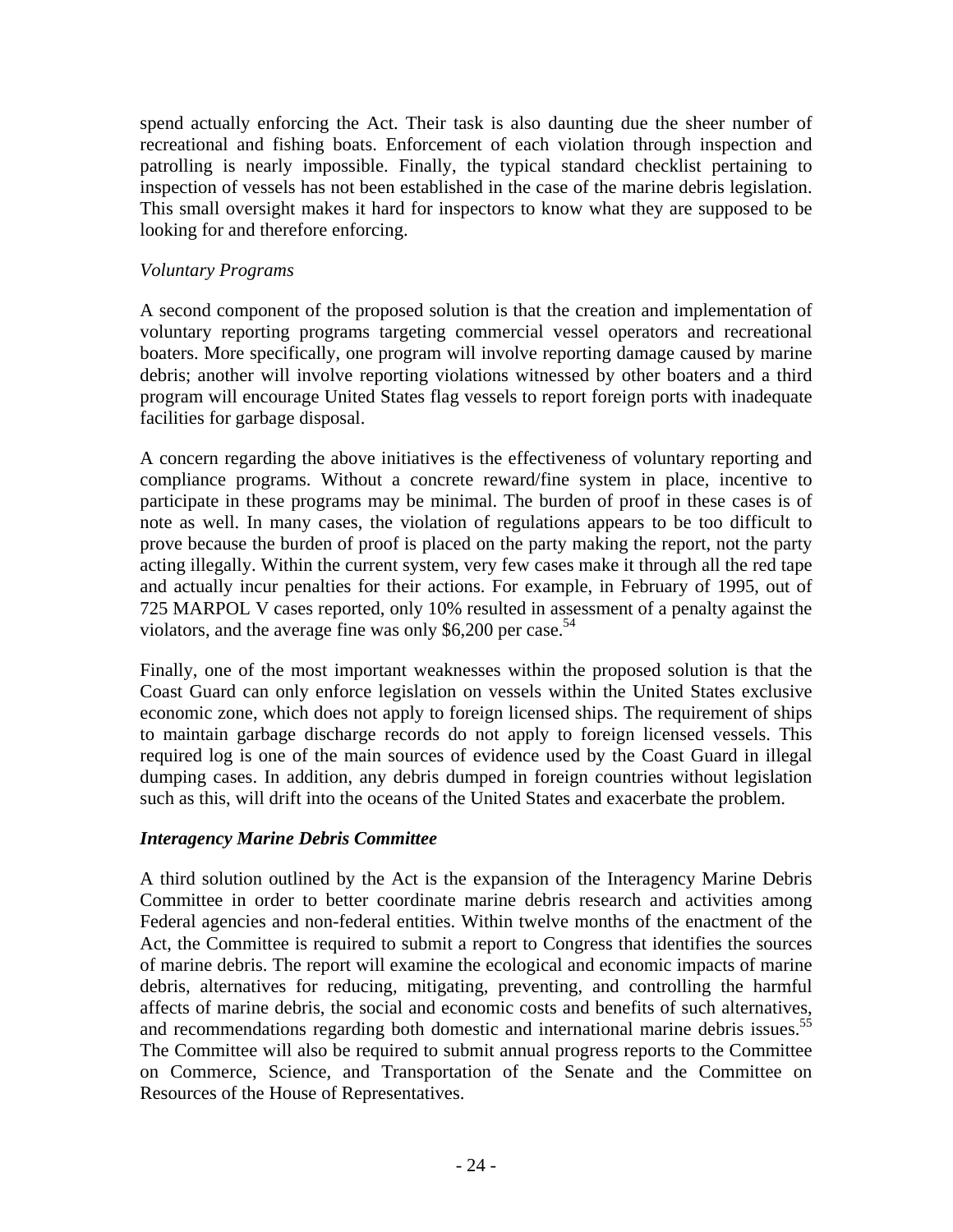Although collaboration between agencies is ideal, there are many issues that may hinder the effectiveness and success of the Committee. The issue of sharing power is important because partners rarely come to the table equal in power.<sup>56</sup> NOAA has the ultimate authority to develop the guidelines to determine who receives grants. NOAA is expected to coordinate these actions with the Interagency Marine Debris Committee. However, the legislation does not clearly identify the limits of this interaction. While the Committee has some say in the matter, it does not make the final decision about prioritizing grants. Because the legislation fails to produce clear criteria on which programs should be prioritized, conflicts may arise between Committee members and NOAA given the differences in the missions of member agencies. Therefore, it is vital that a skilled management system is created in order for these agencies and entities to define shared goals and priorities and to work together in an effective and efficient manner.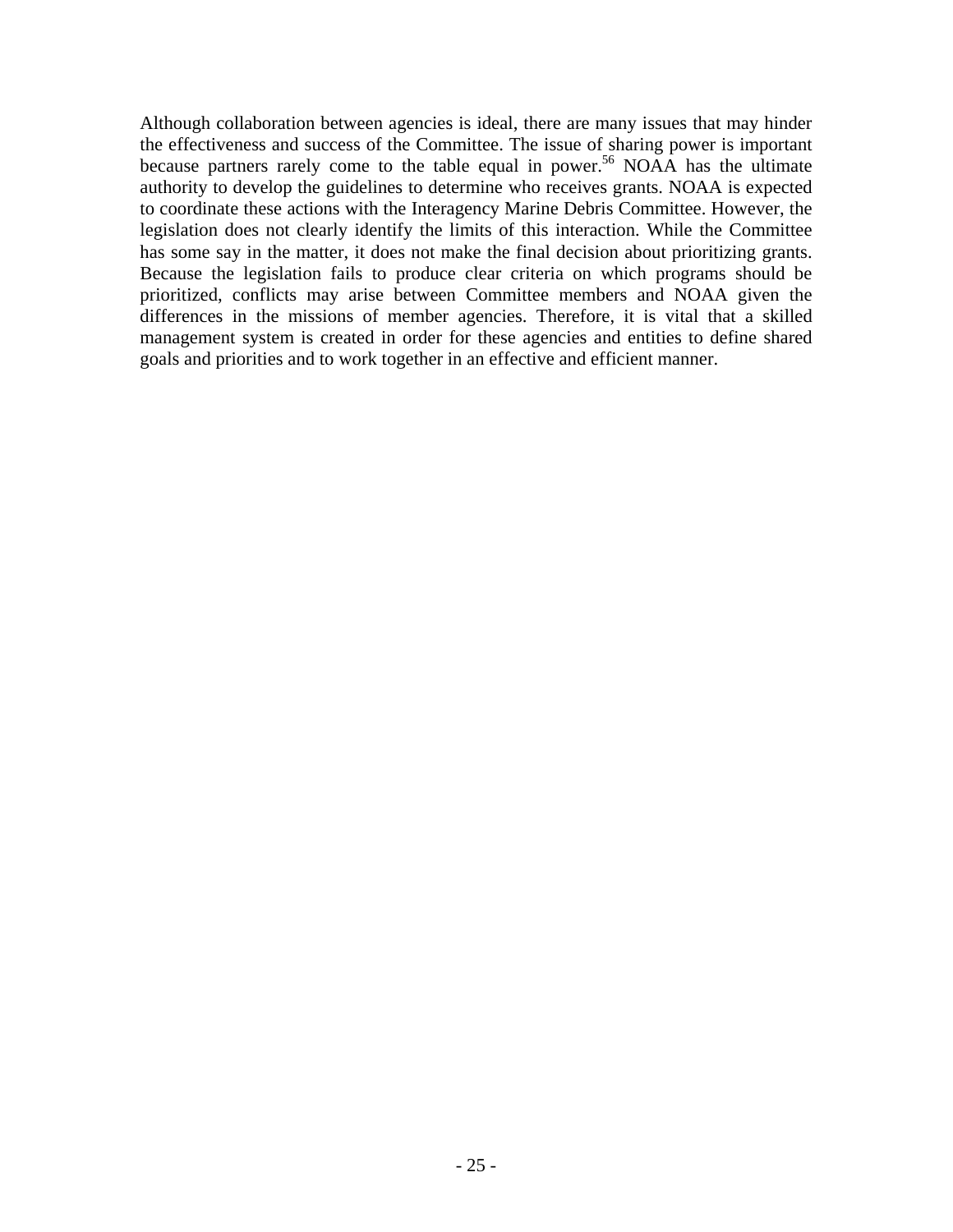# **Measuring the Success of the Marine Debris Research, Prevention and Reduction Act**

The Marine Debris Research, Prevention and Reduction Act establishes a framework in which NOAA, the Coast Guard, and other federal and non-federal entities may increase coordination, collaboration, and research on marine debris issues. Other goals of the Act include identifying the sources of marine debris, assessing the magnitude of the problem, and reducing and preventing loss of fishing gear. Thus, measuring the success of the Act will involve evaluating the effectiveness of the NOAA Program, the Federal Information Clearinghouse, the United States Coast Guard Program, and the Interagency Marine Debris Committee as well as whether the stated goals in the legislation are being achieved. Finally, while a reduction in the overall amount of marine debris in U.S. waters would certainly constitute success, such a measurement is extremely difficult to quantify. However, there exist scientific indicators which are able to quantify reductions in debris, and such tools, although limited, may also be utilized in measuring the success of the Act.

# *The NOAA Prevention and Removal Program*

The grant program is an important component of the NOAA Program because it will provide the foundation for much-needed research on marine debris. Effective implementation of the grant program will be essential in ensuring that the scientific community views it as a viable source of funds to supplement their research. A tangible way of monitoring the program's success is to look at changes in grant proposals as a proxy for gauging the marine debris community's respect of the program. Efficient management of the program by NOAA may be reflected in the development of guidelines, clear definitions of priority research areas, and responsible management of grant awards.

# *The Federal Information Clearinghouse*

NOAA's development of the Federal Information Clearinghouse will help achieve the goal of disseminating information and research on marine debris. As there is currently no centralized database regarding marine debris, the Clearinghouse is a valuable component of the Act and has the potential to mitigate the paucity of current, easily-accessible data on marine debris. Measurements of success may include the scope and depth of information uploaded, credibility of data sources, ease of accessibility, and number of access requests and responses.

#### *The Coast Guard Program*

The Coast Guard program will help achieve the goal of reducing violations of existing law and regulations relating to marine debris. The program may be evaluated on whether an increase in the frequency of reported violations of MARPOL Annex V occurs after the Act is implemented. The establishment of additional on-board and port waste receptacles will also be an important indicator.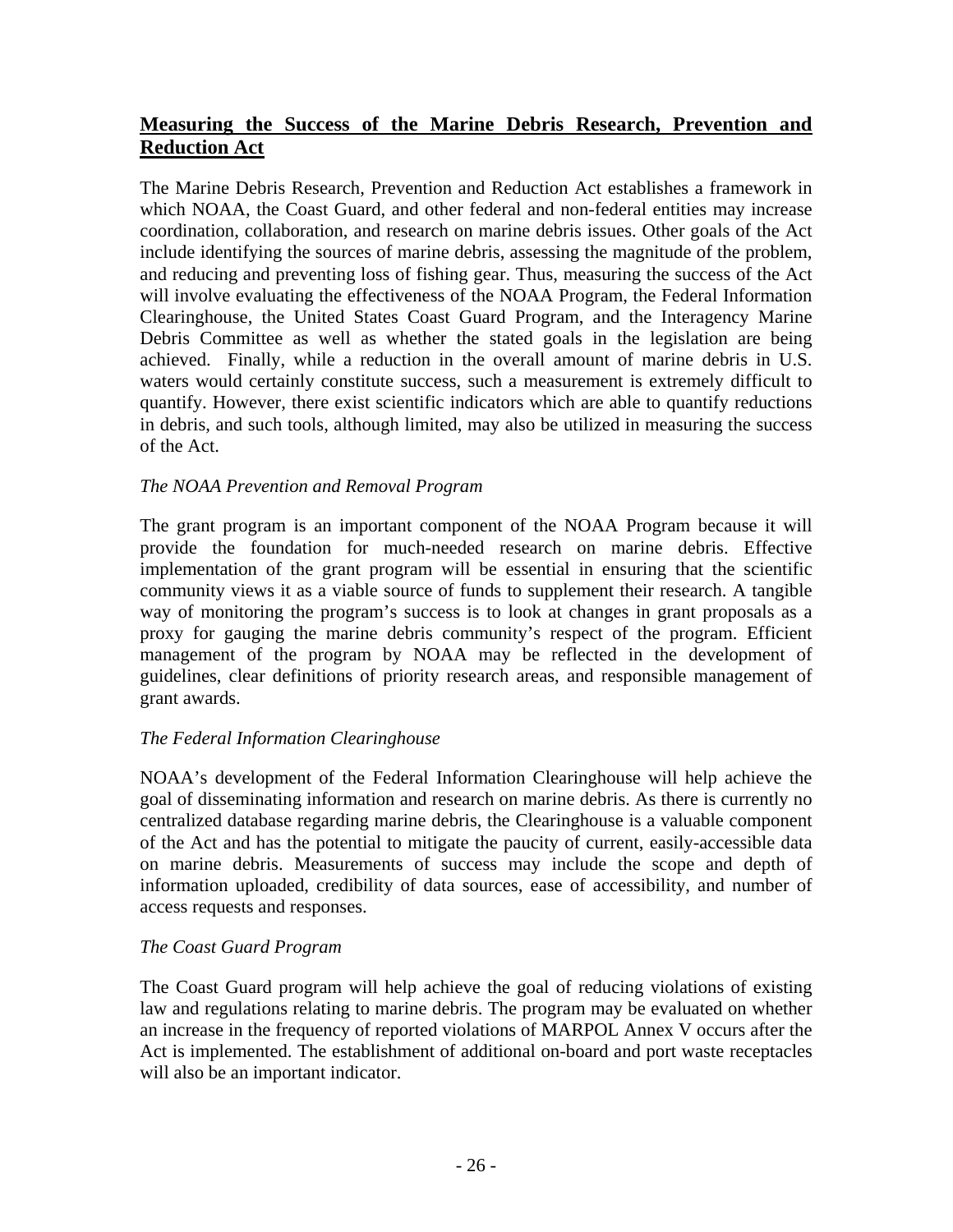Success of voluntary reporting programs established by the Coast Guard will be demonstrated by the number of responses to reported violations as well as the outcomes of such responses, which include evaluating the severity of violations, the promptness of the Coast Guard response, and the revenue generated from imposed fines.

#### *The Interagency Marine Debris Committee*

The expanded Interagency Committee will play an important role in achieving the goal of increasing the coordination and collaboration of efforts to address marine debris issues. The Committee will be collectively evaluated on its ability to coordinate across federal agencies by producing a clear definition of marine debris, defining priority areas for research, and compiling annual progress reports and recommendations for Congress. The Committee will also be evaluated on its ability to foster international collaboration through effective coordination with the International Maritime Organization as well as its participation in potential multilateral treaty negotiations concerning marine debris.

# *Scientific Indicators of Success: A Reduction in Marine Debris*

A performance measurement system will likely be created during the implementation phase of the Act, and will therefore utilize a variety of scientific measurements to quantify a reduction of marine debris within U.S. waters and from U.S. sources. One way to measure reductions in marine debris is through the use of survey techniques, such as debris-related underwater mapping, which are eventually logged with Global Positioning Systems (GPS) software and analyzed with Geographic Information Systems (GIS).<sup>57</sup> This software is able to determine changes in debris density of the surveyed area, and ultimately provides information regarding the density, distribution, and type of debris within a specific region. The use of statistical methods in analyzing these data may allow one to infer the effect the Act is having on reducing marine debris.

While surveys are the most accurate tool for measuring reductions in marine debris, they have limitations, and thus must be supplemented with indirect measurements as proxies of debris volumes. Proxies include the number of debris-related beach closings, animal entanglements/mortality, and boat damage insurance claims. A reduction in debris-related beach closings or boat damage-related insurance claims are particularly telling statistics as they are concrete values that can be located quickly and correlate directly to the amount of debris within U.S. waters.

Well-defined measurements of success are crucial to assessing the effectiveness of the Marine Debris Research, Prevention and Reduction Act. The development of a performance measurement system will be key in evaluating the overall success of the Act. Choosing among the myriad of possible indicators and indirect measurements will likely prove to be a challenging task. Because the Act exclusively covers domestic sources of debris and marine systems, the measurements utilized therein must focus solely on domestic regions. Although the global nature of the problem makes such a narrow focus seem limited, it is an important step in addressing the problem.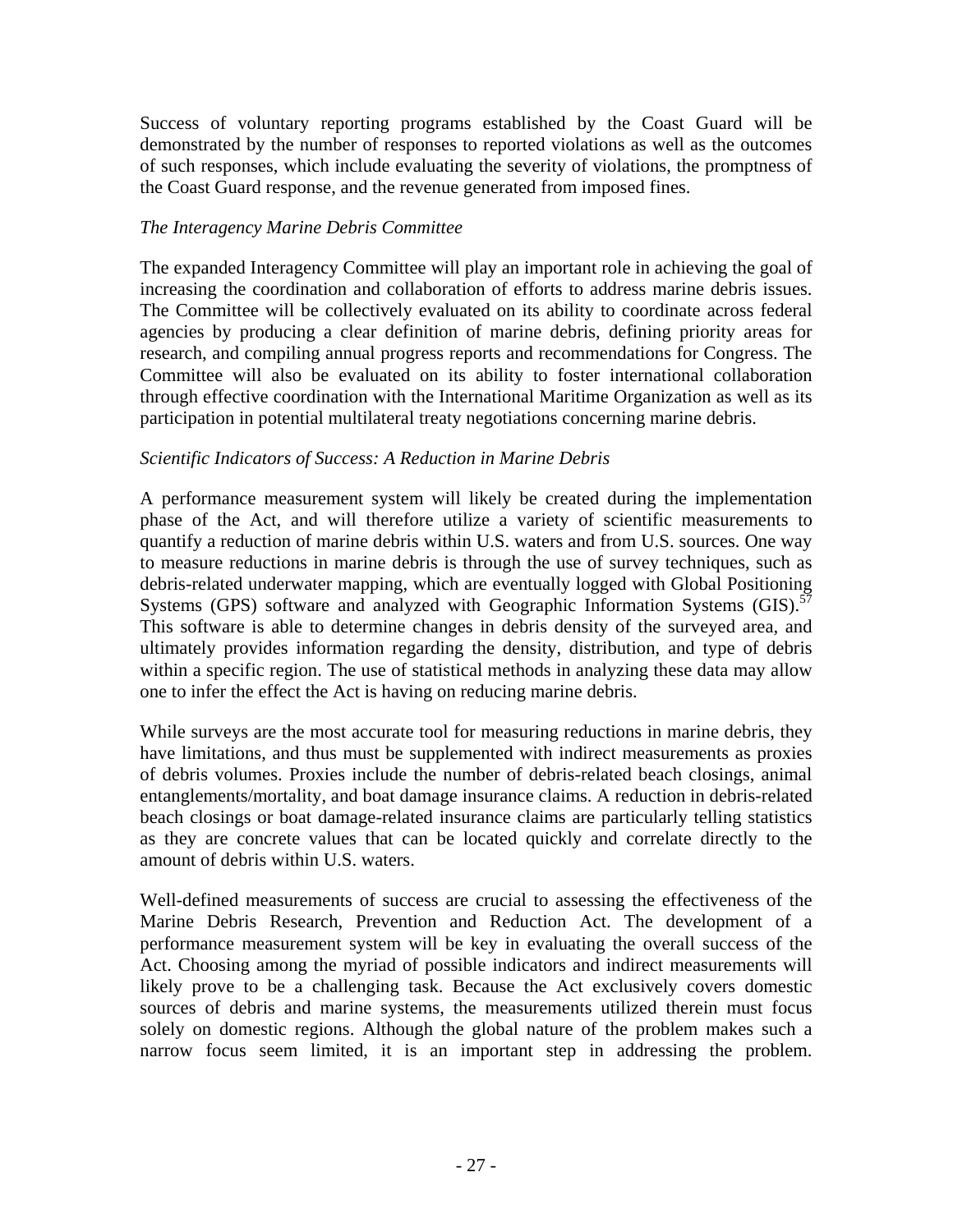# **Conclusion**

The Marine Debris Research, Prevention and Reduction Act addresses the problem of marine debris from several angles: its origin, composition, and effects. The Act similarly established a framework for increasing collaboration among stakeholders with the goal of promoting the overall understanding of the problem while encouraging the expansion of scientific and economic research.

Measuring the success of the Act will be challenging. Due to the lack of scientific research addressing this issue, there are many uncertainties surrounding the topic of marine debris. The amount of debris in the oceans, its specific affects on ecosystems, the level of acceptable marine debris, the best policies or measures to reduce and remove waste and even the appropriate level of funding for the Act are issues that must be addressed before one can determine if the legislation has been successful. Many of these issues are left to NOAA, the Committee and the Coast Guard to decide. Their conclusions, and how they implement their decisions, will play an integral role in mitigating the problem of marine debris.

Above all, marine debris is a global issue, therefore new policy and regulation within U.S. waters is inherently limited in its effectiveness. Marine debris will continue to travel across national boundaries and affect marine life, public health and maritime transportation. Thus, increasing international collaboration on the issue will be absolutely essential to successful implementation of the Marine Debris Research, Prevention and Reduction Act.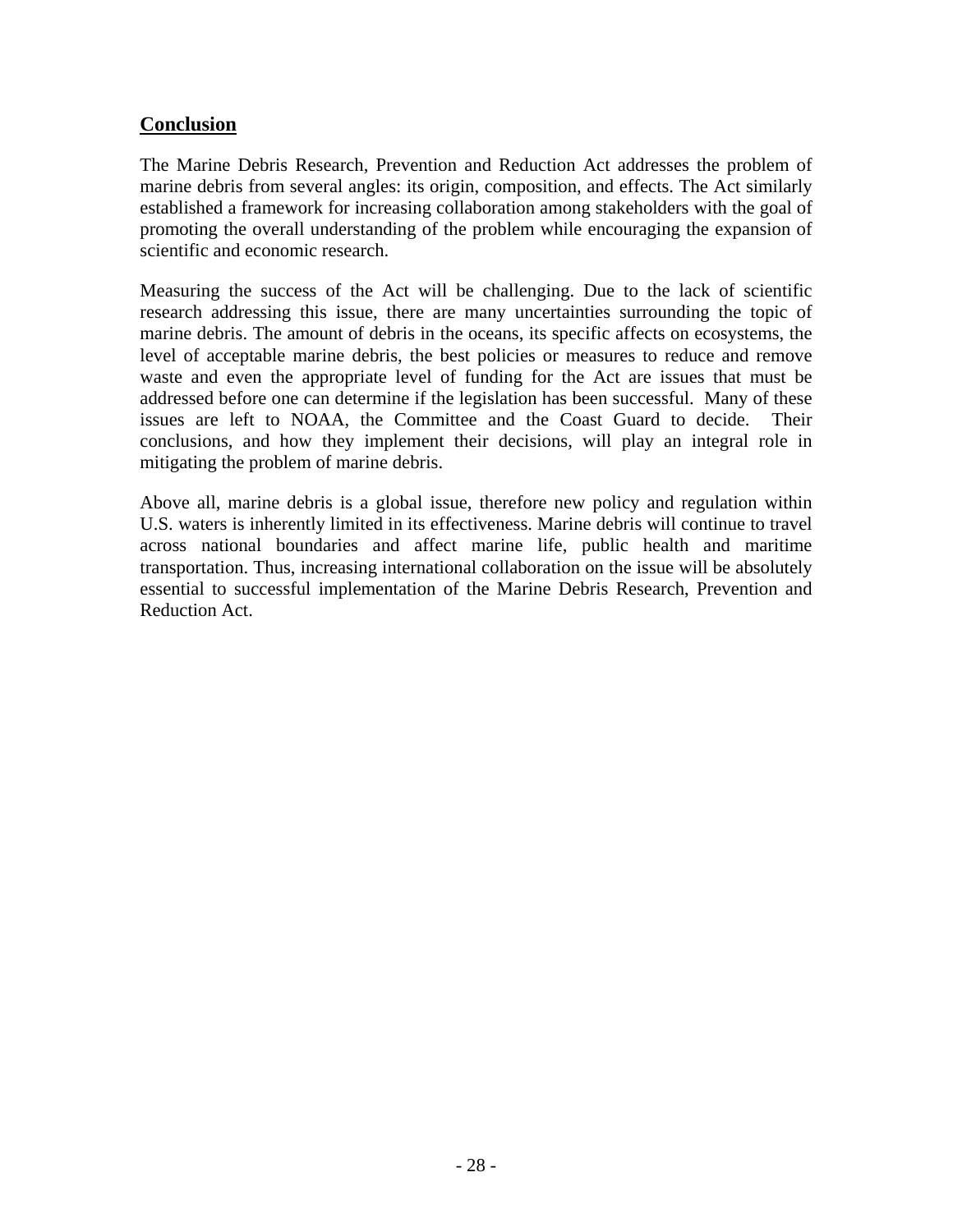#### **APPENDIX A Legislative History**

*International Convention on the Prevention of Marine Pollution by Dumping of Wastes and Other Matter, London, 1972 [London Convention (LDC)] (26 UST 2403)*

*Marine Protection, Research, and Sanctuaries Act (MPRSA) of 1972 (Ocean Dumping Act), amended in 1988 [Ocean Dumping Ban Act (ODBA)L (33 USC 1401 et seq.)*

*Protocol of 1978 Relating to the International Convention for the Prevention of Pollution from Ships, 1973-1978 (MARPOL 73/78) (17 ILM 546, 1978)*

*Act to Prevent Pollution from Ships (APPS) of 1982 (33 USC 1901 et seq.)*

*Marine Plastic Pollution Research and Control Act (MPPRCA) of 1987 (PL 100-220)*

*Washington Declaration on Protection of the Marine Environment from Land-Based Activities (1996) (26 EP&L 37 et seq.)* 

Prohibits dumping plastics and other persistent synthetic material into the oceans, which may float or remain in suspension so as to materially interfere with uses of the ocean. Excludes wastes disposed during normal vessel operations, which instead are regulated by MARPOL Annex V.

Prohibits the transport of material for the purpose of ocean dumping unless authorized by permit. Implements the London Convention. Prohibits the ocean disposal of sewage sludge and industrial wastes, and ocean disposal of potentially infectious medical wastes.

Applies to ship-generated wastes. Annex V restricts the at-sea disposal of garbage, and prohibits the at-sea disposal of plastic materials. Requires adequate port waste-reception facilities. Entered into force in the United States on December 31, 1988, but Canada is not a party.

Regulates disposal of wastes, including oil or other hazardous substances, generated during normal operation of vessels. Implements MARPOL 73/78 legislation, and was amended in 1987 by MPPRCA to implement MARPOL Annex V specifically.

Implements MARPOL Annex V by amending APPS. Calls for federal agency Reports to Congress on methods to reduce plastic pollution and effects of plastics on the aquatic environment. Requires Coast Guard regulation of overboard disposal of plastics and other garbage under MARPOL Annex V. Calls for Citizen Pollution Patrols joint responsibility of NOAA, Coast Guard, and EPA) and public outreach and citizen awards for reported violations. Requires adequate port waste-reception facilities, and vessels 26 ft. in length or greater to display placards, and vessels 40 ft. in length or greater to provide waste management plans. Subtitle B requires EPA to study methods for reducing plastic pollution and requires the Department of Commerce to determine the effects of plastics on the aquatic environment.

A nonbinding international declaration that calls on nations to reduce land-based sources of pollution, including littering. Objectives include: the reduction of litter reaching the marine and coastal environments and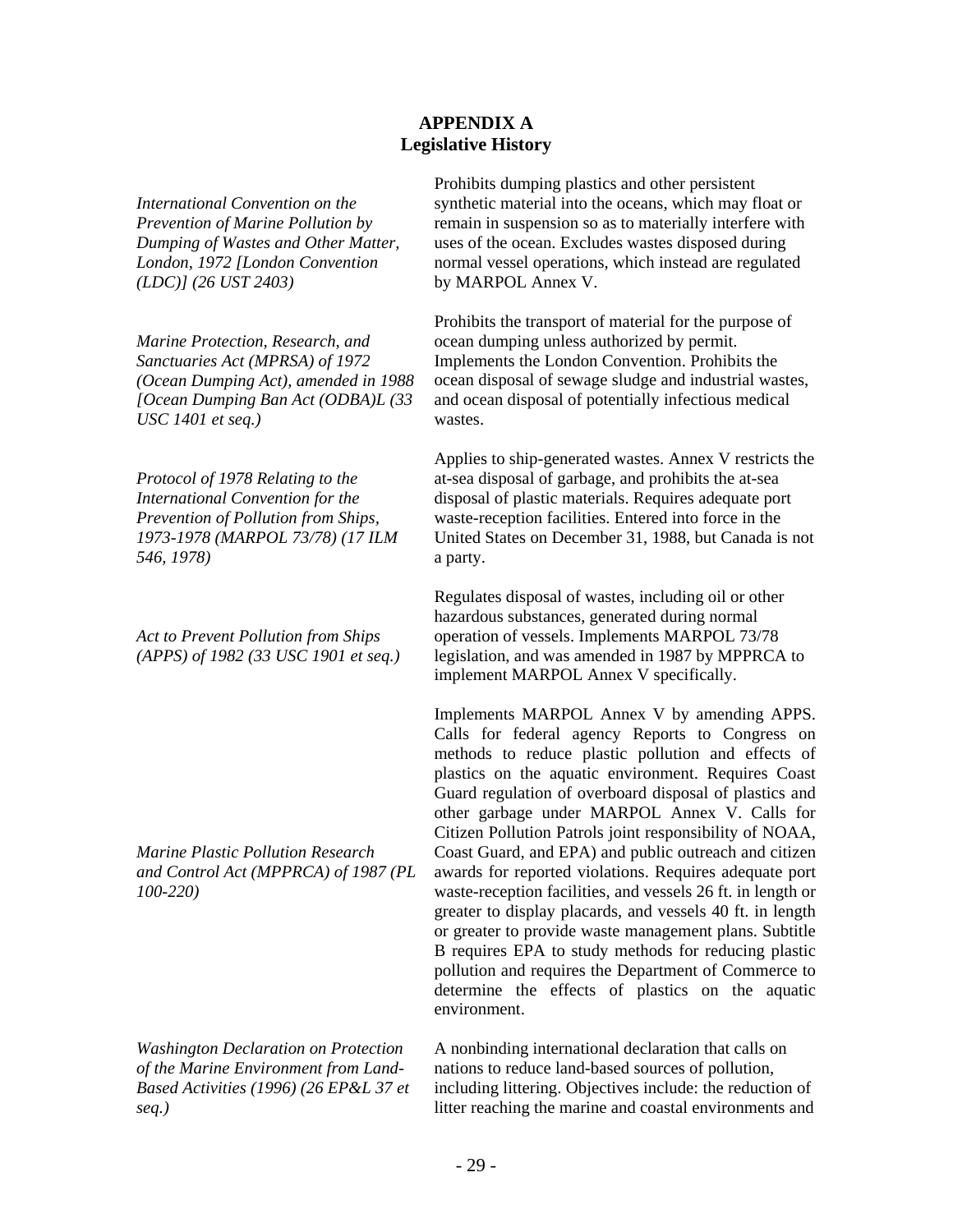*Federal Water Pollution Control Act (FWPCA) of 1972, as amended [Clean Water Act (CWA) (33 USC 1251, 1262, 1311 et seq.)*

*Federal Water Pollution Control Act (FWPCA) of 1972, as amended [Clean Water Act (CWA) (33 USC 1251, 1262, 1311 et seq.)*

*Marine Mammal Protection Act (MMPA) of 1972 (16 USC 1361 et seq.)*

*Endangered Species Act of 1973 (ESA), as amended (16 USC 1531 et seq.)*

*Resource Conservation and Recovery Act of 1976 (RCRA) (42 USC 6901 et seq.)*

the establishment of facilities for the disposal of litter in coastal environments. Encourages international, regional, and national-level activities including: (1) the implementation of regulatory measures or economic instruments to reduce solid waste generation; (2) local management and planning to avoid siting waste dumps near coastlines or waterways; (3) formulation and implementation of awareness and education campaigns; (4) participation in an international clearinghouse and exchange of information; among other things.

Establishes permitting and pollution control requirements for point source [including publicly owned treatment works (POTW), combined sewer overflows (CSO), and storm drains] for discharges into waters of the U.S. and the oceans. Establishes the NPDES permit program to control such discharges.

Establishes permitting and pollution control requirements for point source [including publicly owned treatment works (POTW), combined sewer overflows (CSO), and storm drains] for discharges into waters of the U.S. and the oceans. Establishes the NPDES permit program to control such discharges.

Places a moratorium on the taking and importing of aquatic mammals and aquatic mammal products from U.S. waters for any purpose other than scientific research or public display. Establishes the Marine Mammal Commission (MMC), which recommends protection and conservation policies on marine manuals for federal agencies.

Intended to conserve endangered and threatened species and protect the ecosystems in which they live. It calls for all necessary measures to improve condition of species so they can be delisted, and to support international treaties for the protection of wildlife and habitat. Among other things, it requires the listing of threatened and endangered species, designation of critical habitat of listed species, development of recovery plans, and provides for enforcement actions.

Amends the Solid Waste Disposal Act to better address the disposal of municipal and industrial wastes. Includes provisions to regulate the disposal of hazardous wastes by establishing a "cradle to grave" program. The goals set by RCRA are to: protect human health and the environment; reduce waste and conserve energy and natural resources; and reduce or eliminate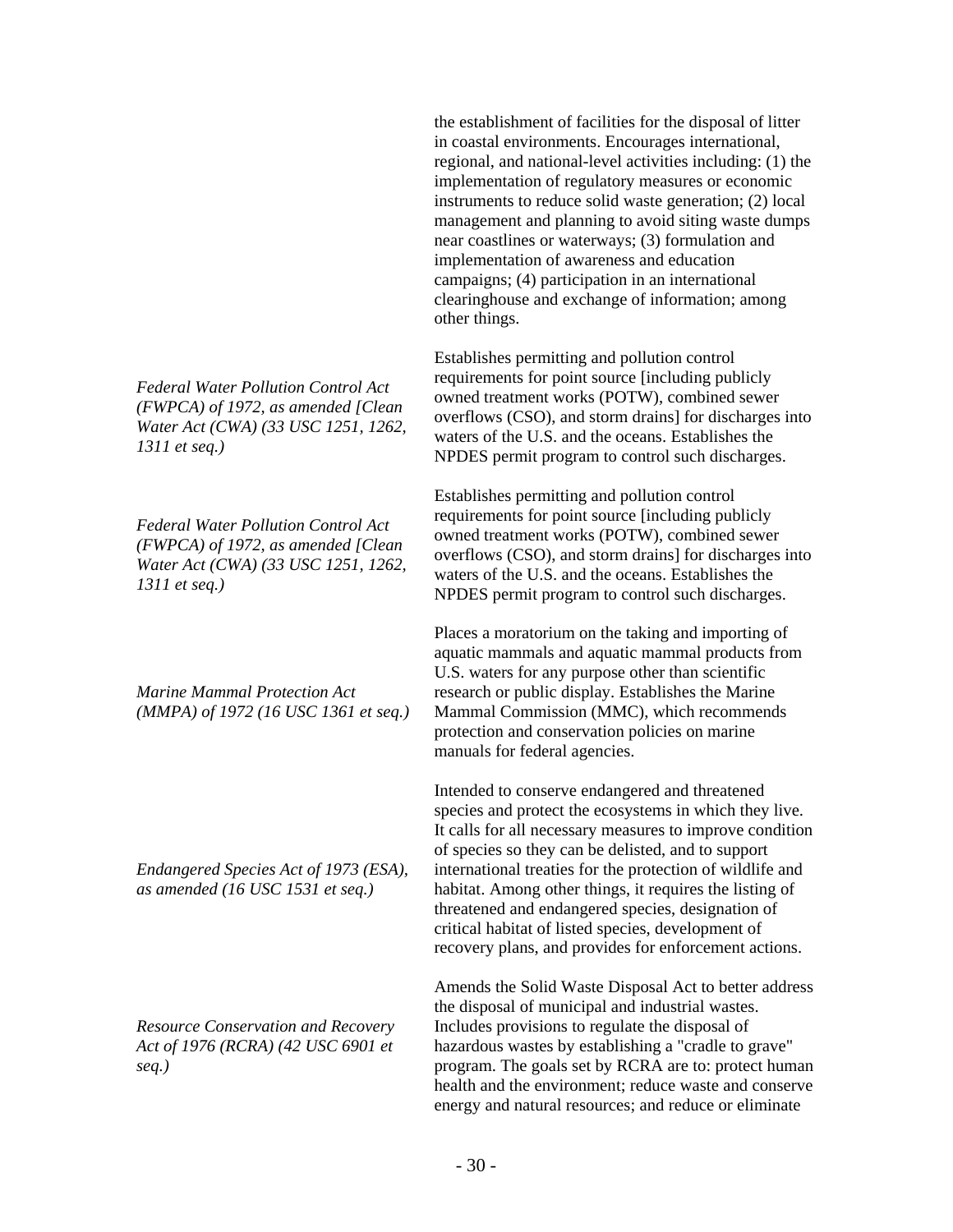*Medical Waste Tracking Act of 1988 (Subtitle J of RCRA; 42 USC 6992 et seq.)*

*The U.S. Public Vessel Medical Waste And-Dumping Act of 1988 (PL 100-699 Sections 3101-3105)*

*An Act to Study, Control, and Reduce the Pollution of Aquatic Environments from Plastic Materials and For Other Purposes of 1987 (Degradable Plastic Ring Carrier Law) (P.L. 100-556)*

*Driftnet Impact Monitoring, Assessment, and Control Act of 1987 (P.L. 100-220, Title IV)*

*Shore Protection Act (SPA) of 1988 (PL 100-688, Sections 4001-4204)*

*The National Beach Enhancement Act of 2000 (S 3036IS)* 

the generation of hazardous waste as expeditiously as possible.

Regulates generators and handlers of wastes and requires standards for separating, labeling, packaging, and tracking of certain types of medical wastes. EPA established a demonstration project in several states for the purpose of tracking medical wastes from generation through disposal.

Requires that all public vessels have a management plan for medical wastes on board ship and prohibits the disposal of these wastes at sea except during national emergencies.

Directs EPA to develop regulations that require plastic ring carriers to be made of degradable materials. Many states have already enacted similar laws.

Requires the study and creation of a driftnet marking, registry, and identification system. Directs the Secretary of Commerce to collect information on the numbers of U.S. marine resources killed, retrieved, discarded, or lost by foreign driftnet fishing vessels operating beyond the EEZ of any nation, to evaluate alternative driftnet materials that hasten decomposition of the netting, and evaluate the feasibility of a driftnet bounty system.

Establishes a permitting scheme for vessels transporting municipal and commercial waste. Requires waste handlers to minimize the release of municipal or commercial wastes during onloading or offloading to vessels, or during vessel transport.

To assure that recreation and other economic benefits are weighted equally with hurricane and storm damage reduction benefits and environmental restoration benefits.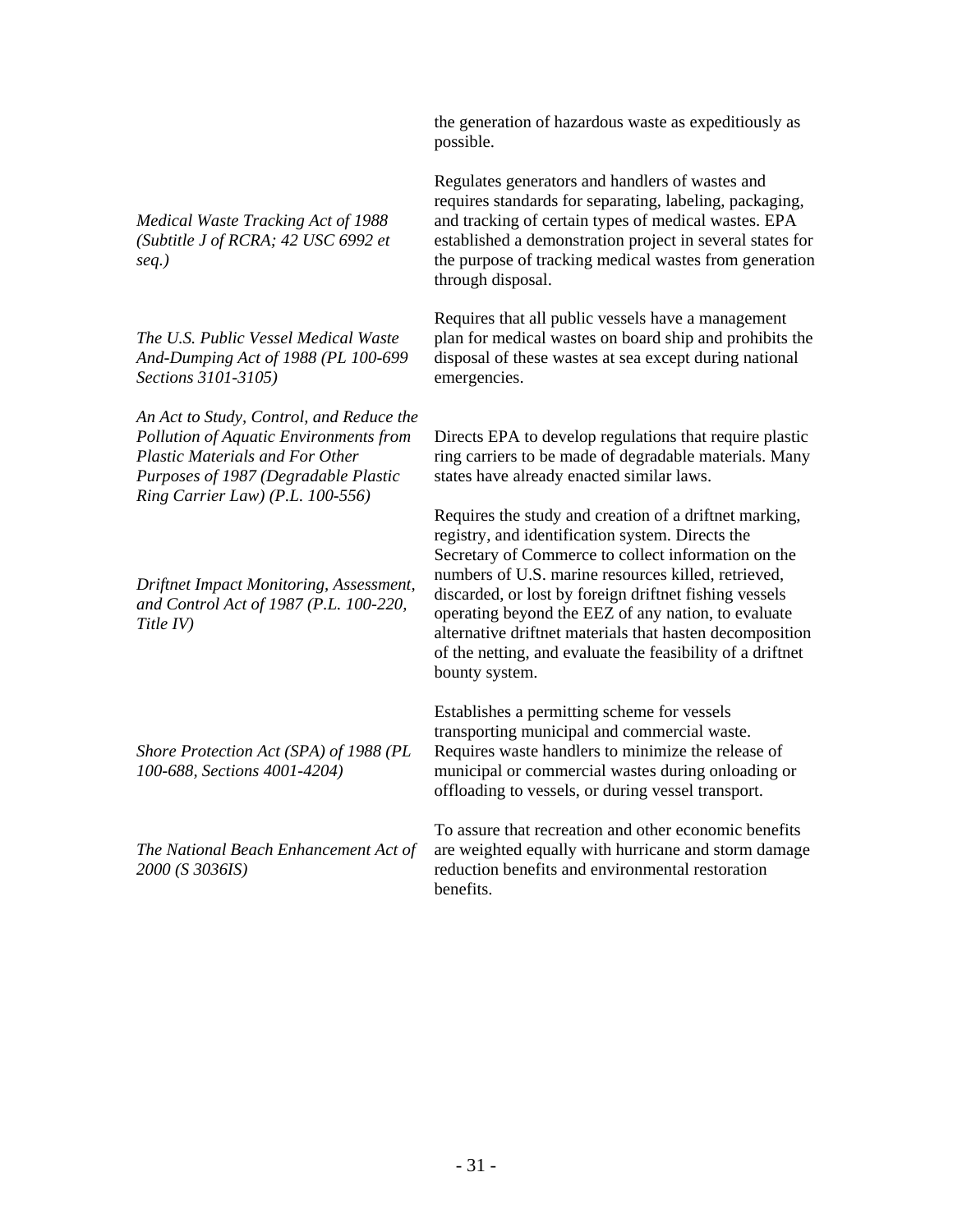#### **APPENDIX B Biodegradable Plastics**

Plastic constitutes roughly 80% of the debris that is currently in the oceans. Plastics that biodegrade, known as bioplastics, are a compelling solution to this problem. Bioplastics are created from natural plant polymers that break down through natural processes such as photodegradation, the interaction with UV radiation, hydrolysis, the interaction with water, and composting or compositing, interaction with oxygen or oxygenation.<sup>58</sup>

One such plant material used to make natural polymers is starch, a granular carbohydrate made by plants during photosynthesis that can be derived from potatoes, corn or wheat. Microorganisms are used to transform the starch into lactic acid monomers, or small molecules, to produce a more stable substance. However, these monomers are not stable enough to replace traditional plastics, and deform easily when moistened. Thus, they are chemically treated so that they bind to form polylactide (PLA), a stable polymer that has been available since 1990.<sup>59</sup> Another form of bioplastics is polyhydroxyalkanoate (PHA), which are polymers harvested from fermented bacteria cultures.<sup>60</sup> Typically biodegradable plastics are a combination of plant-derived and synthetic polymers and therefore are not entirely biodegradable. Bioplastics can substitute for traditional plastics in most forms. However, they cost two to ten times more than traditional plastics. Unfortunately, biodegradable plastics are unable to compete due to the high cost of production. Table 1 shows the average cost of common biodegradable and traditional plastics in U.S. dollars per pound.

| Types of plastics                    | Average Cost (\$/lb.) |
|--------------------------------------|-----------------------|
| Biodegradable                        |                       |
| Poly(lactic acid) (PLA)              | $1.50 - 3.00$         |
| Starch-based resins                  | $1.60 - 2.90$         |
| Poly(hydroxyalkanoates) (PHA)        | $4.00 - 6.30$         |
|                                      |                       |
| Traditional (petrochemical) plastics |                       |
| Poly(vinyl chloride) (PVC)           | 0.28                  |
| Poly(propylene) (PP)                 | 0.33                  |
| Poly(styrene) (PS)                   | 0.39                  |

**Table 1. Production Costs of Biodegradable and Traditional Plastics <sup>61</sup>**

Biodegradation varies widely depending on the type of biodegradable material, the amount of biodegradable material in the product, and the environmental circumstances under which biodegradation will occur. To address this lack of knowledge, several scientists conducted a study to determine the percentage of ultimate biodegradability as well as the lag time of eight kinds of biodegradable plastics under highly controlled laboratory conditions.<sup>62</sup> The scientists mixed a thin piece of film of each plastic with composting materials and calculated the biodegradability by weight-loss and by creation of CO. The results are listed below in Table 2.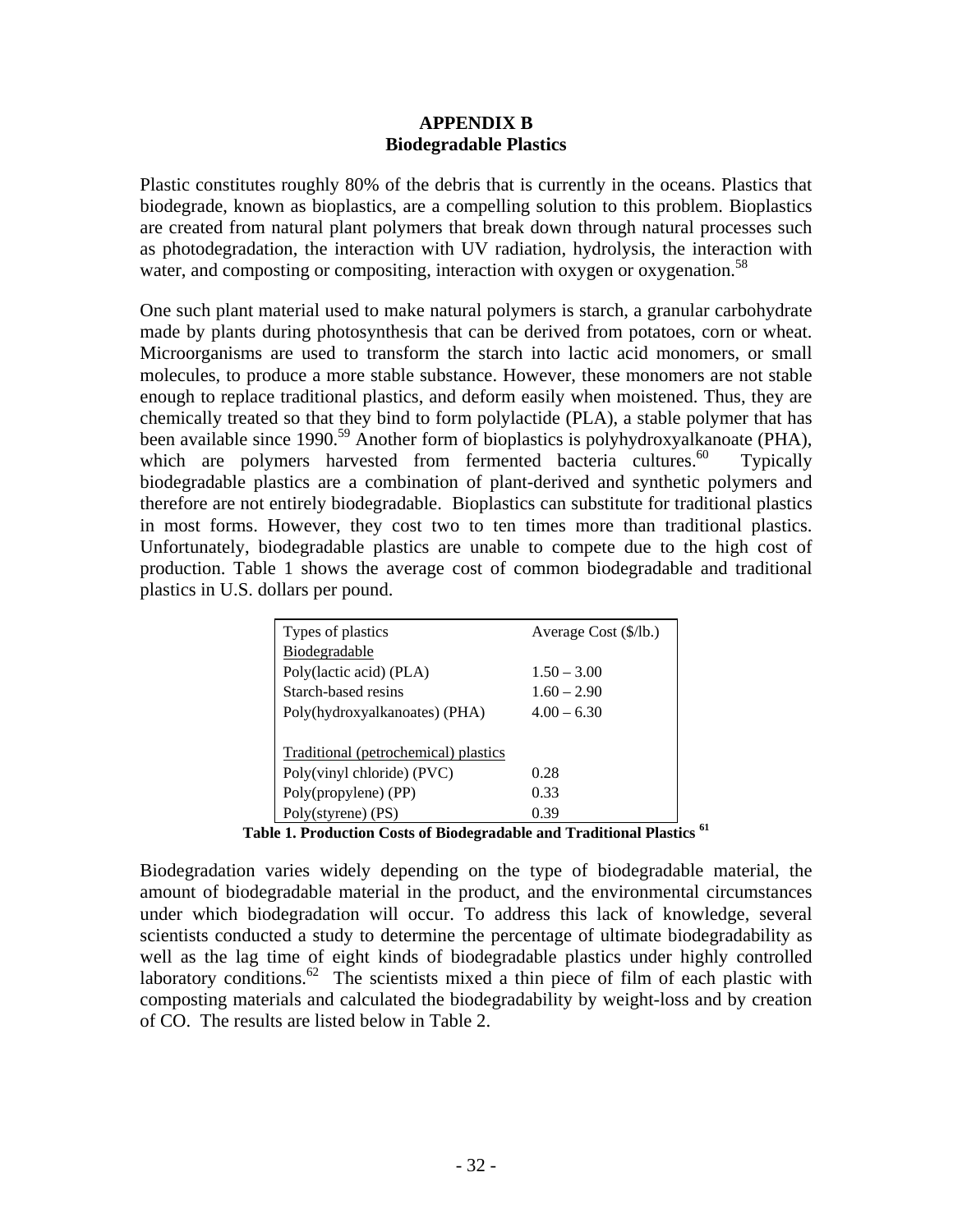|                                            | Thickness of | Average                | Composting |
|--------------------------------------------|--------------|------------------------|------------|
| Type of biodegradable plastic              | film (µm)    | $degradability$ $(\%)$ | time (day) |
| Poly(caprolactone)                         | 50           | 81.4                   | 8          |
| Modified poly(caprolactone)                | 50           | 57.8                   | 14         |
| Hydroxybutyrate and hydroxyvalyrate        | 50           | 57.9                   | 8          |
| Polymer alloy of starch                    | 30           | 91                     | 14         |
| 1,4-butanediol, succinic acid              | 50           | 3.5                    | 14         |
| 1,4 butanediol, succinic acid, adipic acid | 25           | 83.9                   | 14         |
| Poly(lactic acid)                          | 25           | 38.4                   | 14         |
| Poly(lactic acid) (alternative form)       | 100          | 0.4                    | 14         |

**Table 2. Degradability of Bioplastics 63**

Table 2 indicates the wide range of biodegradability of products considered "biodegradable" by our current definition. However, it is important to note that this study placed the biodegradable materials in an ideal composting scenario that will be highly unlikely to be found in landfills, oceans, or even in soil deposits. Furthermore, the study used microscopic pieces of plastics, which is a much smaller amount than would be present in a more realistic setting. The length of time required to compost the film was relatively long. The study also recognized that the biodegradation processes for some materials did not begin until several hours after the plastics were placed in the composting environments. These values are shown in Table 3.

|                                            | Ultimate               | time<br>Lag             |
|--------------------------------------------|------------------------|-------------------------|
| Type                                       | $degradability$ $(\%)$ | (hours)                 |
| Poly(caprolactone)                         | 62                     | 72                      |
| Modified poly(caprolactone)                | 25.5                   | 84                      |
| Hydroxybutyrate and hydroxyvalyrate        | 3.8                    |                         |
| Polymer alloy of starch                    | 17.4                   | 48                      |
| 1,4-butanediol, succinic acid              | 3.3                    |                         |
| 1,4 butanediol, succinic acid, adipic acid | 4.8                    |                         |
| Poly(lactic acid)                          | 38.8                   | 84                      |
| Poly(lactic acid) (alternative form)       | 5.3                    |                         |
|                                            |                        | $\epsilon$ <sub>A</sub> |

**Table 3. Effectiveness and Duration of Degradation 64**

If bioplastics obtain widespread use, an alternative system of disposal would be necessary. Most bioplastics, such as those included in the biodegradability experiment, degrade through composting or compositing, which requires oxygen. The majority of solid waste is disposed of in landfills, which rely on microbes to break down the resident materials but often lack sufficient amounts of the oxygen to perform these actions.<sup>65</sup> Also, the chief benefit of biodegradable material is that the constituent parts of the plastic decompose into organic material that can be recycled rather than discarded. A separate disposal system for biodegradable materials, if feasible, would take time to implement. It is unclear what effect the presence of biodegradable plastics will have in marine ecosystems as it is not well understood how these materials break down in aquatic environments. Also, the duration of time required for complete degradation is still uncertain.<sup>66</sup> The presence of harmful byproducts must also be considered. Designing effective biodegradable materials will require more knowledge about material properties and performance as well as biodegradability. Finally, a standardized definition of 'biodegradable' must be established as well.<sup>67</sup>Research in this area is still in its early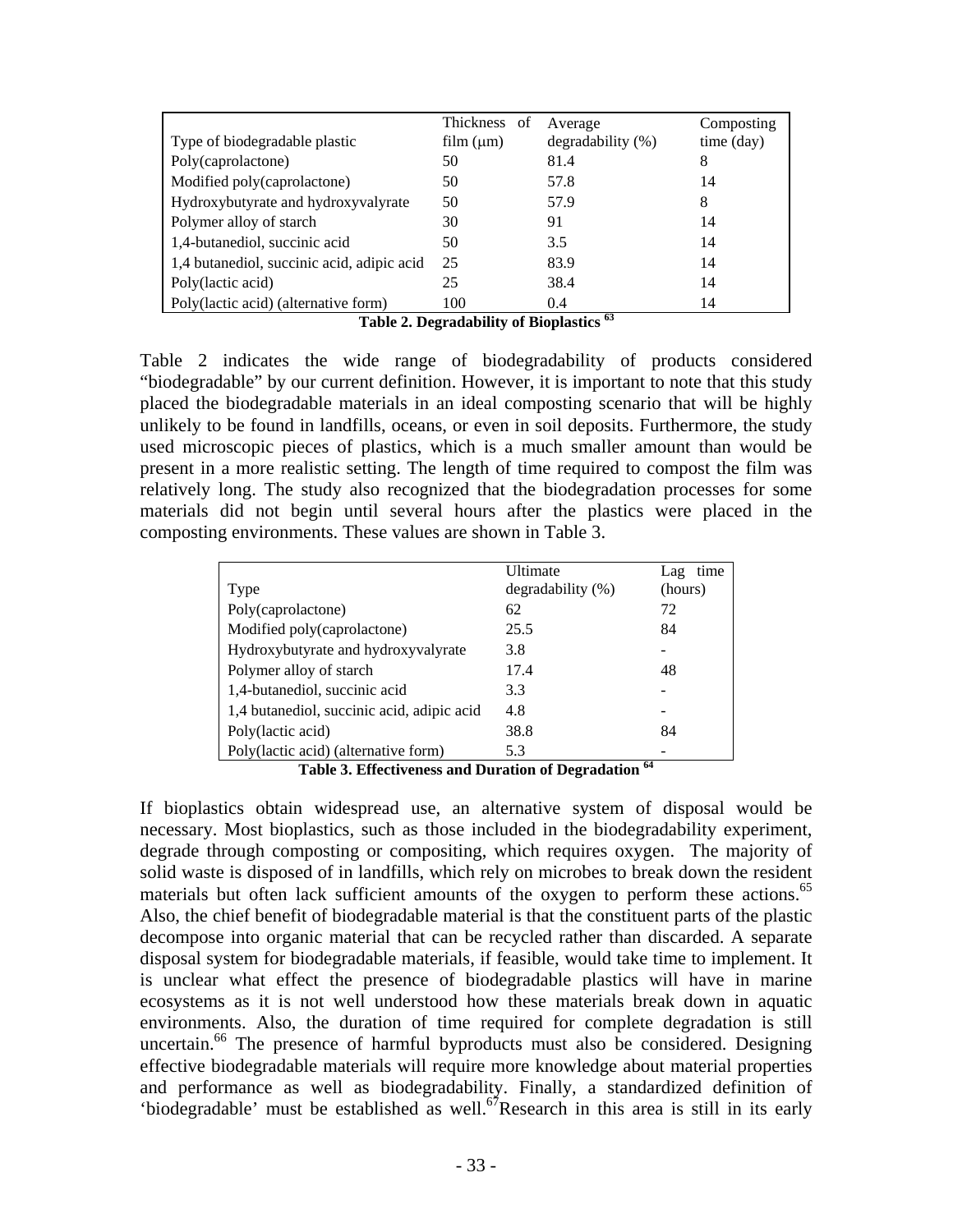stages. It is uncertain whether biodegradable plastics will be an effective solution to the problem of marine debris. Specifically, there has been discussion about making fishing nets with plastics that degrade through photo degradation. However, since these plastics require light to break down, and plastics in the marine environment tend to become coated with algae and other insulating materials, it is uncertain if these nets will effectively degrade. Also, many bioplastics incorporate some percentage of synthetic material that does not break down. For these reasons, it is uncertain as to whether such plastics will have any less impact on marine life if they are lost or discarded.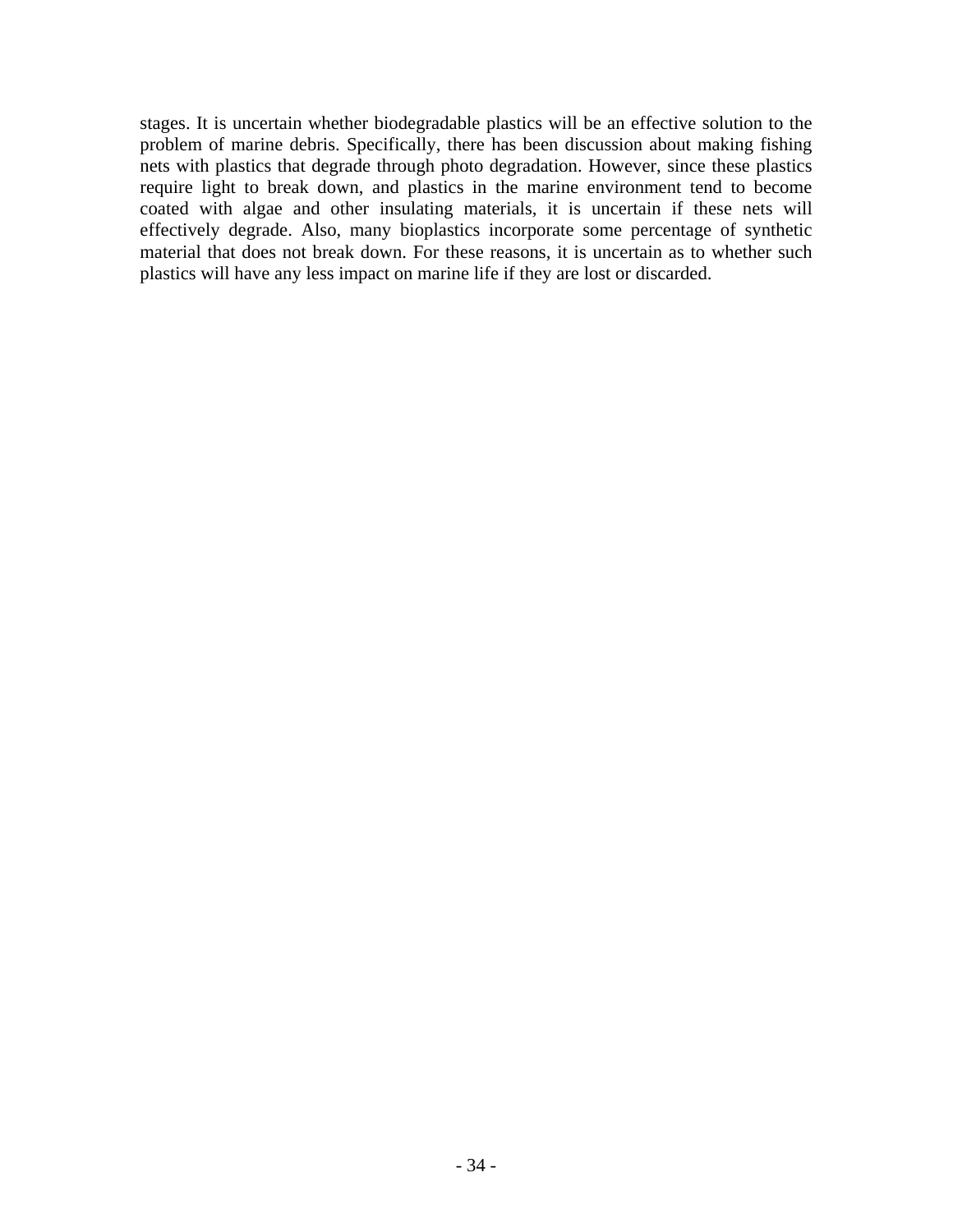#### **REFERENCES**

Agency for Toxic Substances and Disease Registry. 1990. The Public Health Implications of Medical Waste: A Report to Congress. U.S. Department of Health and Human Services, PB91-100271.

American Plastics Council. 2005. Plastics: The Basics of Polymer Chemistry. http://www.americanplasticscouncil.org/s\_apc/sec.asp?TRACKID=&CID=309&DID=919, (June 27, 2005).

Andrady, Anthony. 2000. Plastics and Their Impacts in the Marine Environment, http://www.mindfully.org/Plastic/Ocean/Plastics-Impacts-Marine-Andrady6aug00.htm, (June 27, 2005).

Anonymous. 2005. National Pollutant Discharge Elimination System (NPDES). *Environment, Health and Safety Online.* http://www.ehso.com/npdes2.htm, (August 16, 2005).

Boland, R. and M.J. Donahue. 2003. Marine Debris Accumulation in the Nearshore Marine Habitat of the Endangered Hawaiian Monk Seal, *Monachus schauinslandi,* 1999- 2001. *Marine Pollution Bulletin* 46: 1385-1394.

Bretz, C.K., P.J. Iampietro, and R.G. Kuitek. 1998. Dealing with the Past. Marine and Coastal Management. In *Earth Observation Magazine Online,*  http://www.eomonline.com/Common/Archives/1998sep/98sep\_bretz.html, (August 16, 2005).

Canada's National Programme of Action for the Protection of the Marine Environment from Land-Based Activities (NPA). 2003. Marine Debris in Canada. http://www.ec.gc.ca/marine/debris/eng/facts.htm, (August 13, 2005).

Cawthorn, M. 1989. Impacts of Marine Debris on Wildlife in New Zealand Coastal Waters. Proceedings of Marine Debris in New Zealand's Coastal Waters Workshop, 9 March 1989*.* Department of Conservation, New Zealand: 5–6.

Center for Disease Control. 2005. CDC Healthy Swimming. http://www.cdc.gov/healthyswimming/index.htm, (June 21, 2005).

Chiappone, M., H. Dienes, D.W. Swanson, and S.L. Miller. 2005. Impacts of Lost Fishing Gear on Coral Reef Sessile Invertebrates in the Florida Keys National Marine Sanctuary. *Biological Conservation* 121(2): 221-230.

Curlee, R. and S. Das. 1991. *Plastic wastes: management, control, recycling, and disposal.* U.S. Environmental Protection Agency: Washington, D.C.

Donohue, M.J., R.C. Boland, C.M. Sramek, and G.A. Antonelis. 2001. Derelict Fishing Gear in the Northwestern Hawaiian Islands: Diving Surveys and Debris Removal in 1999 Confirm Threat to Coral Reef Ecosystems. *Marine Pollution Bulletin* 42 (12): 1301- 1312.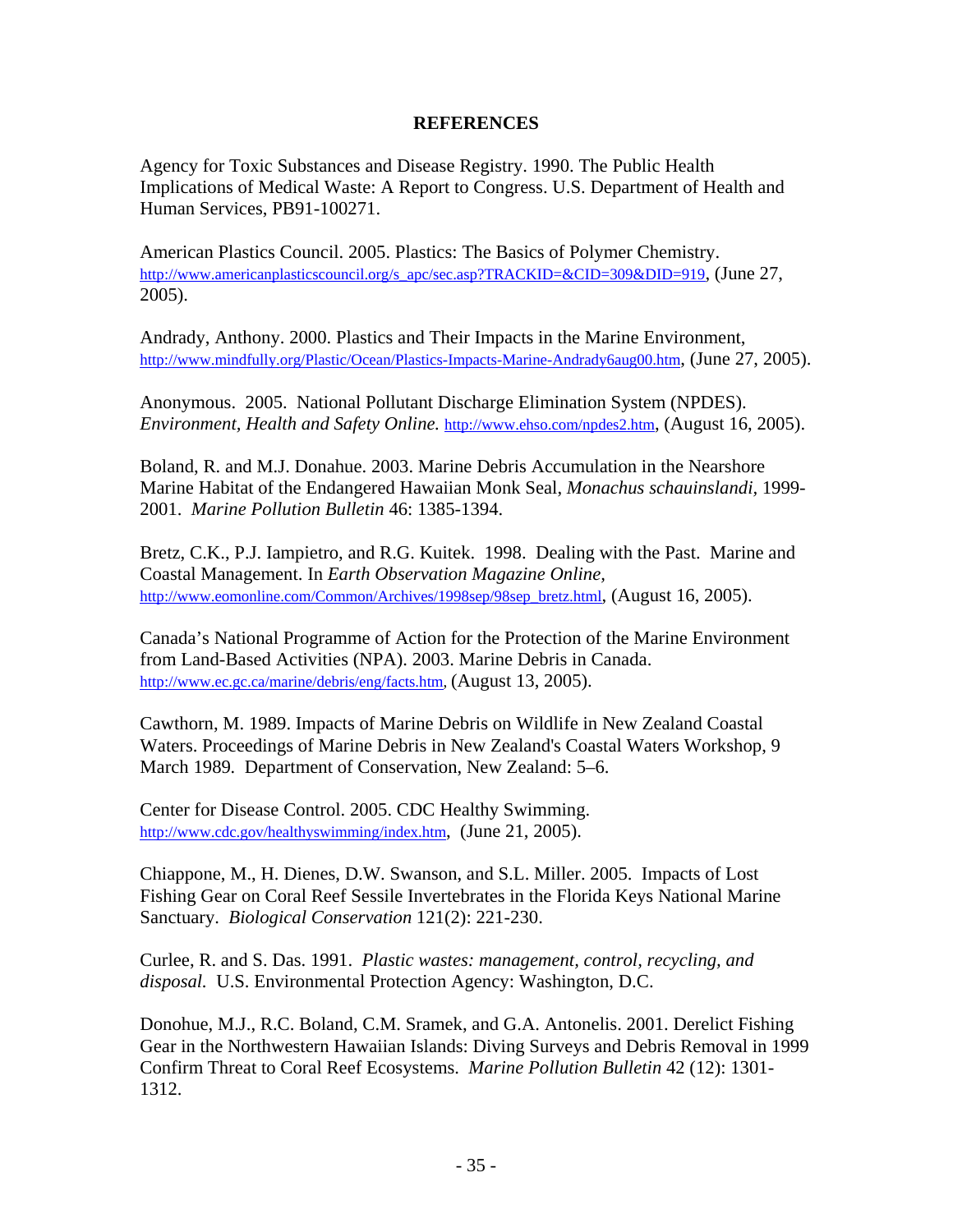Galgani, F., T. Burgeot, G. Bocquene, F. Vincent, J.P. Leaute, K. Labastie, A. Forest, and R. Guichet. 1995. Distribution and abundance of debris on the continental shelf of the Bay of Biscay and in Seine Bay*. Marine Pollution Bulletin* 30 (1*).*

Gloman, Chuck. 2003. Inlet and Drain Protection. *Erosion Control Online*  http://www.forester.net/ecm\_0303\_inlet.html, (August 16, 2005).

Gregory, M.R. 1996. Plastic "scrubbers" in hand cleansers: a further (and minor) source for marine pollution identified. *Marine Pollution Bulletin* 32: 867–871.

Grumbine, Edward. 1997. Reflections on "What is Ecosystem Management?" *Conservation Biology* 11: 41-47.

Ingraham, W. James. 1997. Getting to Know OSCURS. Alaska Fisheries Science Center Quarterly Report. http://www.afsc.noaa.gov/refm/docs/oscurs/get\_to\_know.htm, (August 16, 2005).

Laist, D.W. 1996. Impacts of Marine Debris: Entanglement of marine life in marine debris including a comprehensive list of species with entanglement and ingestion records. In J.M. Coe and D.R. Rogers (eds), *Marine Debris: Sources, Impacts and Solutions.*  Springer-Verlag: New York, 99-139.

Laist, D.W. and M. Liffmann. 2005. Impacts of Marine Debris: Research and Management Needs. National Oceanic and Atmospheric Administration, http://hawaiihumpbackwhale.noaa.gov/graphics/special\_offerings/Issue\_Paper\_2.pdf, (June 27, 2005).

Lattin, G.L., C.J Moore, A.F Zellers, S.L. Moore, and S.B Weisburg. 2004. A comparison of neustonic plastic and zooplankton at different depths near the southern California shore. *Marine Pollution Bulletin* 49: 291-294.

Kolybaba, M., L.G. Tabil, S. Panigrahi, W.J. Crerar, T. Powell, and B. Wang. 2003. Biodegradable Polymers: Past, Present, and Future. The Society for Engineering in Agricultural, Food, and Biological Systems, Paper No. RRV03-0007. St. Joseph, Michigan: ASAE.

Marine Biodiversity and Ecosystem Functioning (MarBEF). 2005. Why is marine biodiversity important? http://www.marbef.org/outreach/whyis.html, (August 13, 2005).

Marine Conservation Society. 2003. Litter Impacts. http://www.adoptabeach.org.uk/LitterFacts/lifeimpact.htm, (August 12, 2005).

Marine Mammal Commission. 1998. Annual Report to Congress. http://www.nmfs.noaa.gov/pr/readingrm/MMPAannual/1998\_MMPA\_Annual\_Report.pdf, (July 4, 2005).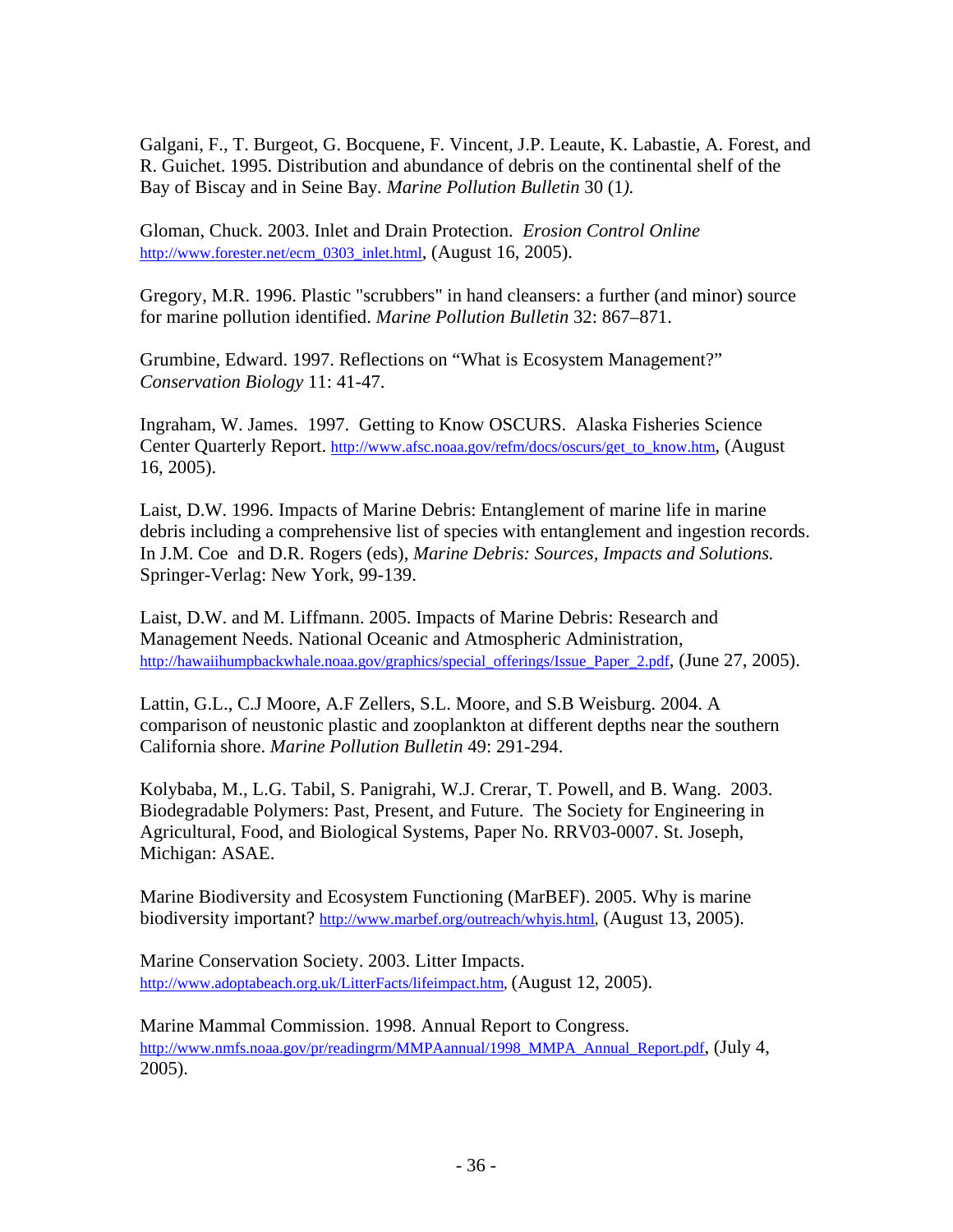Maso, M., E. Garces, F. Pages, and J. Camp. 2003. Drifting plastic debris as a potential vector for dispersing Harmful Algal Bloom (HAB) species. *Scientia Marina* 67(1): 107- 111.

Mato, Y., T. Isobe, H. Takada, H. Kahnehiro, C. Ohtake, and T. Kaminum. 2001. Plastic Resin Pellets as a Transport Medium for Toxic Chemicals in the Marine Environment. *Environmental Science and Technology* 35: 318-324.

McDermid, K.J. and T.L. McMullen. 2004. Quantitative analysis of small-plastic debris on beaches in the Hawaiian archipelago. *Marine Pollution Bulletin* 48: 790-794.

Mohanty, A.K., M. Misra, and G. Hinrichsen. 2000. Biofibres, biodegradable polymers and biocomposites: An overview. Macromolecular Materials and Engineering 276/277: 1-24.

Moore, Charles. November 2003. Trashed. *Natural History Magazine*.

Ohtaki, A., and K. Nakasaki. 2000. Comparison of the weight-loss degradability of various biodegradable plastics under laboratory composting conditions. Materials Cycle and Waste Management 2: 118-124.

Salt, David. 2002. Making packaging greener – biodegradable plastics. *Nova: Science in the News.* http://www.science.org.au/nova/061/061key.htm, (August 9, 2005).

The Ocean Conservancy and U.S. Environmental Protection Agency. 1993. Marine Debris Pocket Guide. http://sacoast.uwc.ac.za/education/resources/marinedebris/index.htm, (June 27, 2005).

THOMAS: Legislative Information on the Internet. 2005. http://thomas.loc.gov/, (August 16, 2005).

Thompson, R.C., Y. Olsen, R.P. Mitchel, A. Davis, S.J. Rowland, A. John, D. McGonigle, and A.E. Russel. 2004. Lost at Sea: Where Is All the Plastic? *Science* 304 (5672): 838.

UNESCO, 1994*.* Marine Debris: Solid Waste Management Action Plan for the Wider Caribbean. IOC Technical Series 41.

United Marine International LLC. TrashCat<sup>TM</sup> Trash Skimmers. http://www.trashskimmer.com/trashcat.htm, (August 16, 2005).

U.S. Coast Guard. Garbage Dumping Restrictions in U.S. Waters. www.uscg.mil/hq/gm/nmc/mardeb.htm, (August 12, 2005).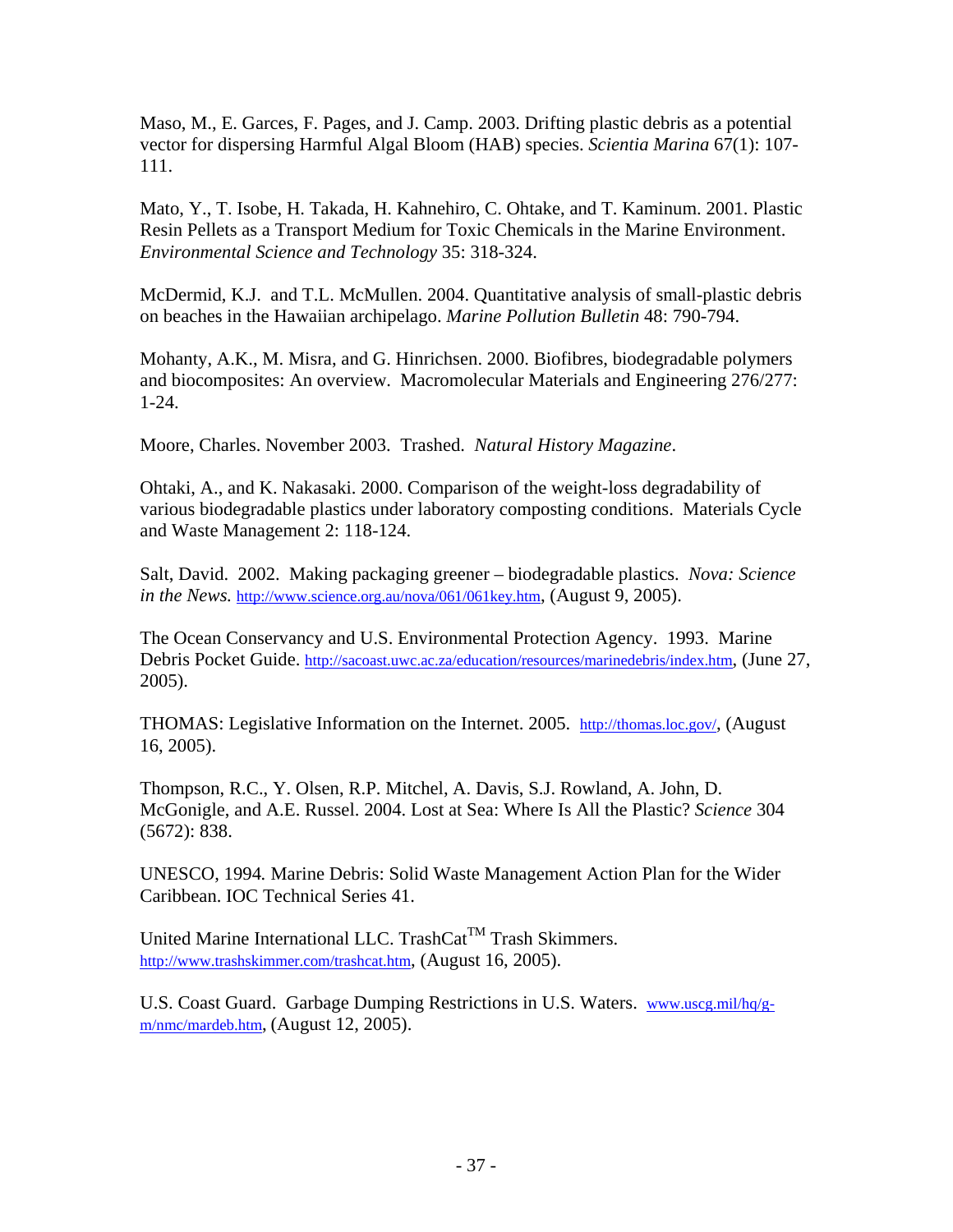U.S. Commission on Ocean Policy. In-Press. Protecting Marine Mammals and Endangered Marine Species.

http://www.oceancommission.gov/documents/prepub\_report/chapter20.pdf, (June 27, 2005).

U.S. Department of Transportation. 2004. Maritime Administration (MARAD) Mission, Goals, and Vision. http://www.marad.dot.gov/welcome/mission.html, (August 12, 2005).

U.S. Environmental Protection Agency. 2002. Assessing and Monitoring Floatable Debris. http://www.epa.gov/owow/oceans/debris/floatingdebris/debris-final.pdf, (June 27, 2005).

U.S. Environmental Protection Agency. 2003. EPA's Missions and Goals. http://www.epa.gov/ocfo/budget/2003/2003bib.pdf, (August 4, 2005).

U.S. Environmental Protection Agency. 2004. Performance Indicators Visualization and Outreach Tool Introduction. http://www.epa.gov/owow/estuaries/pivot/overview/intro.htm, (August 12, 2005).

U.S. Fish & Wildlife Service. 2005. Coastal Program: Partnering for Coastal Conservation. http://www.fws.gov/coastal/CoastalProgram, (August 12, 2005).

U.S. Government Accountability Office. http://www.gao.gov/, (August 16, 2005).

U.S. Senate. 2004. Senate Report 108-401 – Marine Debris Research and Reduction Act. http://thomas.loc.gov/cgi-bin/cpquery/?&db id=cp108&r n=sr401.108&sel=TOC\_0&, (August 13, 2005).

 $\overline{\phantom{a}}$ 

<sup>&</sup>lt;sup>1</sup> Bill Summary & Status for the 109<sup>th</sup> Congress. 2004. Senate Report 108-401 – Marine Debris Prevention and Reduction Act. http://thomas.loc.gov/cgi-

 $\frac{\text{bin/cpquery}/\text{&db}}{\text{id-cp108&r} \text{ n=sr401.108&sel=TOC_0&.}$ , (August 16, 2005).

 $\frac{1}{2}$  Bill Summary & Status for the 109<sup>th</sup> Congress. 2005. S.362. http://thomas.loc.gov/cgi $bin/bdquery/z?d109:s362$ : (August 16, 2005).

<sup>&</sup>lt;sup>3</sup> California Coastal Commission. http://www.coastal.ca.gov/publiced/marinedebris.html. (August 16, 2005.)

<sup>&</sup>lt;sup>4</sup> U.S. Environmental Protection Agency. 2002. Assessing and Monitoring Floatable Debris. http://www.epa.gov/owow/oceans/debris/floatingdebris/debris-final.pdf, (June 27, 2005).

<sup>&</sup>lt;sup>5</sup> Cawthorn, M. 1989. Impacts of Marine Debris on Wildlife in New Zealand Coastal Waters. Proceedings of Marine Debris in New Zealand's Coastal Waters Workshop, 9 March 1989*.* Department of Conservation, New Zealand: 5–6.

<sup>6</sup> UNESCO, 1994*.* Marine Debris: Solid Waste Management Action Plan for the Wider Caribbean. IOC Technical Series 41.

<sup>&</sup>lt;sup>7</sup> Moore, Charles. November 2003. Trashed. *Natural History Magazine*.

Moore, 2003.

<sup>9</sup> Moore, 2003.

<sup>&</sup>lt;sup>10</sup> Galgani, F., T. Burgeot, G. Bocquene, F. Vincent, J.P. Leaute, K. Labastie, A. Forest, and R. Guichet. 1995. Distribution and abundance of debris on the continental shelf of the Bay of Biscay and in Seine Bay*.* 

<sup>&</sup>lt;sup>11</sup> Andrady, Anthony. 2000. Plastics and Their Impacts in the Marine Environment,

http://www.mindfully.org/Plastic/Ocean/Plastics-Impacts-Marine-Andrady6aug00.htm, (June 27, 2005).<br><sup>12</sup>Andrady, 2000.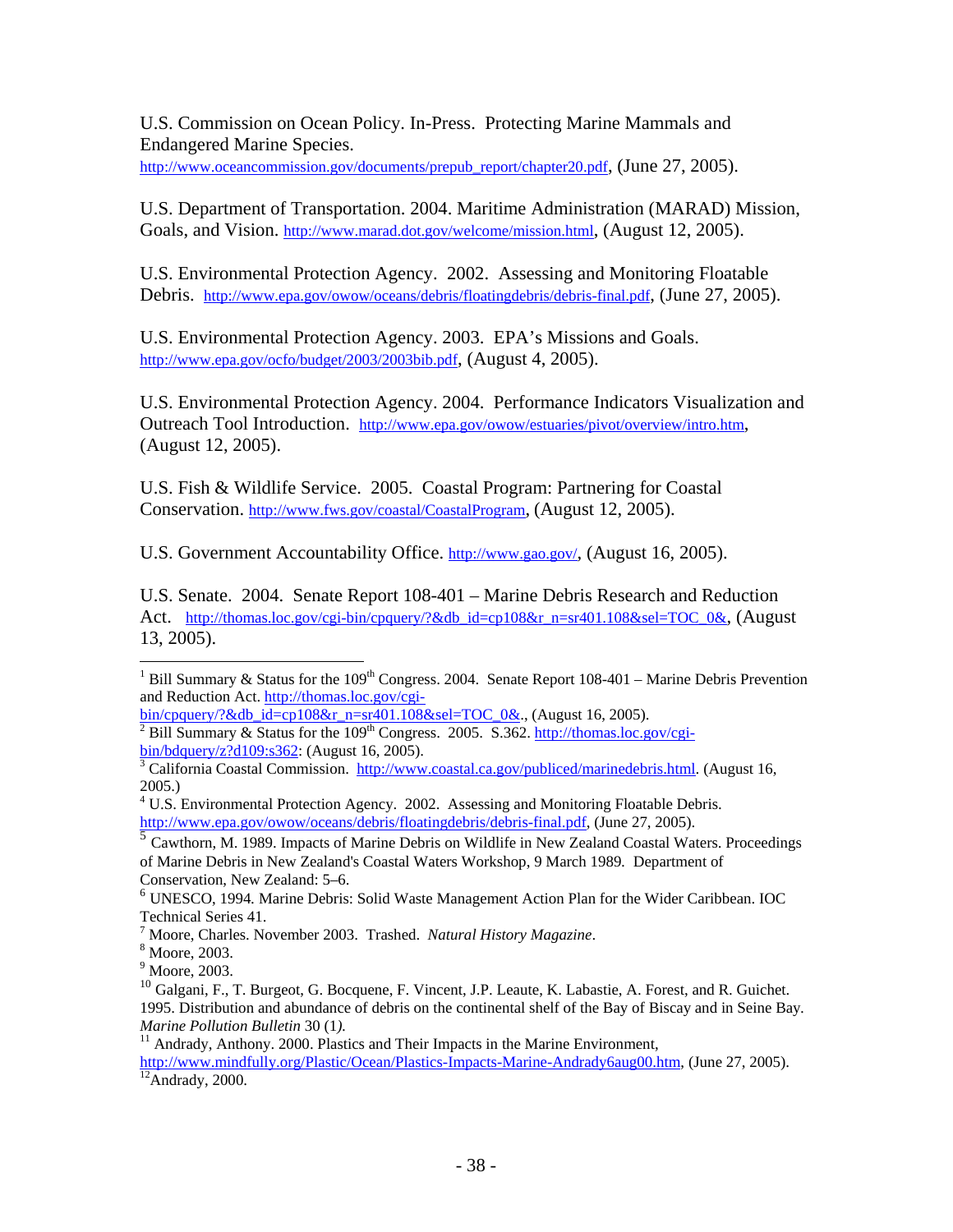<sup>16</sup> Lattin, G.L., C.J Moore, A.F Zellers, S.L. Moore, and S.B Weisburg. 2004. A comparison of neustonic plastic and zooplankton at different depths near the southern California shore. *Marine Pollution Bulletin* 49: 291-294.

<sup>17</sup> McDermid, K.J. and T.L. McMullen. 2004. Quantitative analysis of small-plastic debris on beaches in the Hawaiian archipelago. *Marine Pollution Bulletin* 48: 790-794.

 $18$  Gregory, 1996.

<sup>19</sup> Moore, 2003.

 $^{20}$  Maso, M., E. Garces, F. Pages, and J. Camp. 2003. Drifting plastic debris as a potential vector for dispersing Harmful Algal Bloom (HAB) species. *Scientia Marina* 67(1): 107-111.<br><sup>21</sup> Maso et al., 2003.

 $22$  Maso et al., 2003.

 $^{23}$  Mato, Y., T. Isobe, H. Takada, H. Kahnehiro, C. Ohtake, and T. Kaminum. 2001. Plastic Resin Pellets as a Transport Medium for Toxic Chemicals in the Marine Environment. *Environmental Science and* 

*Technology* 35: 318-324. 24 Marine Mammal Commission. 1998. Annual Report to Congress.

http://www.nmfs.noaa.gov/pr/readingrm/MMPAannual/1998\_MMPA\_Annual\_Report.pdf, (August 4, 2005).

<sup>25</sup> Marine Conservation Society, 2003.

<sup>26</sup> Marine Mammal Commission. 1998. Annual Report to Congress.

http://www.nmfs.noaa.gov/pr/readingrm/MMPAannual/1998\_MMPA\_Annual\_Report.pdf Last Access: 7/04/05.

<sup>27</sup> Marine Conservation Society, 2003.

<sup>28</sup> Chiappone, M., H. Dienes, D.W. Swanson, and S.L. Miller. 2005. Impacts of Lost Fishing Gear on Coral Reef Sessile Invertebrates in the Florida Keys National Marine Sanctuary. *Biological Conservation*  121(2): 221-230.

 $29$  Laist, D.W. and M. Liffmann. 2005. Impacts of Marine Debris: Research and Management Needs. National Oceanic and Atmospheric Administration,<br>http://hawaiihumpbackwhale.noaa.gov/graphics/special offerings/Issue Paper 2.pdf, (June 27, 2005).

 $\frac{30 \text{ U.S.}$  Commission on Ocean Policy. In-Press. Protecting Marine Mammals and Endangered Marine Species. http://www.oceancommission.gov/documents/prepub report/chapter20.pdf, (June 27, 2005).

<sup>31</sup> U.S. Commission on Ocean Policy. In-Press.<br><sup>32</sup> U.S. Commission on Ocean Policy. In-Press.<br><sup>33</sup> Thompson, R.C., Y. Olsen, R.P. Mitchel, A. Davis, S.J. Rowland, A. John, D. McGonigle, and A.E.<br>Russel. 2004. Lost at Sea

<sup>34</sup> Curlee, R. and S. Das. 1991. *Plastic wastes: management, control, recycling, and disposal.* U.S. Environmental Protection Agency: Washington, D.C.

 $35$  Curlee and Das, 1991.

<sup>36</sup> Canada's National Programme of Action for the Protection of the Marine Environment from Land-Based Activities (NPA). 2003. Marine Debris in Canada. http://www.ec.gc.ca/marine/debris/eng/facts.htm, (August 13, 2005).

37 Canada's National Programme of Action for the Protection of the Marine Environment from Land-Based Activities (NPA). 2003.

<sup>38</sup> Canada's National Programme of Action for the Protection of the Marine Environment from Land-Based Activities (NPA). 2003.

<sup>39</sup> Agency for Toxic Substances and Disease Registry. 1990. The Public Health Implications of Medical Waste: A Report to Congress. U.S. Department of Health and Human Services, PB91-100271.

<sup>40</sup> Curlee and Das. 1991.

<sup>41</sup> U.S. Environmental Protection Agency. 2002. Assessing and Monitoring Floatable Debris.

 $42$  U.S. Environmental Protection Agency. 2002. Assessing and Monitoring Floatable Debris.

<sup>&</sup>lt;sup>13</sup> The Ocean Conservancy and U.S. Environmental Protection Agency. 1993. Marine Debris Pocket Guide. http://sacoast.uwc.ac.za/education/resources/marinedebris/index.htm, (June 27, 2005).<br><sup>14</sup> Gregory, M.R. 1996. Plastic "scrubbers" in hand cleansers: a further (and minor) source for marine

pollution identified. *Marine Pollution Bulletin* 32: 867–871.<br><sup>15</sup> Moore, 2003.